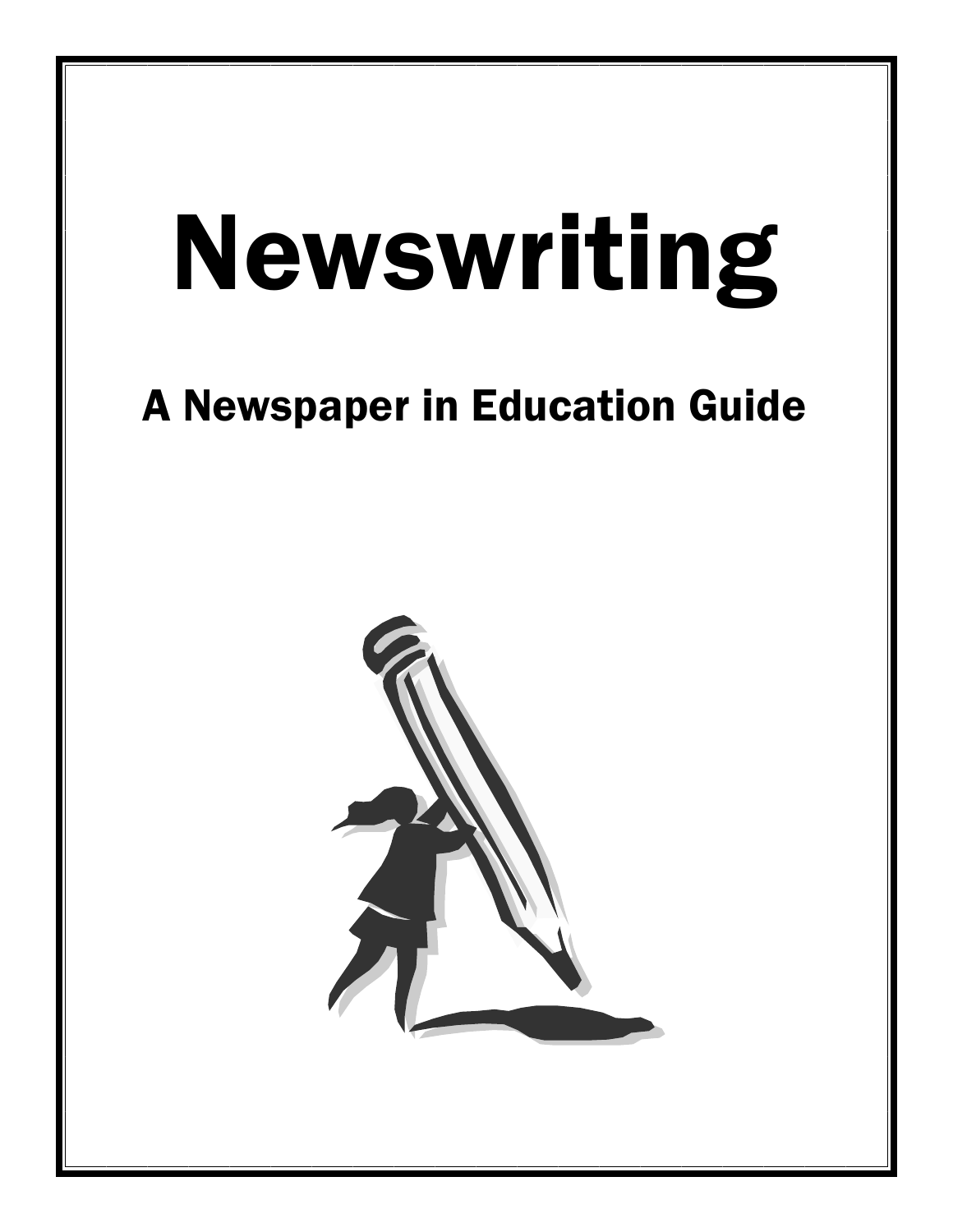

# **About Your Guide**

This guide, Newswriting, presents 13 lessons in outline form and, at the end, includes a glossary and labeled front and editorial pages. Students explore the newspaper section by section. The headings indicate the section studied in each lesson. For example, "The Personal Touch" is a lesson about "human interest" or feature stories, and "Let's Laugh" offers activities to conduct with the comics.

To complete the first activity in each lesson, students must read on their own and respond to simple questions or prompts. Most of the remaining questions can be answered in the guide but when extra space is needed, students should write on separate paper and attach

the paper to the guide. Students should not expect to complete all the activities. Many activities are best done in teams and small groups, allowing students to discuss their viewpoints and choices and feeding their interest in newspaper reading.

Each lesson ends with writing assignments; teachers and their students choose which ones to complete. So that students can revise and edit their work, all writing assignments must be done on separate paper. To help students locate the writing assignments, they are set off by a smaller version of the graphic found at the top of this page.

The writing assignments given at the end of Lesson I and II are long-term, lasting throughout the student's study of the newspaper. The assignment in Lesson I requires students to collect stories about a problem that they want to study in-depth. They must use the collected stories to analyze the problem, and then write a research paper. The assignment in Lesson II has students saving stories that they write and then using them to create their own newspapers. The collected stories may also be used to create a group or classroom newspaper.

Newswriting serves as a companion to the N.C. NIE Teacher's Guide. The 200+-page teacher's guide contains additional activities and is available through workshops offered by the N.C. Press Foundation.

Newspapers in Education serves educational goals: To cultivate the reading habit, stimulate writing and critical thinking, involve young readers in community life, and develop an understanding of the newspaper industry and the forces that shape it.

Newswriting was written by Dr. Sandra Cook in collaboration with teachers and Newspaper in Education professionals.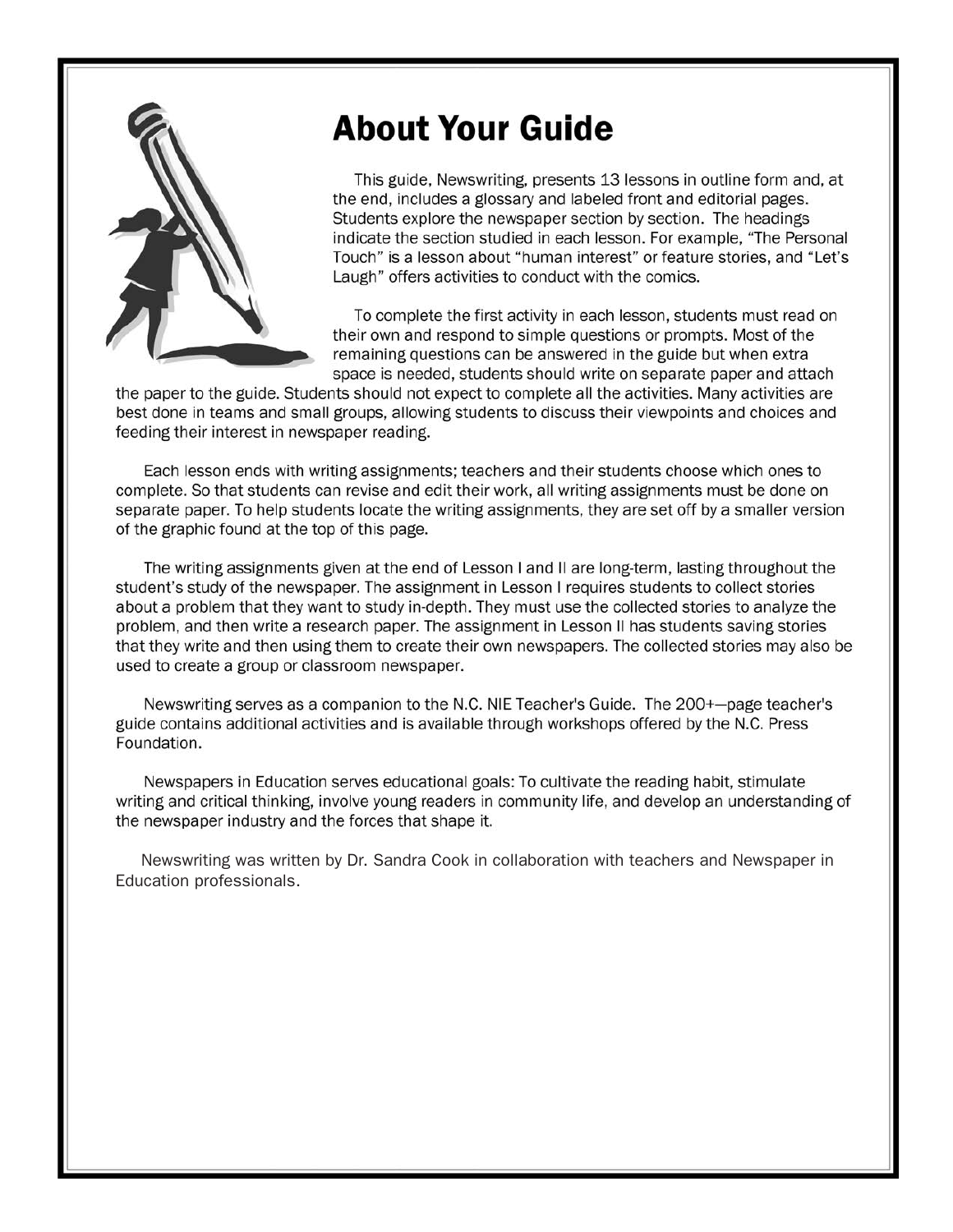# **Index**

|                                         | <b>Lesson Title</b>         | Page |
|-----------------------------------------|-----------------------------|------|
| I.                                      | Introducing the News        | 5    |
| ΙΙ.                                     | <b>Getting Acquainted</b>   | 8    |
| Ш.                                      | <b>Straight Forward</b>     | 11   |
| IV.                                     | The Personal Touch          | 15   |
| V.                                      | In My Opinion               | 19   |
| VI.                                     | Speaking with Authority     | 25   |
| VII.                                    | Strike Three! You're Out    | 28   |
| VIII.                                   | For Sale or Rent            | 31   |
| IX.                                     | Sale! 60% Off               | 36   |
| Χ.                                      | Let's Laugh                 | 40   |
| XI.                                     | <b>That's Entertainment</b> | 43   |
| XII.                                    | Fair to Partly Cloudy       | 45   |
| XIII.                                   | Dow's Ups and Downs         | 47   |
| Glossary                                |                             | 51   |
| 54<br>The Newspaper: A Writing Activity |                             |      |
|                                         |                             |      |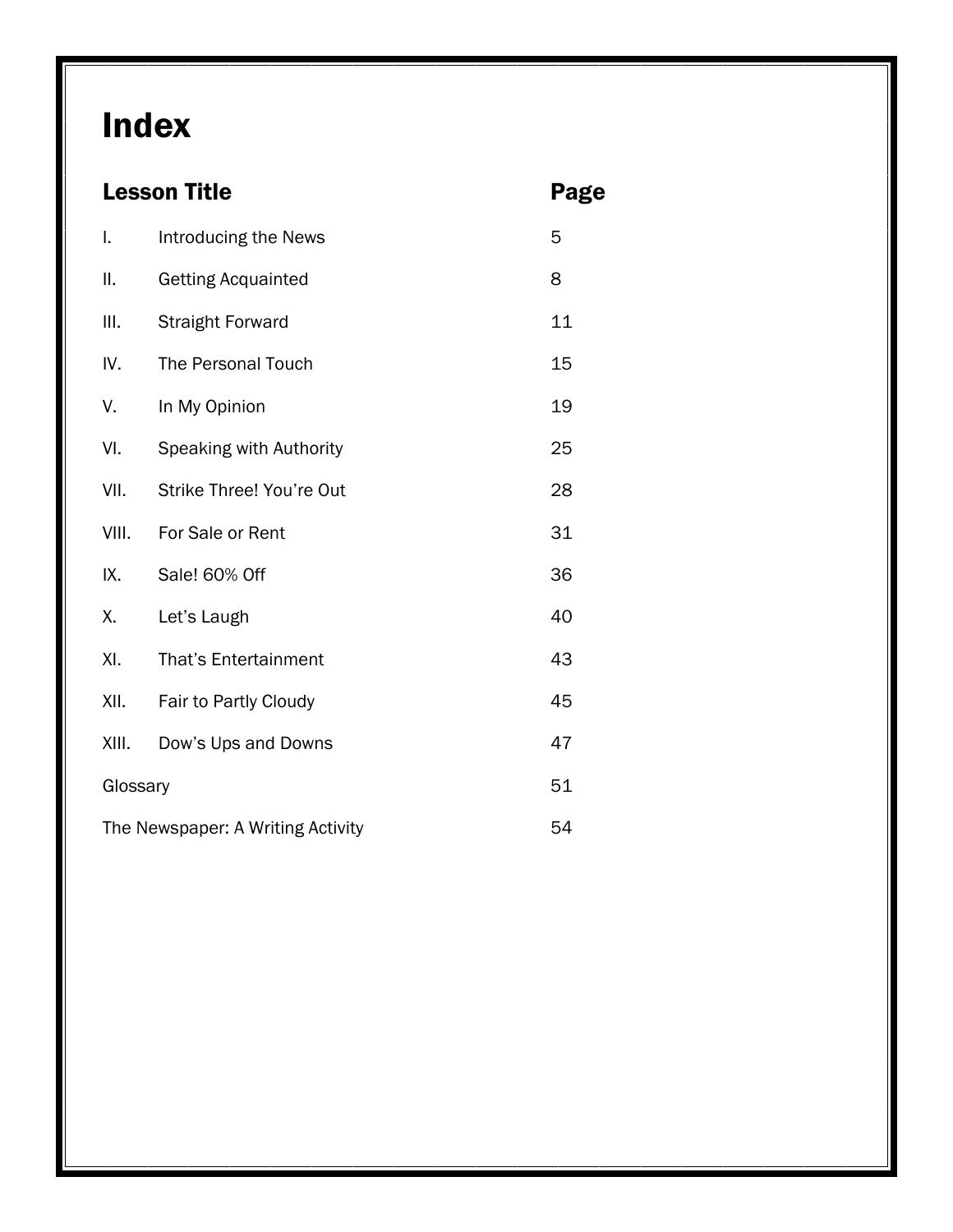# Guide Notes

The activities in this guide meet the goals and objectives outlined in North Carolina's Standard Course of Study. In the communications skills section of the Standard Course of Study, there are four major goals with objectives under each goal. The objectives are not listed, following are the broad goals:

- Goal 1: The learner will use strategies and processes that enhance control of communication skills development.
- Goal 2: The learner will use language for the acquisition, interpretation, and application of information.
- Goal 3: The learner will use language for critical analysis and evaluation.
- Goal 4: The learner will use language for aesthetic and personal response.

Under the objectives, foci offer some of the ways that the goals and objectives can be met. Several foci are listed under each goal. Here is a breakdown of activities from this guide under different foci. Activities may be listed under more than one focus. The list is not exhaustive.

- 1.1 Generate key words and concepts likely to be used in task. IIC, VIIC, VIIIH
- 1.1 Relate prior knowledge and personal experiences to topics. IA, IIA, IIIA, IVA, VA, VIA VIIA, VIIIA, IXA, XA, XIA, XIIA, XIIIA, VIC, VIIIJ, XIB2, XIC2, XIID6
- 1.1 Consider status and intent of source or creator. IIIE, IVB8, IVB9, VC-G, VIB-G, XE
- 1.2 Skim, scan and note ideas. IA, IIB, llIB, IVA, VA, VIA, VIIA, VIIIA, IXA, XA, XIA, XIIA, XIIB-D, XIIIA,XIIIB
- 1.3 Search for sense or a "lead." IIIC, IIID, IVB
- 1.3 Discuss, outline, or summarize new facts, information or ideas. VA, VIID-E, VIIIG, IXC, XIB-D
- 1.3 Interpret the meaning of, or draw conclusions from the selection or activity. IVB-E, XIB2, XIC2, XIE
- 1.3 Reflect upon experiences and information. IA, IIA, IVA, VA, VIA, VIIA, VIIIA, IXA, XA, XIA, XIIA, XIIIA, VB, VIC-D, VIG, VIIF, XB, XIIC5-6, XIID6
- 1.3 Note agreement or disagreement with ideas presented on the selection oractivity. V-writing assignments, VIG3-4
- 1.3 Interpret the meaning of or draw conclusions from the section or activity. IA, IC, IE, IF, IIB3-4, IIDI-2, IIE, IIIC, IIID2-3, IIIE-G, IVB, IVC-D, VC-G, VICG, VIID3, VIIIJ, IXB-D, ICF, XB-F, XIB-E, XIIC4-6, XIID6, XIIIC-D
- 2.1 Identify the story structure or organizational patterns of the text, speech or visual. IIB, IIF, IIIC-D, IVB-F, VB, VC, VG, VIB-C, VIIB-C, IXB, XIB1
- 2.2 Compare information and ideas. ID, VIIIB-C, IXB, XC-D, XF
- 2.2 Classify information and ideas on the basis of attributes. IB, VB, VIIIB, VIIIF, XIE
- 2.2 Form generalizations based on new information. IC, VIIIC, IXC-D, XE
- 2.3 Solve problems, make decisions and inferences , or draw conclusions based on interpretation of information. IE-F, IIE-G, VIII I-J, IXF, XIIID
- 3.1 Distinguish between representations of fact and opinion. VC-G, XIE2
- 3.1 Analyze the use of text aids such as headings, captions, titles and illustrative material. IIB, IID-E, IIIC-D, IVB, IVF, VC, VG, VIB-C, VIIB, IXB, XIIIB
- 4.1 Express emotional reactions and personal opinions and relate personal values to a selection or experience. IF, IVD3, VIC3, VIIIJ, XIB2, XIC2, XIIID2
- 4.3 Create a product that effectively demonstrates a personal response to a selection or experience. IF, all writing assignments.

Newspapers cover all subjects and offer limitless opportunities for integrating the curriculum. The lessons in this guide that deal with news, features, and editorials may be applied to the content most interesting to students or to the social studies and science content required at a particular grade level.

All of the newspaper is content for social studies whether it is community life, social and political issues, international affairs, or economics. Several lessons in this guide hit squarely on objectives required in social studies: IB-F, IIIA-B, llID-E, IIIG, VA, VC-G, VIA-C, VIG, XIIIA-E. Lesson IX examines weather, a subject that integrates math and science. Math is required in other lessons: IA, VIIID, VIIIG, VIII I3, IXF, XB, XIB1, XIIC-D, XIIIB-D.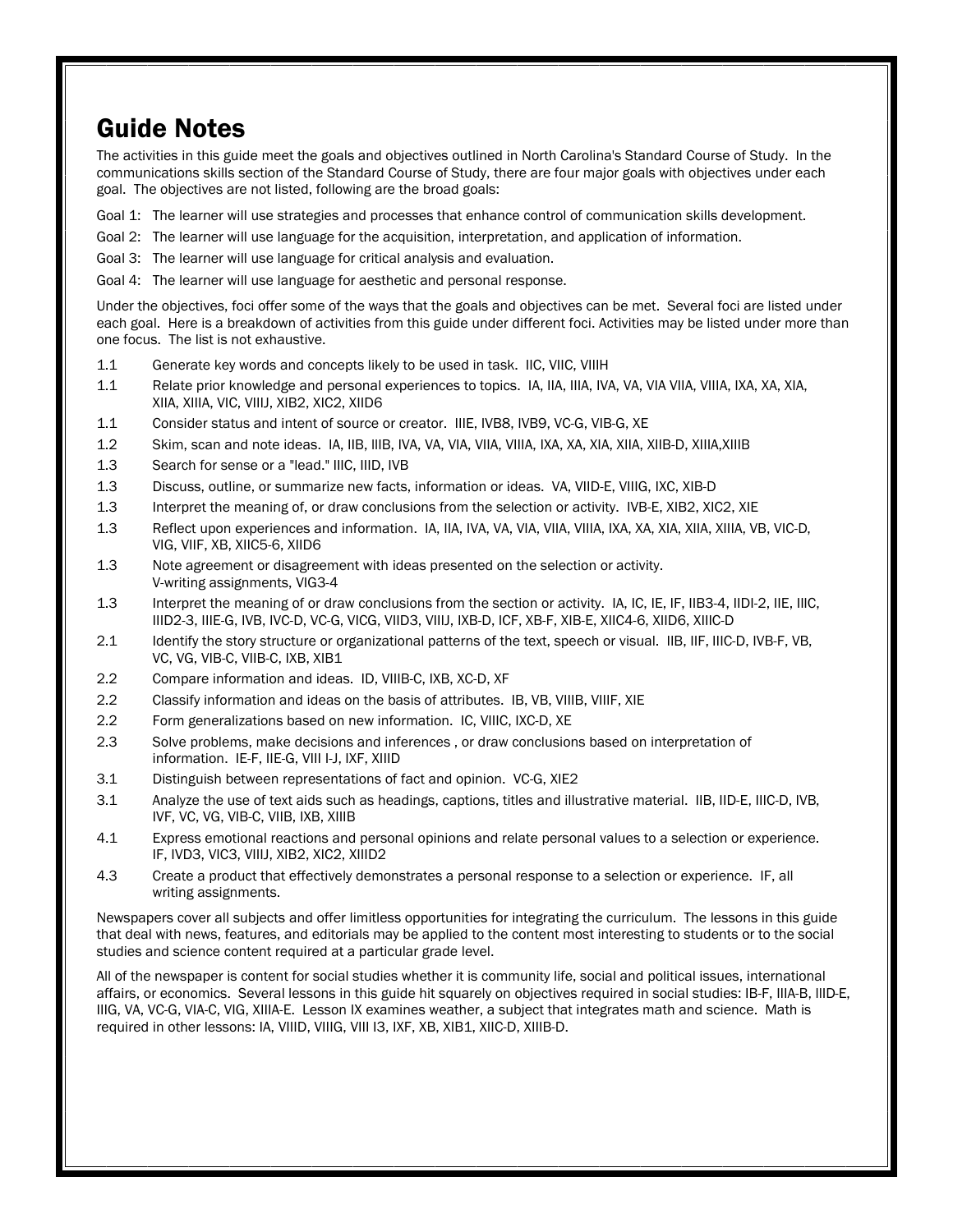### I. Introducing the News

A. Imagine that you just moved to town. Skim the newspaper for information that will acquaint you with your new home. List the following on a separate sheet of paper:

- 1. The number of movie theaters.
- 2. The names and locations of supermarkets.
- 3. Two apartments for rent.
- 4. Two homes for sale.
- 5. A city official's name.
- 6. Stories about local schools.
- 7. Two crimes committed.
- 8. Sports teams that have the best record.
- 9. Current stories about government and lawmaking.
- 10. Some kinds of jobs in the area.

Which information helps you do routine daily chores?

 Which information helps you make political decisions such as whom to support in an election and how to become politically active?

\_\_\_\_\_\_\_\_\_\_\_\_\_\_\_\_\_\_\_\_\_\_\_\_\_\_\_\_\_\_\_\_\_\_\_\_\_\_\_\_\_\_\_\_\_\_\_\_\_\_\_\_\_\_\_\_\_\_\_\_\_\_\_\_\_\_\_\_\_\_\_\_\_\_\_

\_\_\_\_\_\_\_\_\_\_\_\_\_\_\_\_\_\_\_\_\_\_\_\_\_\_\_\_\_\_\_\_\_\_\_\_\_\_\_\_\_\_\_\_\_\_\_\_\_\_\_\_\_\_\_\_\_\_\_\_\_\_\_\_\_\_\_\_\_\_\_\_\_\_\_

\_\_\_\_\_\_\_\_\_\_\_\_\_\_\_\_\_\_\_\_\_\_\_\_\_\_\_\_\_\_\_\_\_\_\_\_\_\_\_\_\_\_\_\_\_\_\_\_\_\_\_\_\_\_\_\_\_\_\_\_\_\_\_\_\_\_\_\_\_

\_\_\_\_\_\_\_\_\_\_\_\_\_\_\_\_\_\_\_\_\_\_\_\_\_\_\_\_\_\_\_\_\_\_\_\_\_\_\_\_\_\_\_\_\_\_\_\_\_\_\_\_\_\_\_\_\_\_\_\_\_\_\_\_\_\_\_\_\_

B. No two newspapers are alike. Emphasis differs depending on where a newspaper is located and circulated. The larger the city and the circulation area, the broader and more varied the content of the newspaper. Some newspapers specialize in local news; others in state, national, or international news. The Wall Street Journal, for example, is distributed nationally and specializes in business news.

 Look at today's newspaper. See if you can find stories for each of the following categories:

| C. | Survey the entire newspaper. Try to determine what the newspaper emphasizes. Does<br>it contain local, state, regional, national, or international news? Does it cover a specific<br>topic as The Wall Street Journal does? Describe what you find. |
|----|-----------------------------------------------------------------------------------------------------------------------------------------------------------------------------------------------------------------------------------------------------|

5 \_\_\_\_\_\_\_\_\_\_\_\_\_\_\_\_\_\_\_\_\_\_\_\_\_\_\_\_\_\_\_\_\_\_\_\_\_\_\_\_\_\_\_\_\_\_\_\_\_\_\_\_\_\_\_\_\_\_\_\_\_\_\_\_\_\_\_\_\_\_\_\_\_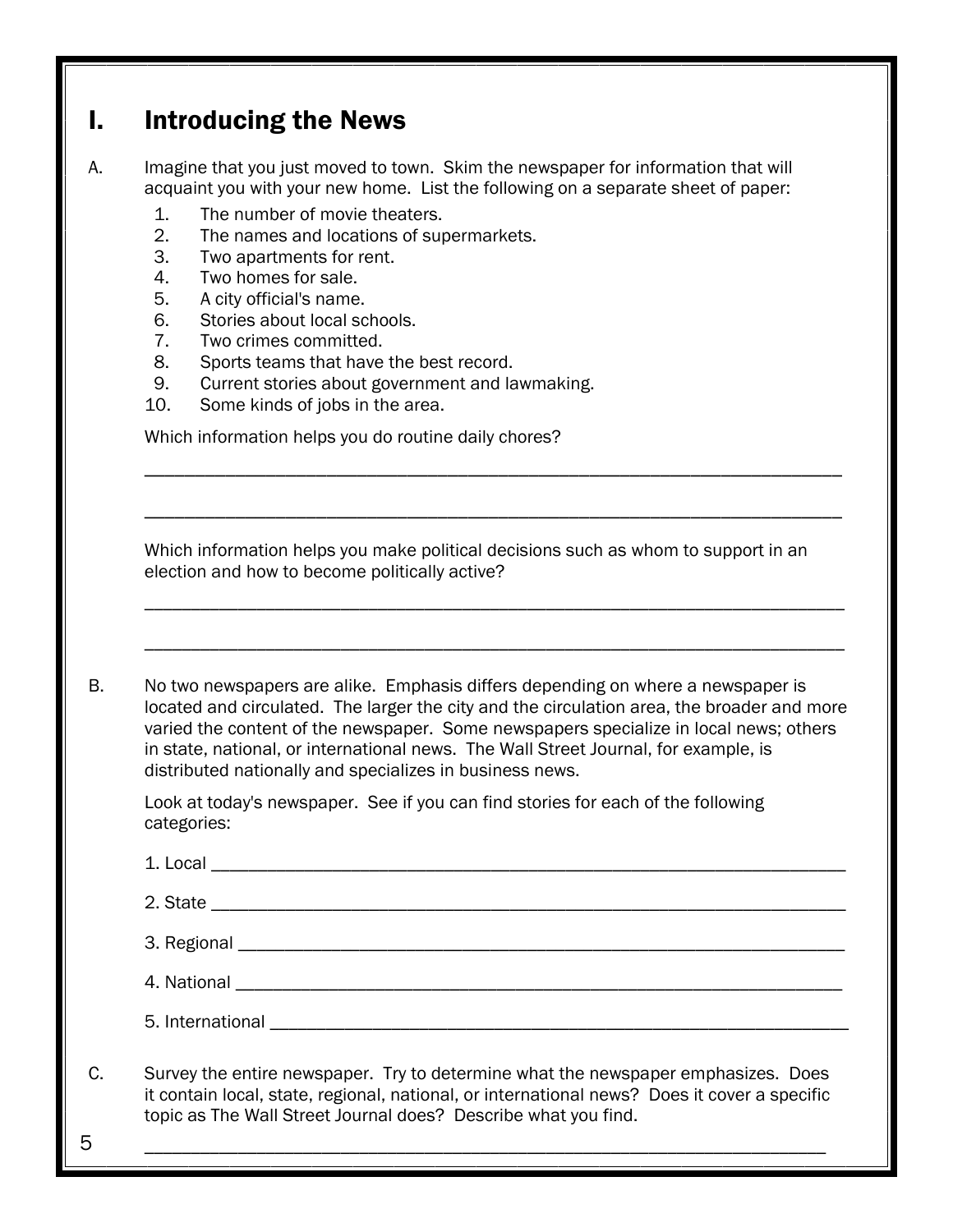| Compare your local newspaper with another newspaper. Explain what you find. |                                                                                                                                                                               |  |  |  |
|-----------------------------------------------------------------------------|-------------------------------------------------------------------------------------------------------------------------------------------------------------------------------|--|--|--|
| 1.                                                                          | Compare the following:<br>How many sections do the two newspapers have?                                                                                                       |  |  |  |
|                                                                             |                                                                                                                                                                               |  |  |  |
| 2.                                                                          | Do the newspapers use a wire service?                                                                                                                                         |  |  |  |
|                                                                             |                                                                                                                                                                               |  |  |  |
| 3.                                                                          | What kinds of news are covered?                                                                                                                                               |  |  |  |
|                                                                             |                                                                                                                                                                               |  |  |  |
|                                                                             |                                                                                                                                                                               |  |  |  |
| 4.                                                                          | What types of advertising are included?                                                                                                                                       |  |  |  |
|                                                                             |                                                                                                                                                                               |  |  |  |
| 5.                                                                          | Where are the newspapers published and distributed?                                                                                                                           |  |  |  |
|                                                                             |                                                                                                                                                                               |  |  |  |
| 6.                                                                          | What other similarities and differences do you see?                                                                                                                           |  |  |  |
|                                                                             |                                                                                                                                                                               |  |  |  |
|                                                                             | Even though Washington, DC is hundreds of miles away, decisions made there greatly<br>affect all our lives. Similarly, decisions made by state government affect the lives of |  |  |  |
|                                                                             | people throughout our state.                                                                                                                                                  |  |  |  |
|                                                                             |                                                                                                                                                                               |  |  |  |

\_\_\_\_\_\_\_\_\_\_\_\_\_\_\_\_\_\_\_\_\_\_\_\_\_\_\_\_\_\_\_\_\_\_\_\_\_\_\_\_\_\_\_\_\_\_\_\_\_\_\_\_\_\_\_\_\_\_\_\_\_\_\_\_\_\_\_\_\_\_\_\_\_\_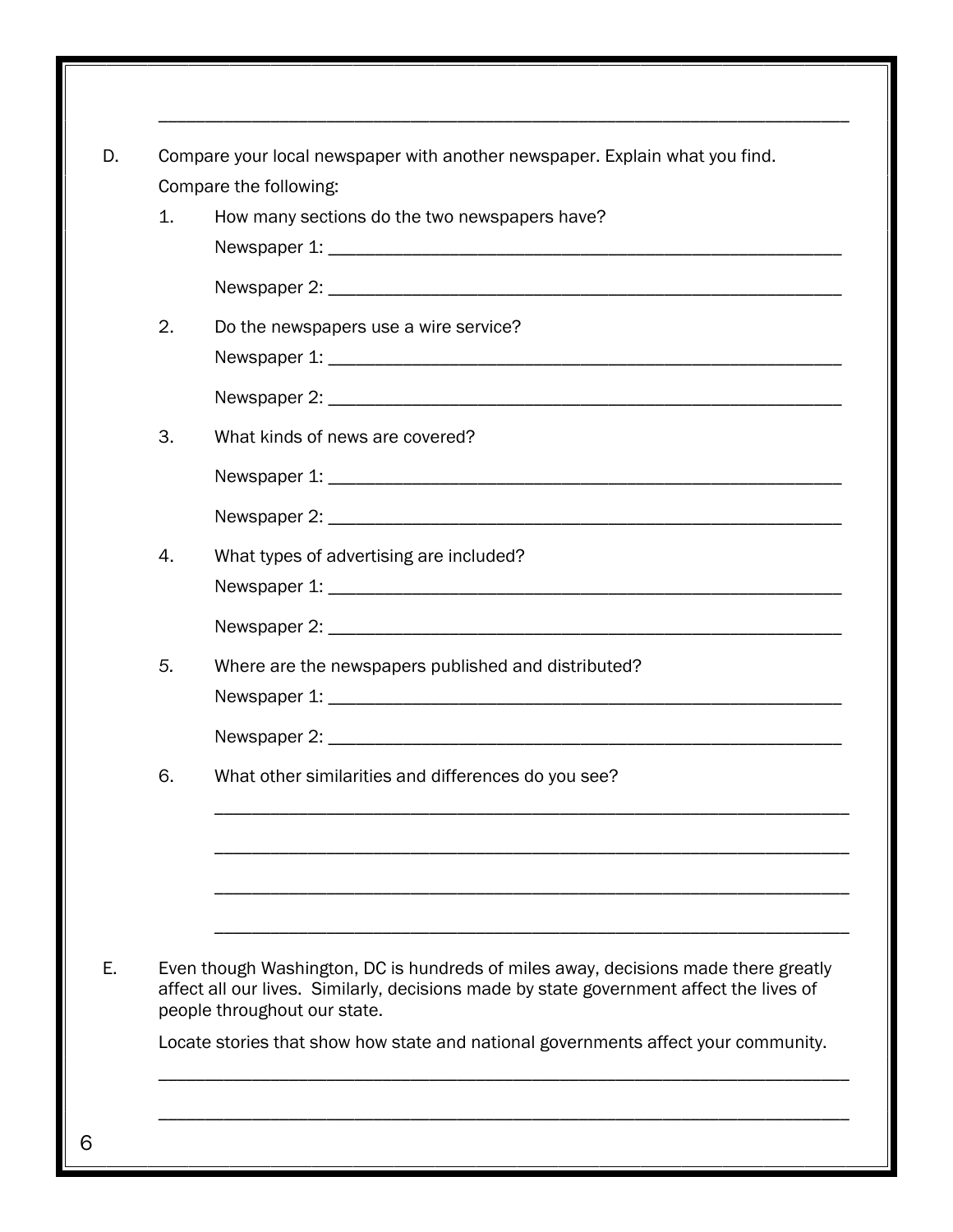|                                  | To better understand how a story develops and affects you, follow a topic or problem in<br>the news. Keep a scrapbook or file of clipped and labeled stories. Use all available<br>media. Name the sources and dates of publication. On separate paper, outline the<br>information you gather.<br>Answer the following questions: |
|----------------------------------|-----------------------------------------------------------------------------------------------------------------------------------------------------------------------------------------------------------------------------------------------------------------------------------------------------------------------------------|
| 1.<br>2.<br>3.<br>4.<br>5.<br>6. | What is the problem?<br>How did it arise? (causes)<br>What impact do you think it will have? (effects)<br>What side issues exist?<br>What recommendations have been made for solving the problem?<br>What stands in the way of achieving a solution? (obstacles)                                                                  |
| 7.                               | What would you recommend?<br>Use this information to complete the writing assignments below.                                                                                                                                                                                                                                      |
|                                  | <b>Writing assignments</b>                                                                                                                                                                                                                                                                                                        |
| 1.                               | Develop the information in your outline (see F above) into a paper. Be sure to<br>include several points of view and to defend your conclusions.                                                                                                                                                                                  |
| 2.                               | Write a paper on the topic from one person's point of view (see F above). For<br>example, tell how you would view the problem and what you would do if you<br>were the president, governor, senator, mayor, laborer, teacher, child, or<br>any person involved in the story.                                                      |
|                                  |                                                                                                                                                                                                                                                                                                                                   |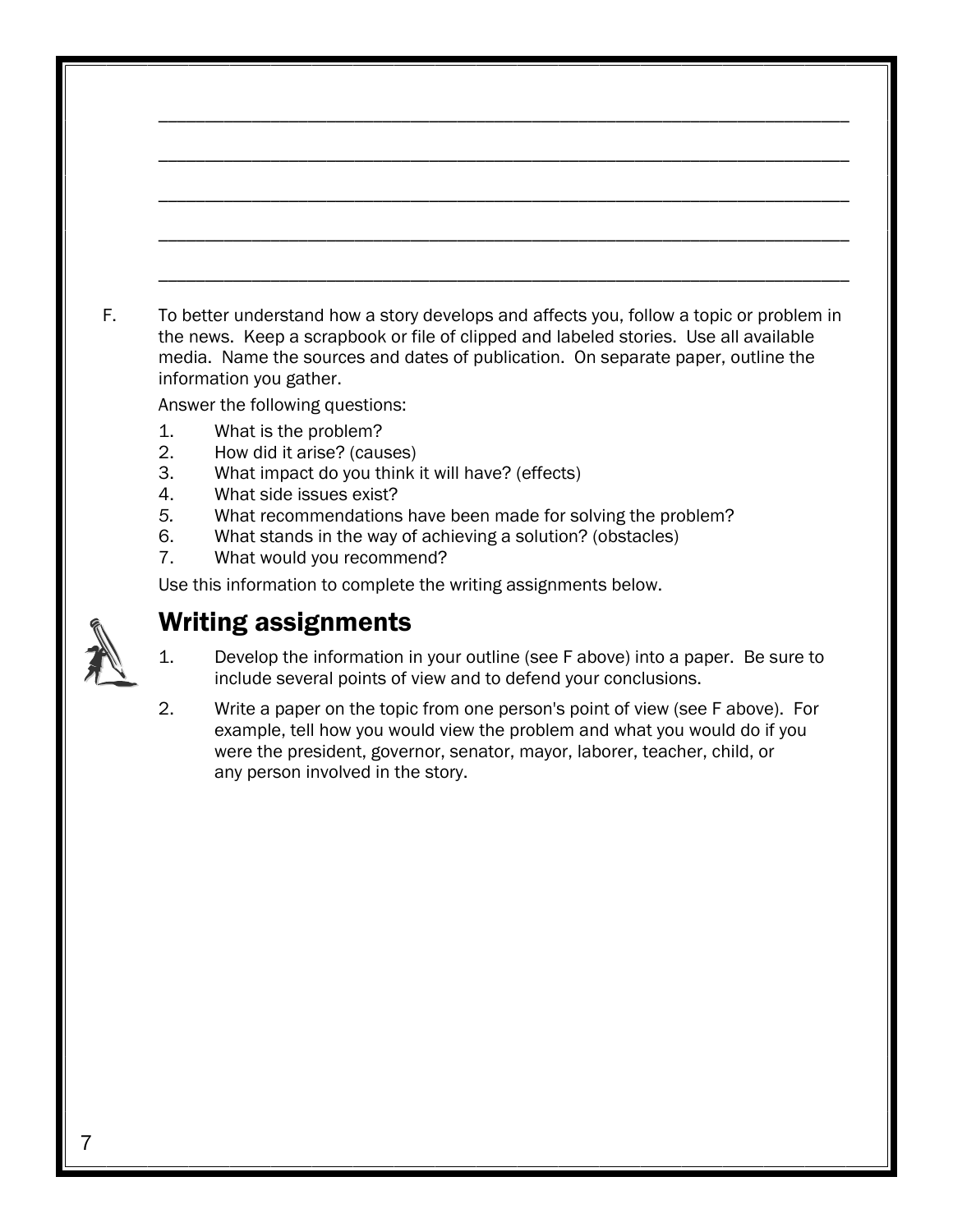# II. Getting Acquainted

A. Take 10 or 15 minutes to read the newspaper on your own. Did you read anything about your local community?

Where did you find local news in the newspaper?

- B. A newspaper attempts to present a familiar and appealing face to its readers every day. Papers without a consistent organization confuse their readers. One feature that helps readers locate information is the index. Most newspapers run an index on the front page.
	- 1. Using the index, list the page numbers for the following:
- a. Comics \_\_\_\_\_\_\_\_\_\_\_\_\_\_\_\_\_\_\_ c. Ann Landers or Dear Abby \_\_\_\_\_\_\_\_\_\_ b. Want ads \_\_\_\_\_\_\_\_\_\_\_\_\_\_ d. Editorials \_\_\_\_\_\_\_\_\_\_\_\_\_\_\_\_\_\_\_\_\_\_\_
	- 2. Using the index and what you know about people in the news, find the pages where stories about these people are likely to appear:
		- a. Bill Guthridge, Mike O'Cain **Example 2008**
		- b. Everybody Loves Raymond, The Simpsons \_\_\_\_\_\_\_\_\_\_\_\_\_\_\_\_\_\_\_\_\_\_\_\_\_\_
		- c. Garfield, Snoopy **and Southern Containers** and Southern Containers and Southern Containers and Southern Containers and Southern Containers and Southern Containers and Southern Containers and Southern Containers and Sout
		- d. President Clinton, Governor Hunt \_\_\_\_\_\_\_\_\_\_\_\_\_\_\_\_\_\_\_\_\_\_\_\_\_\_\_\_\_\_\_\_\_
	- 3. Search the front page and other pages for features that help readers locate stories. Did you find photos or summaries that direct you into the newspaper for the complete story?
	- 4. Look at the headlines and subheads on the stories in your favorite section.

\_\_\_\_\_\_\_\_\_\_\_\_\_\_\_\_\_\_\_\_\_\_\_\_\_\_\_\_\_\_\_\_\_\_\_\_\_\_\_\_\_\_\_\_\_\_\_\_\_\_\_\_\_\_\_\_\_\_\_\_\_\_

\_\_\_\_\_\_\_\_\_\_\_\_\_\_\_\_\_\_\_\_\_\_\_\_\_\_\_\_\_\_\_\_\_\_\_\_\_\_\_\_\_\_\_\_\_\_\_\_\_\_\_\_\_\_\_\_\_\_\_\_\_\_

\_\_\_\_\_\_\_\_\_\_\_\_\_\_\_\_\_\_\_\_\_\_\_\_\_\_\_\_\_\_\_\_\_\_\_\_\_\_\_\_\_\_\_\_\_\_\_\_\_\_\_\_\_\_\_\_\_\_\_\_\_\_

\_\_\_\_\_\_\_\_\_\_\_\_\_\_\_\_\_\_\_\_\_\_\_\_\_\_\_\_\_\_\_\_\_\_\_\_\_\_\_\_\_\_\_\_\_\_\_\_\_\_\_\_\_\_\_\_\_\_\_\_\_\_

\_\_\_\_\_\_\_\_\_\_\_\_\_\_\_\_\_\_\_\_\_\_\_\_\_\_\_\_\_\_\_\_\_\_\_\_\_\_\_\_\_\_\_\_\_\_\_\_\_\_\_\_\_\_\_\_\_\_\_\_\_\_

\_\_\_\_\_\_\_\_\_\_\_\_\_\_\_\_\_\_\_\_\_\_\_\_\_\_\_\_\_\_\_\_\_\_\_\_\_\_\_\_\_\_\_\_\_\_\_\_\_\_\_\_\_\_\_\_\_\_\_\_\_\_

- a. Do the headlines and subheads summarize the story?
- b. Which headlines and subheads gave you as much information as you wanted about the story?

c. Which pulled you in and made you read all or part of the story?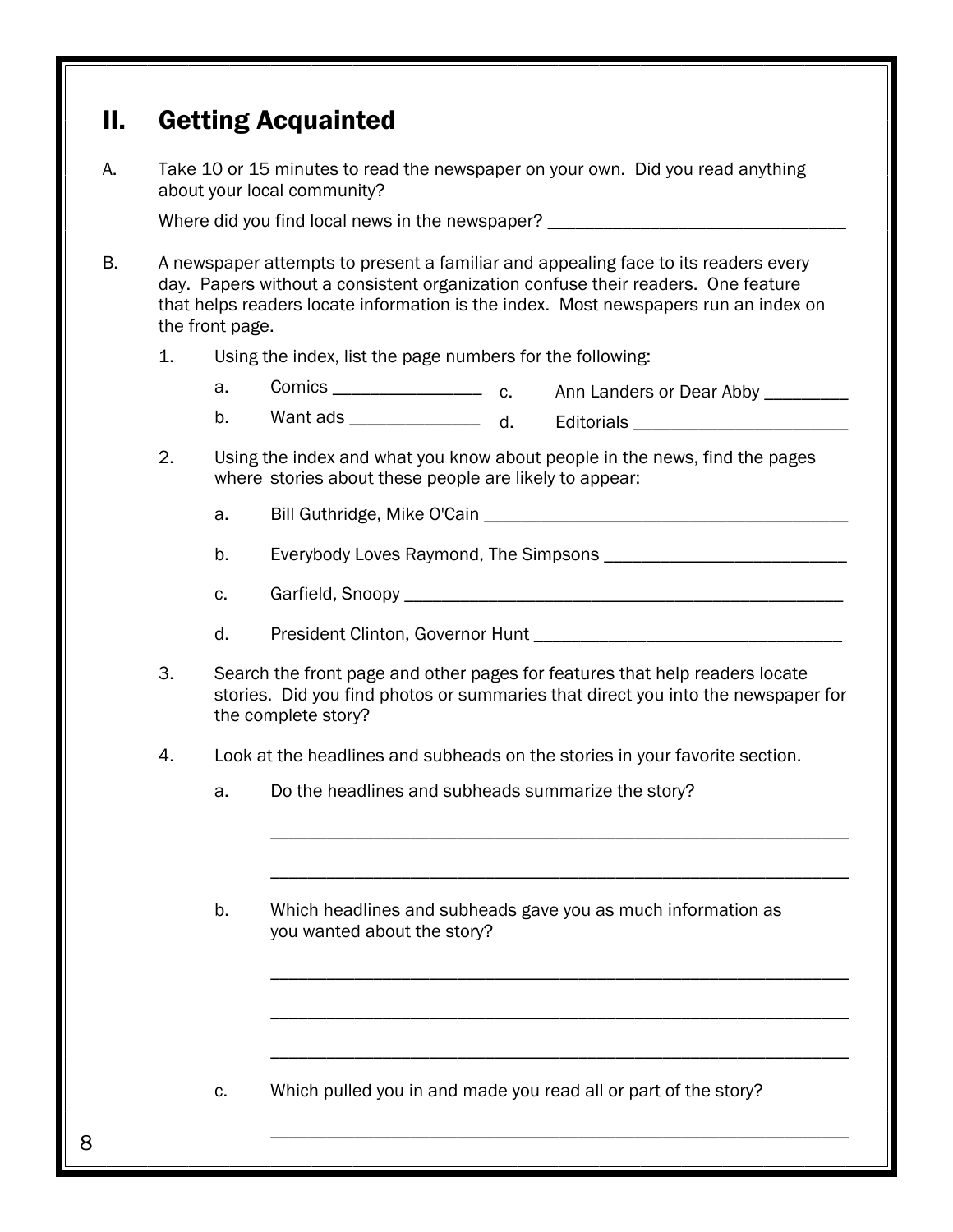|     | See if you understand important front page terms by labeling the front page of                                                      |
|-----|-------------------------------------------------------------------------------------------------------------------------------------|
|     | today's newspaper.                                                                                                                  |
|     | Refer to today's front page as you answer these questions:                                                                          |
| 1.  |                                                                                                                                     |
| 2.  |                                                                                                                                     |
| 3.  |                                                                                                                                     |
| 4.  |                                                                                                                                     |
| 5.  | How many stories did local staff writers write? ________________________________                                                    |
| 6.  |                                                                                                                                     |
| 7.  | How many stories come from news or wire services? ______________________________                                                    |
| 8.  |                                                                                                                                     |
| 9.  |                                                                                                                                     |
| 10. |                                                                                                                                     |
| 11. |                                                                                                                                     |
|     | Look at the cutlines, illustrations, charts, maps and logos on the front page. Select a<br>photo or cutline that goes with a story. |
| 1.  | Is it clear which story the photo illustrates? _________________________________                                                    |
| 2.  | How does the photograph add to the story? Does it increase understanding or<br>make it interesting?                                 |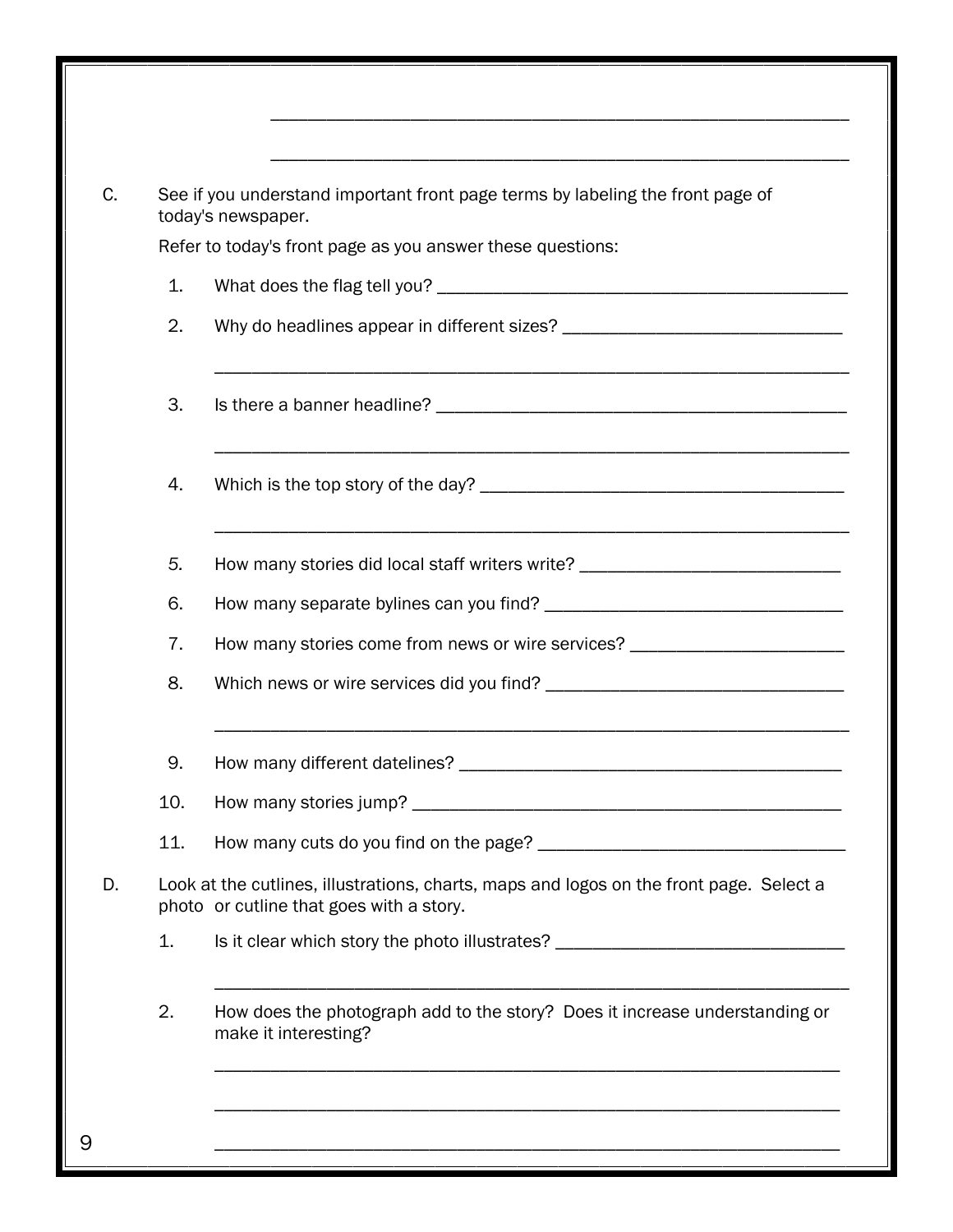|                | Some cutlines do not illustrate a story. They stand alone. Find a cutline that does<br>not go with a story.                                                                                                                                                                                                 |
|----------------|-------------------------------------------------------------------------------------------------------------------------------------------------------------------------------------------------------------------------------------------------------------------------------------------------------------|
|                | Why was this photo used? Does it tell an interesting story or present an unusual or<br>attractive scene?                                                                                                                                                                                                    |
|                |                                                                                                                                                                                                                                                                                                             |
|                |                                                                                                                                                                                                                                                                                                             |
|                | Each major section of a daily newspaper has a flag which names the section and<br>indicates what the section has in it. The name of the newspaper is the flag on the front<br>page. Sections of the newspaper are also labeled A, B, C etc., and pages are<br>numbered consecutively within these sections. |
|                | Look for flags in your newspaper. List all you find.                                                                                                                                                                                                                                                        |
|                |                                                                                                                                                                                                                                                                                                             |
|                |                                                                                                                                                                                                                                                                                                             |
|                |                                                                                                                                                                                                                                                                                                             |
|                |                                                                                                                                                                                                                                                                                                             |
|                |                                                                                                                                                                                                                                                                                                             |
|                |                                                                                                                                                                                                                                                                                                             |
|                |                                                                                                                                                                                                                                                                                                             |
|                |                                                                                                                                                                                                                                                                                                             |
|                |                                                                                                                                                                                                                                                                                                             |
|                | <b>Writing assignments</b>                                                                                                                                                                                                                                                                                  |
| $\mathbf{1}$ . | Lay out a front page. Allow space for the name of the newspaper, headlines,<br>cuts, stories and an index. Save the writing assignments that you complete                                                                                                                                                   |

 2. At the end of the study, give your newspaper a name and fill in the front page with your work. Name and lay out other sections of your newspaper as needed.

during your study of the newspaper to fill this front page.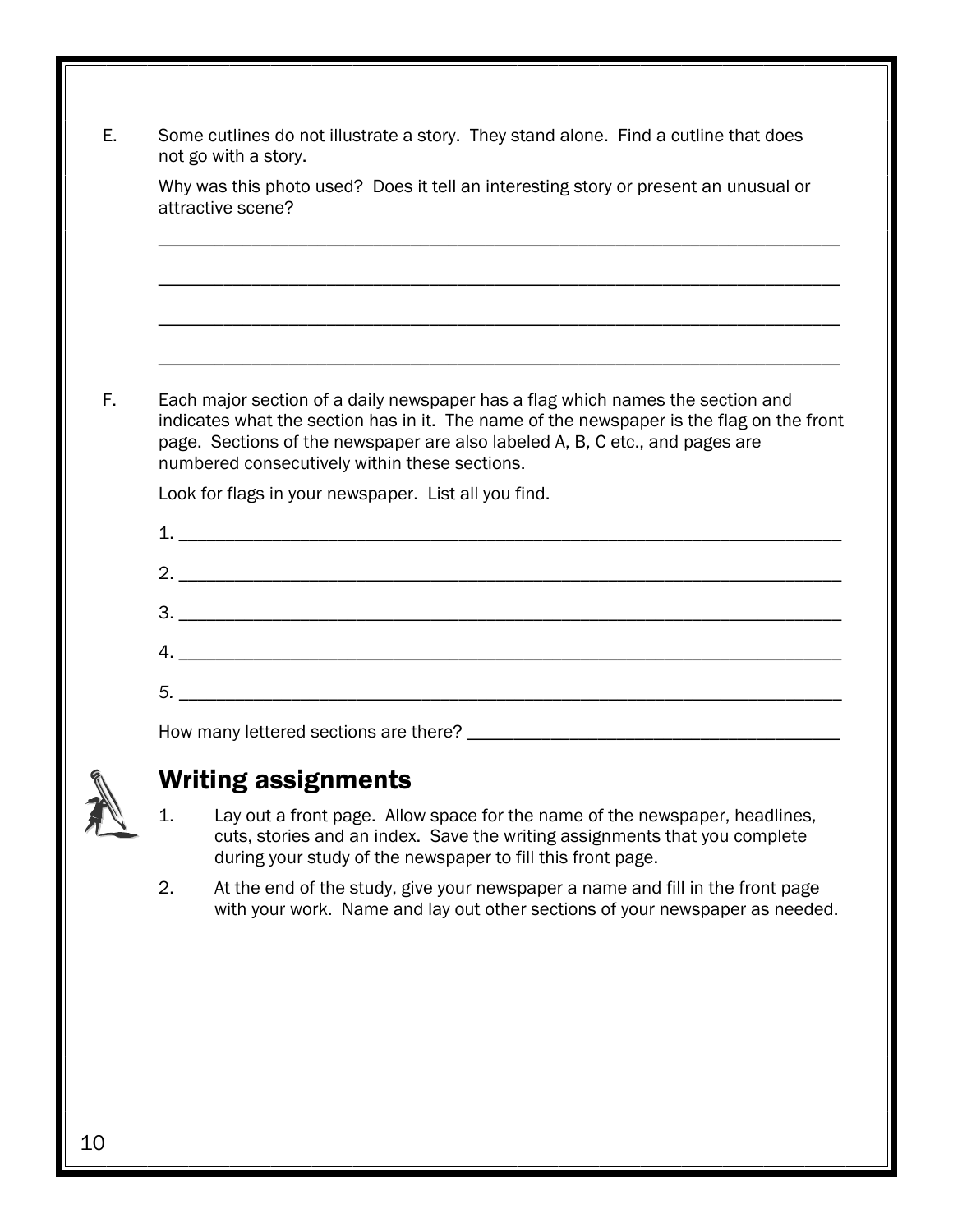|    | Take 10 or 15 minutes to read the newspaper on your own. Then fill in the incomplete<br>sentence:                                                                                                                                                                       |
|----|-------------------------------------------------------------------------------------------------------------------------------------------------------------------------------------------------------------------------------------------------------------------------|
|    |                                                                                                                                                                                                                                                                         |
|    | A straight news story, often called a hard news story, aims simply to inform. It makes<br>facts easy to find by answering key questions in the first few sentences called the lead.<br>Cutlines often summarize events in a similar way.                                |
|    | Find a story that gives facts in a straight forward manner.<br>Use the lead to answer the following:                                                                                                                                                                    |
| 1. |                                                                                                                                                                                                                                                                         |
| 2. |                                                                                                                                                                                                                                                                         |
| 3. |                                                                                                                                                                                                                                                                         |
| 4. |                                                                                                                                                                                                                                                                         |
|    | See if you can find a cutline that answers who, what, when, and where.                                                                                                                                                                                                  |
|    | After the key facts, straight news stories explain various reasons why the event took<br>place and give important background, causes and effects. Other details or elaboration<br>are left for last.                                                                    |
|    | Most important details<br>This organization is called the inverted pyramid.<br>Finish reading the story you started in "B" above.<br>Important                                                                                                                          |
|    | background<br>Did the story conform<br>Other<br>to the inverted-pyramid style? ____________<br>details                                                                                                                                                                  |
|    | One way to tell whether the story uses the inverted-pyramid style is to see if the<br>information in the headline and subhead is like that in the opening paragraphs.<br>Compare the headline and subhead with the opening paragraphs of today's front page<br>stories. |
| 1. | Find a headline that is based on the opening paragraphs.<br>What is the main idea of the story?                                                                                                                                                                         |
|    |                                                                                                                                                                                                                                                                         |
|    |                                                                                                                                                                                                                                                                         |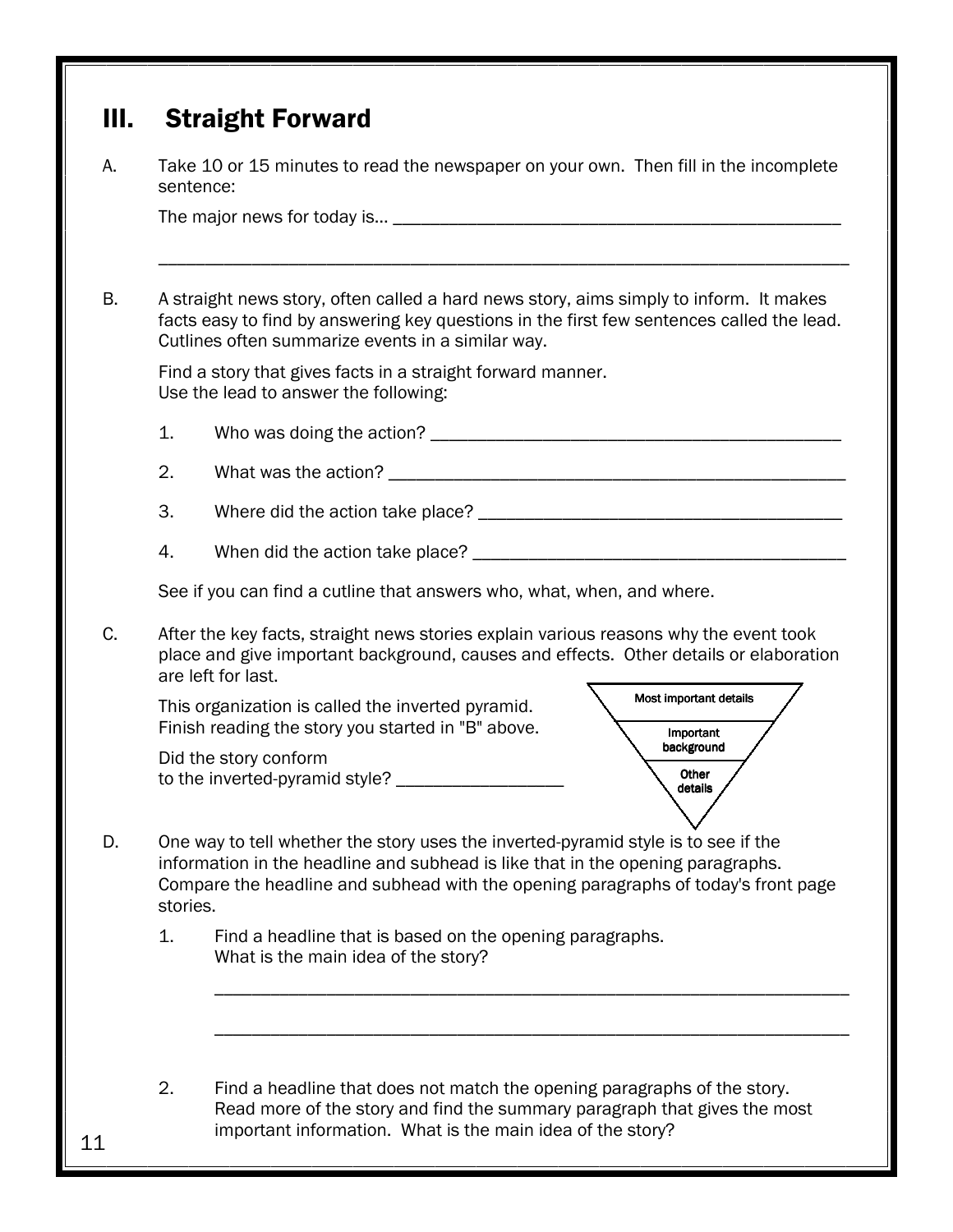3. How far down in the story did the summary paragraph appear?

\_\_\_\_\_\_\_\_\_\_\_\_\_\_\_\_\_\_\_\_\_\_\_\_\_\_\_\_\_\_\_\_\_\_\_\_\_\_\_\_\_\_\_\_\_\_\_\_\_\_\_\_\_\_\_\_\_\_\_\_\_\_\_\_\_\_\_

\_\_\_\_\_\_\_\_\_\_\_\_\_\_\_\_\_\_\_\_\_\_\_\_\_\_\_\_\_\_\_\_\_\_\_\_\_\_\_\_\_\_\_\_\_\_\_\_\_\_\_\_\_\_\_\_\_\_\_\_\_\_\_\_\_\_\_

\_\_\_\_\_\_\_\_\_\_\_\_\_\_\_\_\_\_\_\_\_\_\_\_\_\_\_\_\_\_\_\_\_\_\_\_\_\_\_\_\_\_\_\_\_\_\_\_\_\_\_\_\_\_\_\_\_\_\_\_\_\_\_\_\_\_\_

 In news writing, more and more leads are written in a way that adds interest to the story. The opening paragraph either plants a question in the reader's mind or connects the story with someone's personal experiences. An opening paragraph that uses one person's situation to symbolize the whole is called an anecdotal lead, a technique borrowed from feature writers who use various writing styles. See if you can find news stories that have a catchy opening phrase.

E. The interview is an essential tool of the reporter. Many news stories depend on conversations with people. These conversations may be brief requests for information or long interviews. A profile, an in-depth look at a person, requires an extensive interview with the subject of the story and interviews with others who have been influenced by or who have influenced the subject.

 Interviews may be conducted on the telephone or in person. They may occur on the street, in a person's office or home, in the newsroom, or through email.

 Find a story that reflects conversations with a number of people and answer the following questions:

\_\_\_\_\_\_\_\_\_\_\_\_\_\_\_\_\_\_\_\_\_\_\_\_\_\_\_\_\_\_\_\_\_\_\_\_\_\_\_\_\_\_\_\_\_\_\_\_\_\_\_\_\_\_\_\_\_\_\_\_\_\_\_\_\_\_\_

\_\_\_\_\_\_\_\_\_\_\_\_\_\_\_\_\_\_\_\_\_\_\_\_\_\_\_\_\_\_\_\_\_\_\_\_\_\_\_\_\_\_\_\_\_\_\_\_\_\_\_\_\_\_\_\_\_\_\_\_\_\_\_\_\_\_\_

\_\_\_\_\_\_\_\_\_\_\_\_\_\_\_\_\_\_\_\_\_\_\_\_\_\_\_\_\_\_\_\_\_\_\_\_\_\_\_\_\_\_\_\_\_\_\_\_\_\_\_\_\_\_\_\_\_\_\_\_\_\_\_\_\_\_\_

\_\_\_\_\_\_\_\_\_\_\_\_\_\_\_\_\_\_\_\_\_\_\_\_\_\_\_\_\_\_\_\_\_\_\_\_\_\_\_\_\_\_\_\_\_\_\_\_\_\_\_\_\_\_\_\_\_\_\_\_\_\_\_\_\_\_\_

1. What questions did the reporter appear to ask?

2. Does it appear the persons interviewed were willing or reluctant to talk?

\_\_\_\_\_\_\_\_\_\_\_\_\_\_\_\_\_\_\_\_\_\_\_\_\_\_\_\_\_\_\_\_\_\_\_\_\_\_\_\_\_\_\_\_\_\_\_\_\_\_\_\_\_\_\_\_\_\_\_\_\_\_\_\_\_\_\_

\_\_\_\_\_\_\_\_\_\_\_\_\_\_\_\_\_\_\_\_\_\_\_\_\_\_\_\_\_\_\_\_\_\_\_\_\_\_\_\_\_\_\_\_\_\_\_\_\_\_\_\_\_\_\_\_\_\_\_\_\_\_\_\_\_\_\_

\_\_\_\_\_\_\_\_\_\_\_\_\_\_\_\_\_\_\_\_\_\_\_\_\_\_\_\_\_\_\_\_\_\_\_\_\_\_\_\_\_\_\_\_\_\_\_\_\_\_\_\_\_\_\_\_\_\_\_\_\_\_\_\_\_\_\_

\_\_\_\_\_\_\_\_\_\_\_\_\_\_\_\_\_\_\_\_\_\_\_\_\_\_\_\_\_\_\_\_\_\_\_\_\_\_\_\_\_\_\_\_\_\_\_\_\_\_\_\_\_\_\_\_\_\_\_\_\_\_\_\_\_\_\_

\_\_\_\_\_\_\_\_\_\_\_\_\_\_\_\_\_\_\_\_\_\_\_\_\_\_\_\_\_\_\_\_\_\_\_\_\_\_\_\_\_\_\_\_\_\_\_\_\_\_\_\_\_\_\_\_\_\_\_\_\_\_\_\_\_\_\_

\_\_\_\_\_\_\_\_\_\_\_\_\_\_\_\_\_\_\_\_\_\_\_\_\_\_\_\_\_\_\_\_\_\_\_\_\_\_\_\_\_\_\_\_\_\_\_\_\_\_\_\_\_\_\_\_\_\_\_\_\_\_\_\_\_\_\_

 3. Were several people interviewed in an attempt to present more than one point of view?

12 \_\_\_\_\_\_\_\_\_\_\_\_\_\_\_\_\_\_\_\_\_\_\_\_\_\_\_\_\_\_\_\_\_\_\_\_\_\_\_\_\_\_\_\_\_\_\_\_\_\_\_\_\_\_\_\_\_\_\_\_\_\_\_\_\_\_\_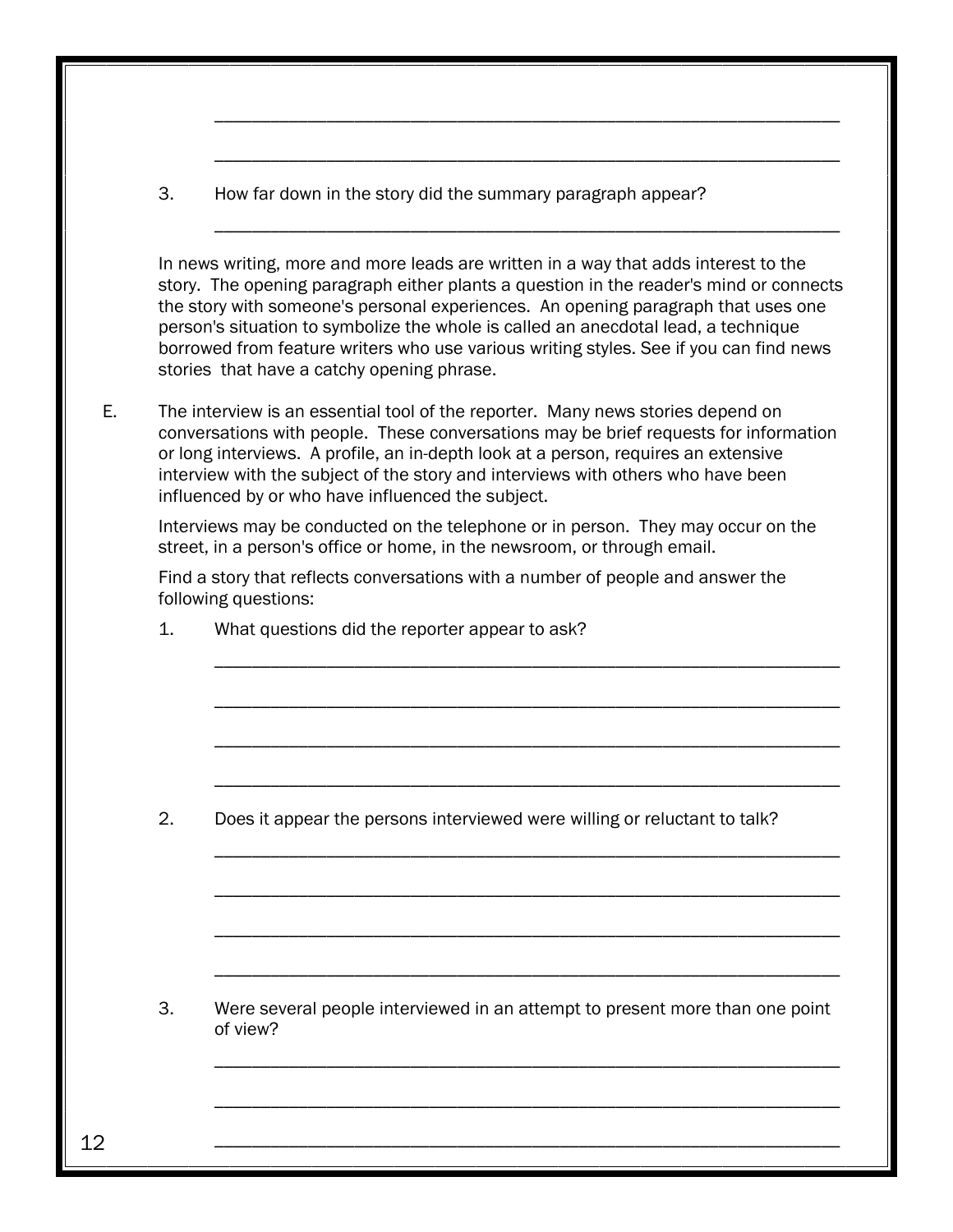| F. |    | Examine a story about one person and answer the following questions:                                       |
|----|----|------------------------------------------------------------------------------------------------------------|
|    | 1. | From a story can you tell whether the reporter conducted the interview in person<br>or over the telephone? |
|    | 2. |                                                                                                            |
|    |    | If the reporter conducted the interview in person, can you tell where it took<br>place?                    |
|    |    |                                                                                                            |
|    | 3. | Does the story tell you anything about the person's appearance or mannerisms?<br>Explain.                  |
|    |    |                                                                                                            |
|    | 4. | What questions do you think the reporter asked?                                                            |
|    |    |                                                                                                            |
|    |    |                                                                                                            |
|    |    |                                                                                                            |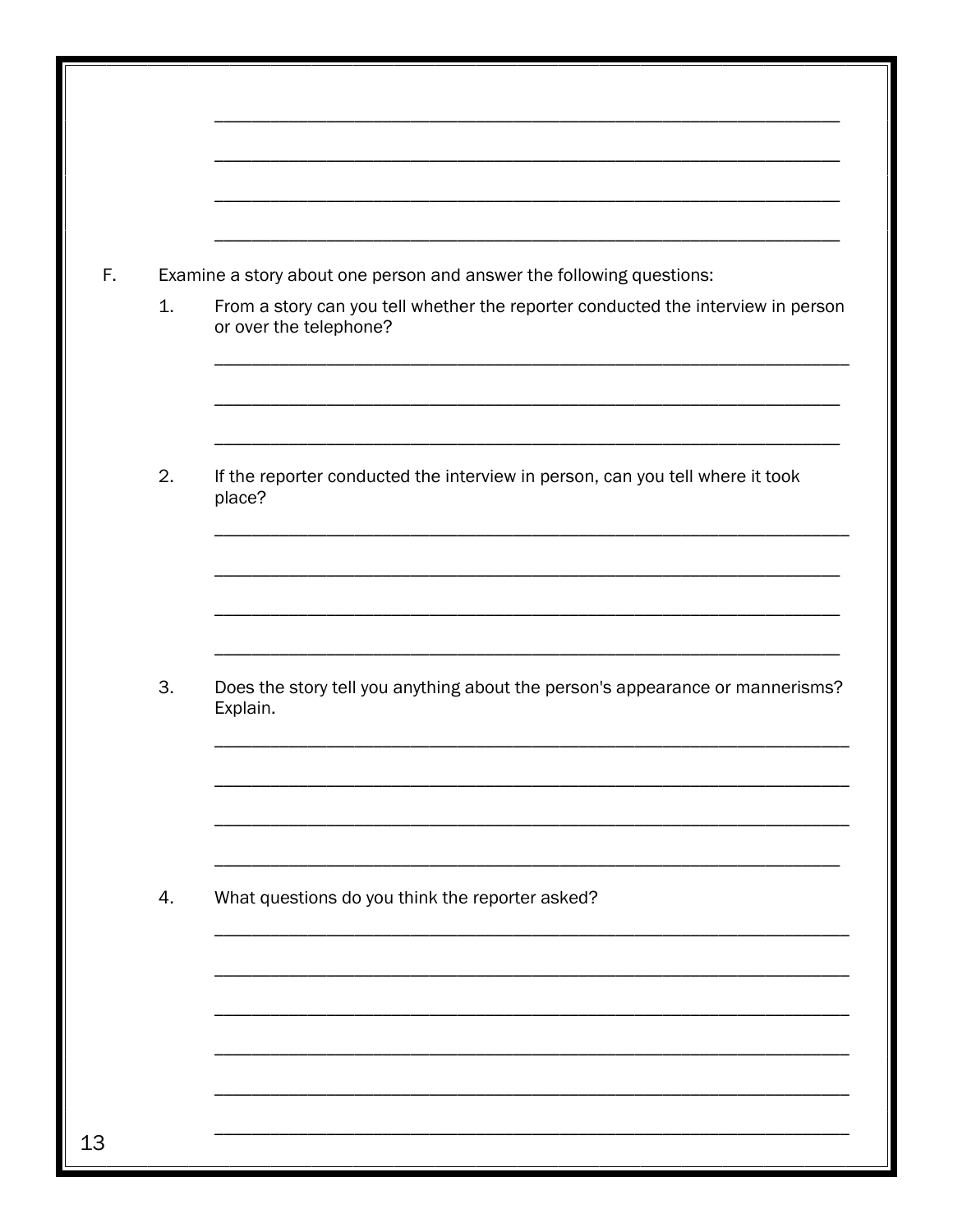G. Reporters get information in other ways, namely by reading past stories and other background material and by attending meetings and other gatherings.

 Find stories where you think reporters used means other than the interview to get information. How did the reporters get their information?

\_\_\_\_\_\_\_\_\_\_\_\_\_\_\_\_\_\_\_\_\_\_\_\_\_\_\_\_\_\_\_\_\_\_\_\_\_\_\_\_\_\_\_\_\_\_\_\_\_\_\_\_\_\_\_\_\_\_\_\_\_\_\_\_\_\_\_\_\_\_\_\_\_\_

\_\_\_\_\_\_\_\_\_\_\_\_\_\_\_\_\_\_\_\_\_\_\_\_\_\_\_\_\_\_\_\_\_\_\_\_\_\_\_\_\_\_\_\_\_\_\_\_\_\_\_\_\_\_\_\_\_\_\_\_\_\_\_\_\_\_\_\_\_\_\_\_\_\_

\_\_\_\_\_\_\_\_\_\_\_\_\_\_\_\_\_\_\_\_\_\_\_\_\_\_\_\_\_\_\_\_\_\_\_\_\_\_\_\_\_\_\_\_\_\_\_\_\_\_\_\_\_\_\_\_\_\_\_\_\_\_\_\_\_\_\_\_\_\_\_\_\_\_

\_\_\_\_\_\_\_\_\_\_\_\_\_\_\_\_\_\_\_\_\_\_\_\_\_\_\_\_\_\_\_\_\_\_\_\_\_\_\_\_\_\_\_\_\_\_\_\_\_\_\_\_\_\_\_\_\_\_\_\_\_\_\_\_\_\_\_\_\_\_\_\_\_\_

\_\_\_\_\_\_\_\_\_\_\_\_\_\_\_\_\_\_\_\_\_\_\_\_\_\_\_\_\_\_\_\_\_\_\_\_\_\_\_\_\_\_\_\_\_\_\_\_\_\_\_\_\_\_\_\_\_\_\_\_\_\_\_\_\_\_\_\_\_\_\_\_\_\_

- 1. Take facts given to you by your teacher. Use them to construct a paragraph that conforms to the inverted-pyramid style.
- 2. Take the facts in a cutline and develop these into a story. Use facts from newspaper stories to complete your story.
- 3. Turn a fairy tale into a straight news story.
- 4. Describe an historical event in a paragraph written in the inverted-pyramid style.
- 5. Write a straight news story about a school event or another local event. Conduct interviews and other research as needed.
- 6. Choose a subject for a profile. The person could be a classmate, a sports player, the class president, a teacher, the principal, or a local official. After choosing the subject, write a list of questions to ask. Then conduct an interview or series of interviews. After conducting any other appropriate research, write a profile on that person.

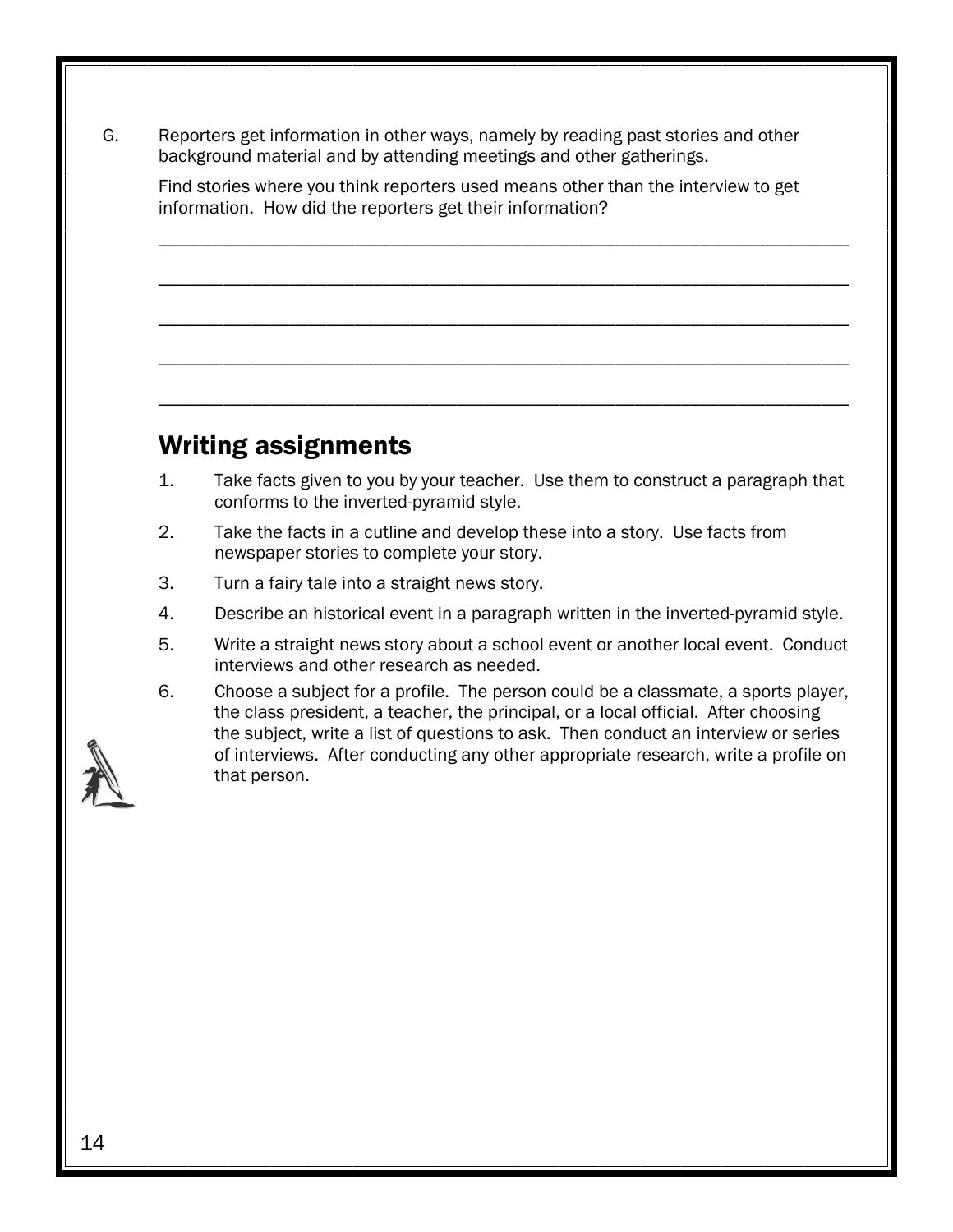|    | Take 10 or 15 minutes to read the newspaper.<br>What did you read that has emotional appeal or human interest?                                       |
|----|------------------------------------------------------------------------------------------------------------------------------------------------------|
|    | Find a story that does not conform in form or content to the inverted-pyramid style used<br>in a straight news story. You are looking for a feature. |
|    | After you read the story, answer the following questions:                                                                                            |
| 1. | Why did you choose this story?                                                                                                                       |
| 2. | What is this story about?                                                                                                                            |
| 3. | Is it breaking news?                                                                                                                                 |
| 4. | How does the story differ from a straight news story?                                                                                                |
| 5. | Does the lead answer the questions who, what, when, and where?                                                                                       |
| 6. | Is the lead humorous, surprising, dramatic, or sad? Explain.                                                                                         |
|    |                                                                                                                                                      |
| 7. | Is the story confined to one event? Explain.                                                                                                         |

15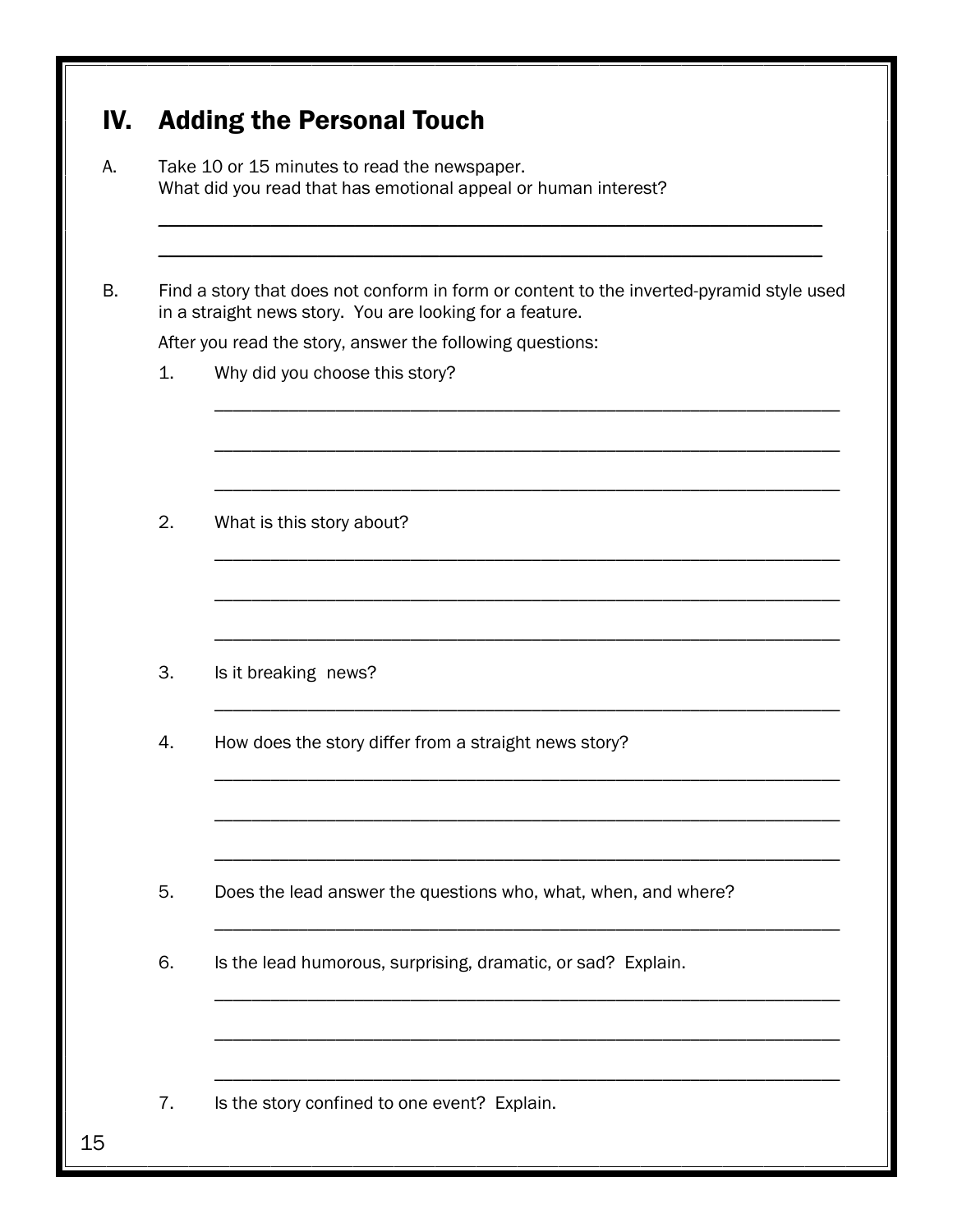|    | 8.             | Is the personality of the writer or the subject an important element of the story?<br>Explain.                                                                                                                                                                                                                                         |
|----|----------------|----------------------------------------------------------------------------------------------------------------------------------------------------------------------------------------------------------------------------------------------------------------------------------------------------------------------------------------|
|    |                |                                                                                                                                                                                                                                                                                                                                        |
|    | 9.             | Does the story have a point of view? Does it reveal something about the<br>attitude of the writer, that he or she is amused, sad, skeptical, or appreciative<br>toward the subject? Explain.                                                                                                                                           |
|    |                |                                                                                                                                                                                                                                                                                                                                        |
| C. |                | Like a straight news story, a feature deals with facts and information. But a feature<br>adds to the news of the day by offering more descriptive details of setting and<br>personality. Often feature stories follow up a straight news story and add human<br>interest. Find a feature that is a follow-up to a straight news story. |
|    | $\mathbf{1}$ . | What is the story about?                                                                                                                                                                                                                                                                                                               |
|    |                |                                                                                                                                                                                                                                                                                                                                        |
|    | 2.             | Does it have emotional appeal? Explain.                                                                                                                                                                                                                                                                                                |
|    |                |                                                                                                                                                                                                                                                                                                                                        |
| D. |                | Another type of feature is the profile, an in-depth look at a man or woman.<br>Find a profile.                                                                                                                                                                                                                                         |
|    | 1.             | Who is it about?                                                                                                                                                                                                                                                                                                                       |
| 16 | 2.             | What did you learn about the person?                                                                                                                                                                                                                                                                                                   |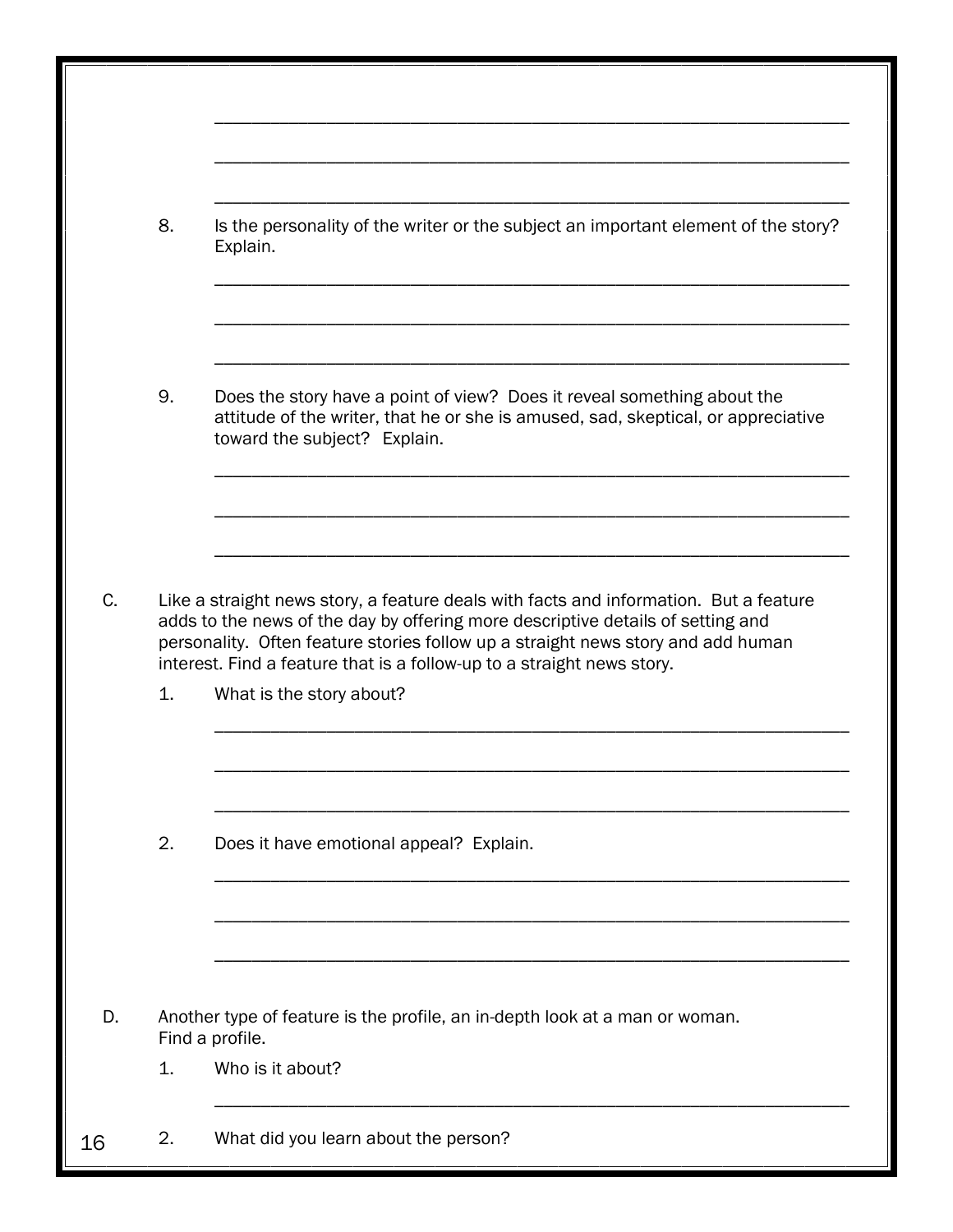|    | 3. | How do you feel about the person?                                                                                                        |
|----|----|------------------------------------------------------------------------------------------------------------------------------------------|
|    |    |                                                                                                                                          |
|    |    |                                                                                                                                          |
|    |    |                                                                                                                                          |
| Ε. |    | Select a straight news story. Think of different angles or approaches that could be used<br>for feature stories. List your ideas.        |
|    |    |                                                                                                                                          |
|    |    |                                                                                                                                          |
|    |    |                                                                                                                                          |
|    |    |                                                                                                                                          |
|    |    |                                                                                                                                          |
|    |    |                                                                                                                                          |
|    |    |                                                                                                                                          |
|    |    |                                                                                                                                          |
|    |    |                                                                                                                                          |
| F. |    | Look through the entire features section, and identify columns, types of ads, and other<br>items characteristic of the features section. |
|    | 1. | Columns                                                                                                                                  |
|    |    |                                                                                                                                          |
|    |    |                                                                                                                                          |
|    |    |                                                                                                                                          |
| 17 |    |                                                                                                                                          |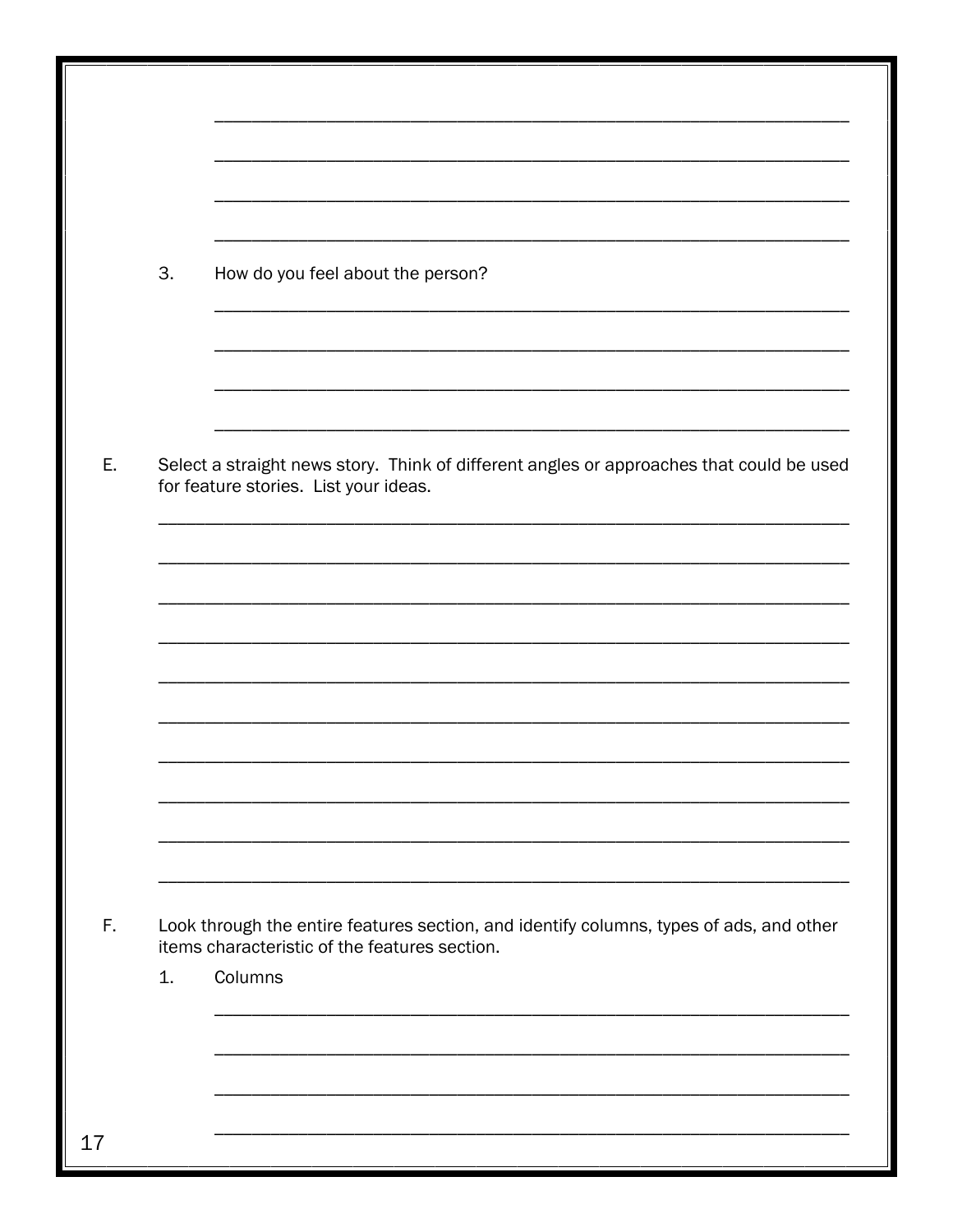| 2. | Types of ads                                                                                                                                                                                                      |
|----|-------------------------------------------------------------------------------------------------------------------------------------------------------------------------------------------------------------------|
|    |                                                                                                                                                                                                                   |
|    |                                                                                                                                                                                                                   |
| 3. | Characteristics                                                                                                                                                                                                   |
|    |                                                                                                                                                                                                                   |
|    |                                                                                                                                                                                                                   |
|    |                                                                                                                                                                                                                   |
|    | <b>Writing assignments</b>                                                                                                                                                                                        |
| 1. | Write a feature as a follow-up to a straight news story that ran in a recent<br>newspaper.                                                                                                                        |
| 2. | Write a feature using the straight news story that you wrote in Lesson II as the<br>peg or link.                                                                                                                  |
| 3. | Write a profile about yourself. Tell what you'd like to accomplish that would<br>deserve public acclaim.                                                                                                          |
| 4. | Write a profile about someone in the news. The person may be involved in<br>politics, entertainment, sports, or any other field that interests you. Make your<br>account as accurate and interesting as possible. |
|    |                                                                                                                                                                                                                   |
|    |                                                                                                                                                                                                                   |
|    |                                                                                                                                                                                                                   |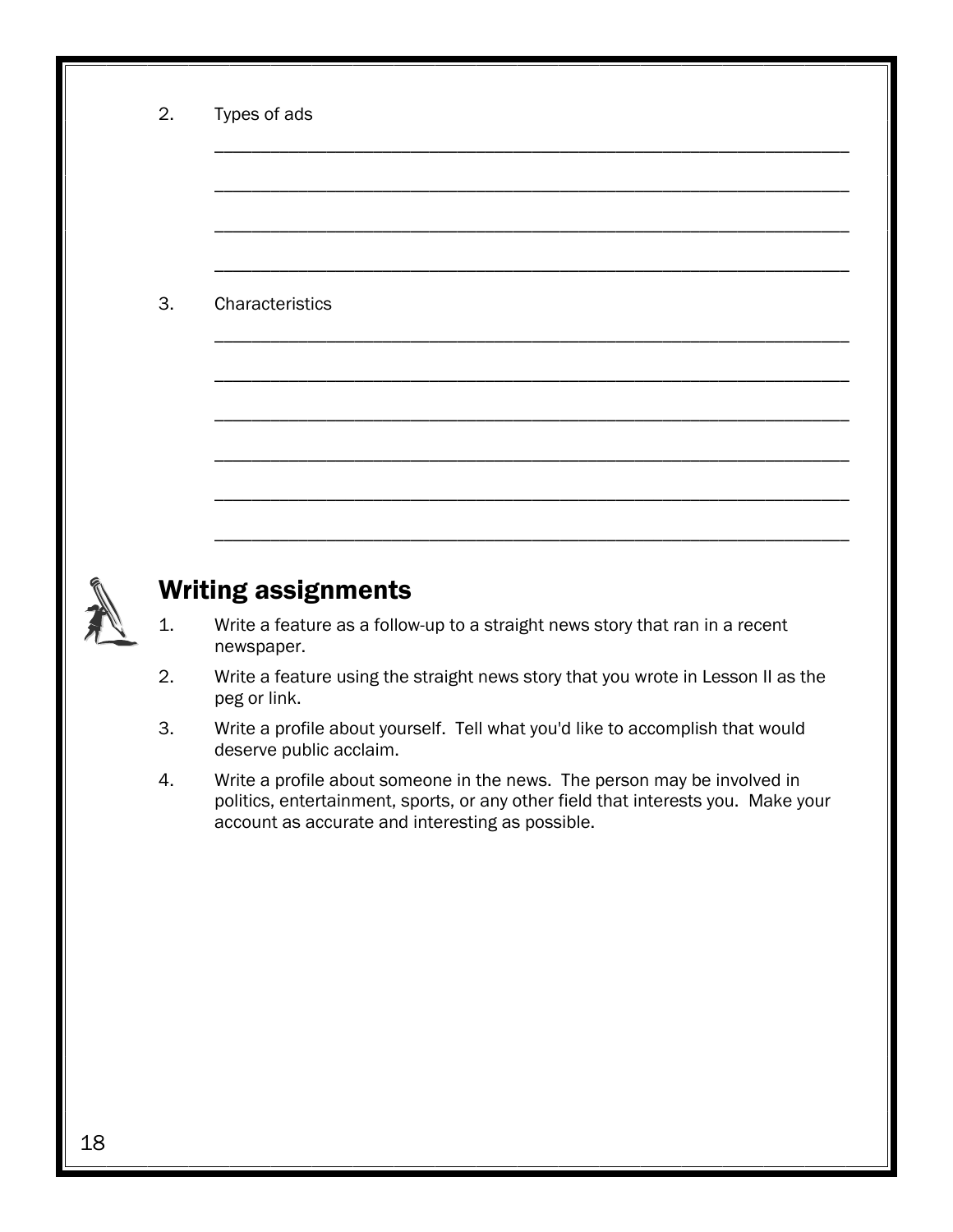| V. | <b>In My Opinion</b> |
|----|----------------------|
|----|----------------------|

| А. | Take 10 or 15 minutes to read today's newspaper. |
|----|--------------------------------------------------|
|    |                                                  |

1. Summarize what you consider the most interesting story.

\_\_\_\_\_\_\_\_\_\_\_\_\_\_\_\_\_\_\_\_\_\_\_\_\_\_\_\_\_\_\_\_\_\_\_\_\_\_\_\_\_\_\_\_\_\_\_\_\_\_\_\_\_\_\_\_\_\_\_\_\_\_\_\_\_\_\_

\_\_\_\_\_\_\_\_\_\_\_\_\_\_\_\_\_\_\_\_\_\_\_\_\_\_\_\_\_\_\_\_\_\_\_\_\_\_\_\_\_\_\_\_\_\_\_\_\_\_\_\_\_\_\_\_\_\_\_\_\_\_\_\_\_\_\_

\_\_\_\_\_\_\_\_\_\_\_\_\_\_\_\_\_\_\_\_\_\_\_\_\_\_\_\_\_\_\_\_\_\_\_\_\_\_\_\_\_\_\_\_\_\_\_\_\_\_\_\_\_\_\_\_\_\_\_\_\_\_\_\_\_\_\_

\_\_\_\_\_\_\_\_\_\_\_\_\_\_\_\_\_\_\_\_\_\_\_\_\_\_\_\_\_\_\_\_\_\_\_\_\_\_\_\_\_\_\_\_\_\_\_\_\_\_\_\_\_\_\_\_\_\_\_\_\_\_\_\_\_\_\_

\_\_\_\_\_\_\_\_\_\_\_\_\_\_\_\_\_\_\_\_\_\_\_\_\_\_\_\_\_\_\_\_\_\_\_\_\_\_\_\_\_\_\_\_\_\_\_\_\_\_\_\_\_\_\_\_\_\_\_\_\_\_\_\_\_\_\_

\_\_\_\_\_\_\_\_\_\_\_\_\_\_\_\_\_\_\_\_\_\_\_\_\_\_\_\_\_\_\_\_\_\_\_\_\_\_\_\_\_\_\_\_\_\_\_\_\_\_\_\_\_\_\_\_\_\_\_\_\_\_\_\_\_\_\_

\_\_\_\_\_\_\_\_\_\_\_\_\_\_\_\_\_\_\_\_\_\_\_\_\_\_\_\_\_\_\_\_\_\_\_\_\_\_\_\_\_\_\_\_\_\_\_\_\_\_\_\_\_\_\_\_\_\_\_\_\_\_\_\_\_\_\_

\_\_\_\_\_\_\_\_\_\_\_\_\_\_\_\_\_\_\_\_\_\_\_\_\_\_\_\_\_\_\_\_\_\_\_\_\_\_\_\_\_\_\_\_\_\_\_\_\_\_\_\_\_\_\_\_\_\_\_\_\_\_\_\_\_\_\_

\_\_\_\_\_\_\_\_\_\_\_\_\_\_\_\_\_\_\_\_\_\_\_\_\_\_\_\_\_\_\_\_\_\_\_\_\_\_\_\_\_\_\_\_\_\_\_\_\_\_\_\_\_\_\_\_\_\_\_\_\_\_\_\_\_\_\_

2. Summarize what you consider the most significant story.

3. Summarize the story that you think is most likely to be discussed in an editorial.

B. Using the index, locate the editorial page, often listed under Editorial or Opinion. If not listed, look through the first section of the paper for the Editorial flag. Often the editorials and other opinion run inside the back of section A, but placement varies in newspapers.

 Editorials present the newspaper's opinions on current issues and are usually not signed. Editorial cartoons, columns, and letters to the editor fill up the rest of the editorial page.

 Some newspapers designate the page on the right, opposite the editorial page as the op-ed page. It carries opinions written in the form of syndicated columns or articles by interested and knowledgeable readers. Selected editorials and articles from other newspapers also appear on the op-ed page.

 The people who own and manage the newspaper determine the newspaper's opinions and policies. Check the box where the masthead information is given and find out who owns and manages the newspaper.

|    | Who serves as publisher?           |
|----|------------------------------------|
|    | Who serves as managing editor?     |
| 3. | Who is in charge of advertising? _ |
| 4. | What other positions are listed?   |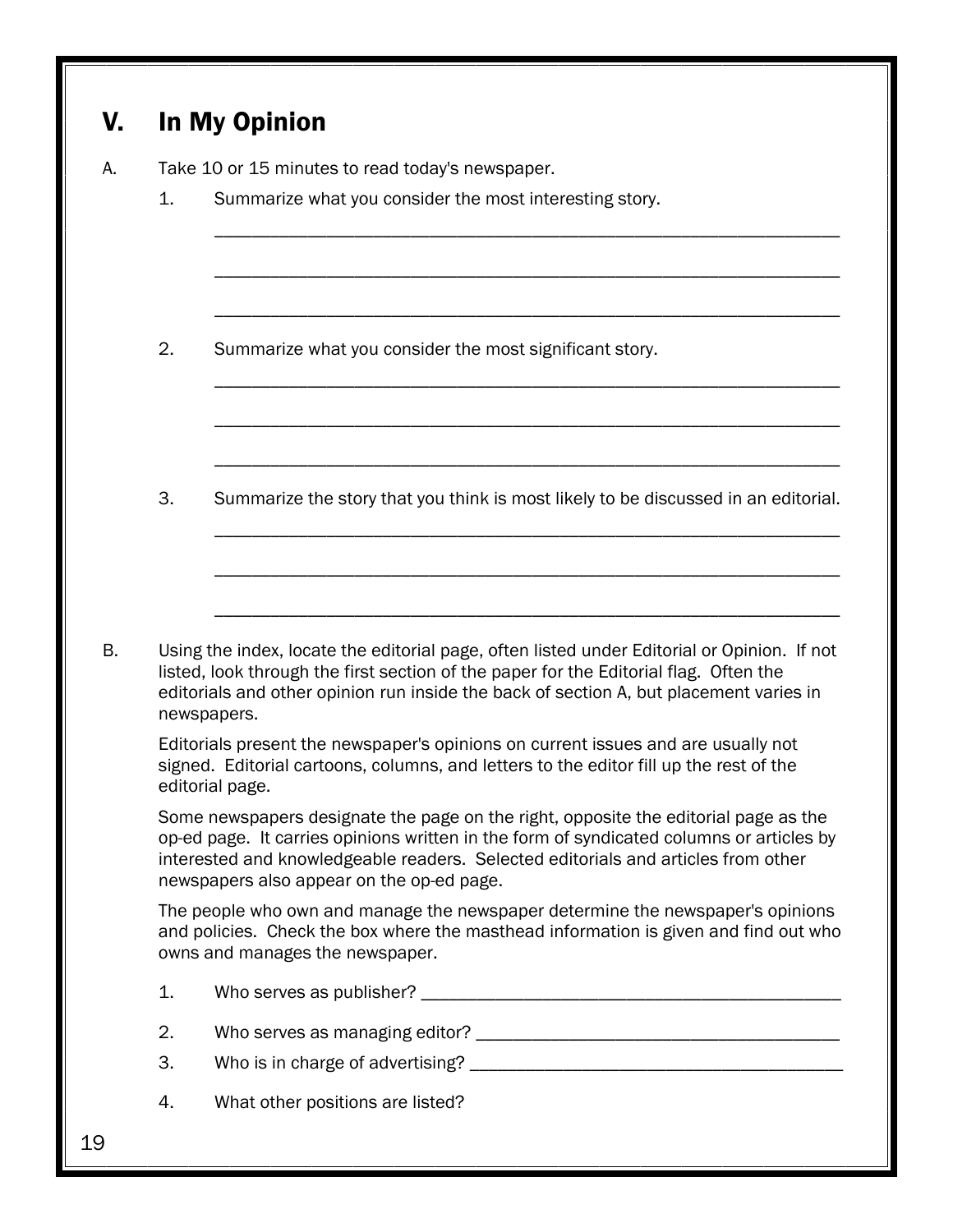|    | Find the editorials in your newspaper. Most often they appear on the left side of the<br>editorial page. After reading or listening to one read aloud, answer and discuss the<br>following questions. |
|----|-------------------------------------------------------------------------------------------------------------------------------------------------------------------------------------------------------|
| 1. | Is it informative? Explain.                                                                                                                                                                           |
|    |                                                                                                                                                                                                       |
| 2. | Does it go beyond providing information? Explain.                                                                                                                                                     |
|    |                                                                                                                                                                                                       |
| 3. | What specific words used in the editorial would probably not be found in a news<br>story except in a quotation?                                                                                       |
|    |                                                                                                                                                                                                       |
| 4. | What do these words have in common? Are they objective or do they reflect an<br>opinion or point of view?                                                                                             |
|    |                                                                                                                                                                                                       |
|    |                                                                                                                                                                                                       |
| 5. | What are the issues?                                                                                                                                                                                  |
|    |                                                                                                                                                                                                       |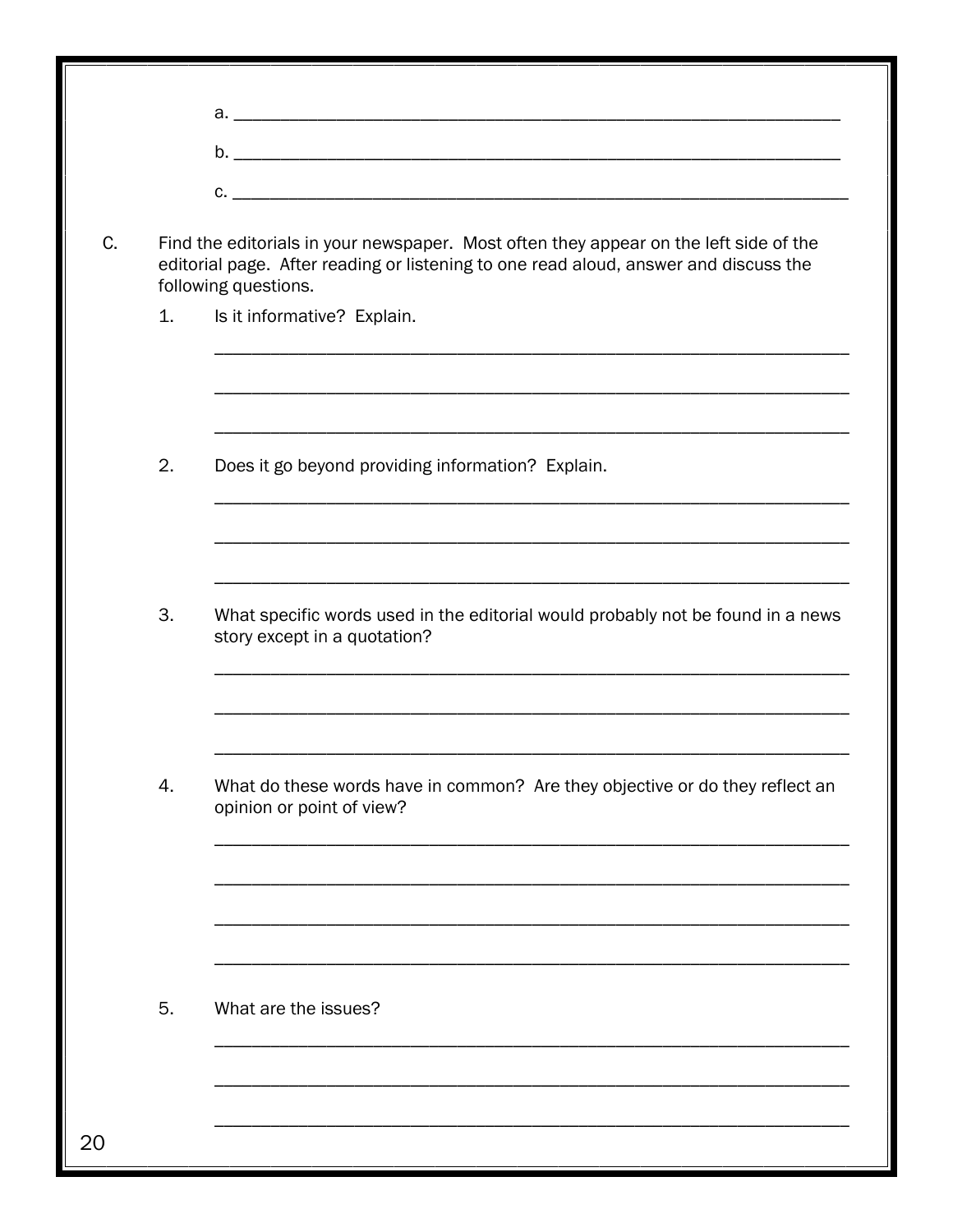|    | 6.    | What conclusion does the editorial draw?                                                                                          |
|----|-------|-----------------------------------------------------------------------------------------------------------------------------------|
|    |       |                                                                                                                                   |
|    |       |                                                                                                                                   |
|    |       |                                                                                                                                   |
|    | 7.    | Is the argument balanced, i.e. are other points of view considered?<br>Explain.                                                   |
|    |       |                                                                                                                                   |
|    |       |                                                                                                                                   |
|    |       |                                                                                                                                   |
|    | 8.    | Is it persuasive? Explain.                                                                                                        |
|    |       |                                                                                                                                   |
|    |       |                                                                                                                                   |
|    |       |                                                                                                                                   |
|    | 9.    | Whether or not you accept the writer's conclusion, does the editorial help you<br>evaluate the issues? Explain.                   |
|    |       |                                                                                                                                   |
|    |       |                                                                                                                                   |
|    |       |                                                                                                                                   |
| D. |       | Look over any other editorials in today's newspaper and classify them according to<br>purpose. Use either set A or B given below. |
|    | Set A |                                                                                                                                   |
|    | 1.    |                                                                                                                                   |
|    | 2.    |                                                                                                                                   |
|    | 3.    |                                                                                                                                   |
|    | 4.    |                                                                                                                                   |
| 21 |       |                                                                                                                                   |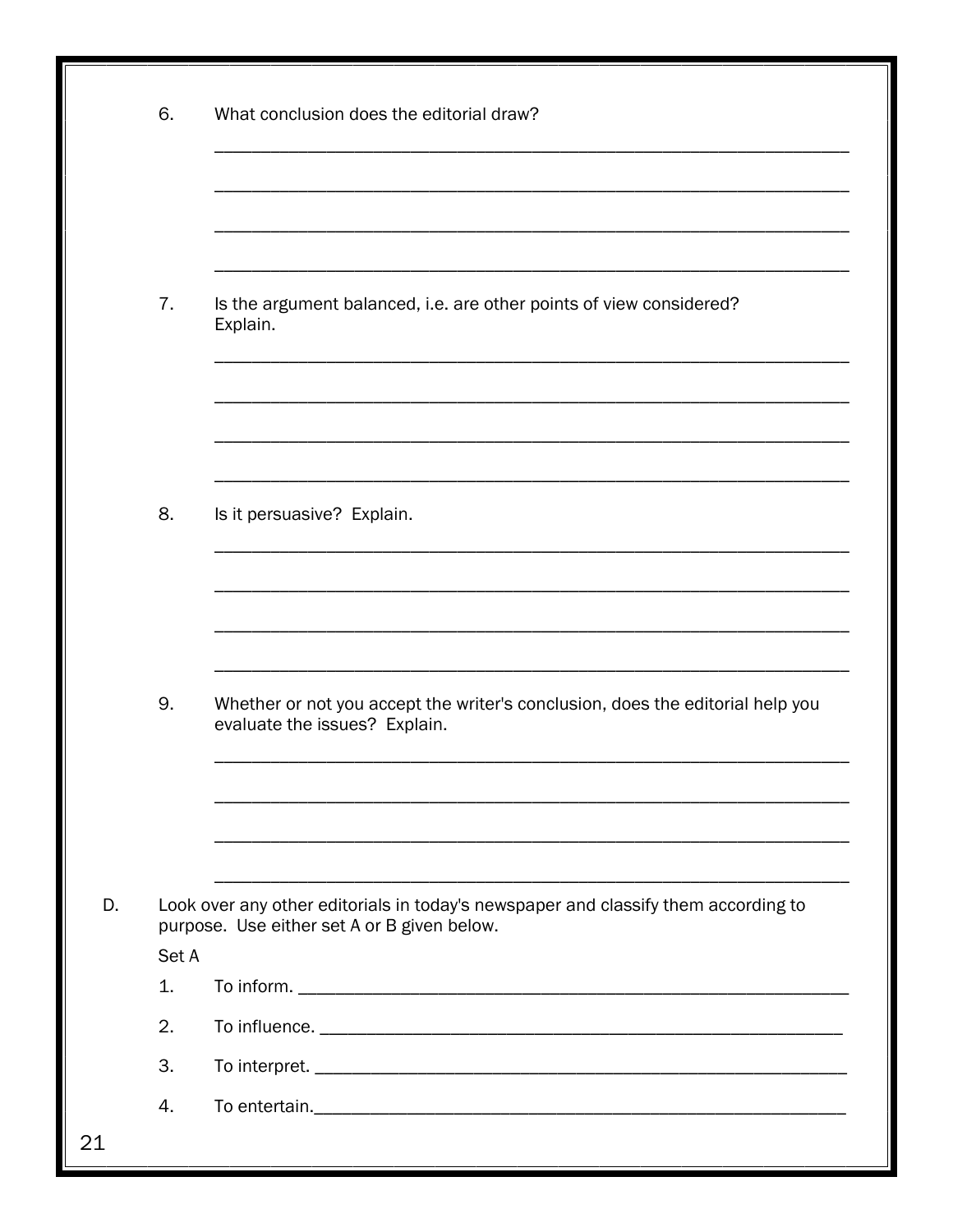| Set B<br>1.<br>2.<br>3.<br>4.<br>Editorial cartoons are a regular feature of the editorial page. The signature on the<br>cartoon tells who created it.<br>Study one cartoon in today's newspaper.<br>1.<br>Who drew the cartoon?<br>2.<br>What does the cartoon say? Is it critical?<br>3.<br>Is it effective in making its points? Explain.<br>Discuss how cartoons present opinions.<br>Readers respond to issues presented by the press through letters to the editor.<br>The letters must meet certain length and content requirements.<br>Read and discuss one of the letters to the editor in today's newspaper.<br>Then answer the following questions. | 5. |                       |
|----------------------------------------------------------------------------------------------------------------------------------------------------------------------------------------------------------------------------------------------------------------------------------------------------------------------------------------------------------------------------------------------------------------------------------------------------------------------------------------------------------------------------------------------------------------------------------------------------------------------------------------------------------------|----|-----------------------|
|                                                                                                                                                                                                                                                                                                                                                                                                                                                                                                                                                                                                                                                                |    |                       |
|                                                                                                                                                                                                                                                                                                                                                                                                                                                                                                                                                                                                                                                                |    |                       |
|                                                                                                                                                                                                                                                                                                                                                                                                                                                                                                                                                                                                                                                                |    |                       |
|                                                                                                                                                                                                                                                                                                                                                                                                                                                                                                                                                                                                                                                                |    |                       |
|                                                                                                                                                                                                                                                                                                                                                                                                                                                                                                                                                                                                                                                                |    |                       |
|                                                                                                                                                                                                                                                                                                                                                                                                                                                                                                                                                                                                                                                                |    |                       |
|                                                                                                                                                                                                                                                                                                                                                                                                                                                                                                                                                                                                                                                                |    |                       |
|                                                                                                                                                                                                                                                                                                                                                                                                                                                                                                                                                                                                                                                                |    |                       |
|                                                                                                                                                                                                                                                                                                                                                                                                                                                                                                                                                                                                                                                                |    |                       |
|                                                                                                                                                                                                                                                                                                                                                                                                                                                                                                                                                                                                                                                                |    |                       |
|                                                                                                                                                                                                                                                                                                                                                                                                                                                                                                                                                                                                                                                                |    |                       |
|                                                                                                                                                                                                                                                                                                                                                                                                                                                                                                                                                                                                                                                                |    |                       |
|                                                                                                                                                                                                                                                                                                                                                                                                                                                                                                                                                                                                                                                                |    |                       |
|                                                                                                                                                                                                                                                                                                                                                                                                                                                                                                                                                                                                                                                                |    |                       |
|                                                                                                                                                                                                                                                                                                                                                                                                                                                                                                                                                                                                                                                                | 1. | Who wrote the letter? |
| 2.<br>What stand does the writer take?                                                                                                                                                                                                                                                                                                                                                                                                                                                                                                                                                                                                                         |    |                       |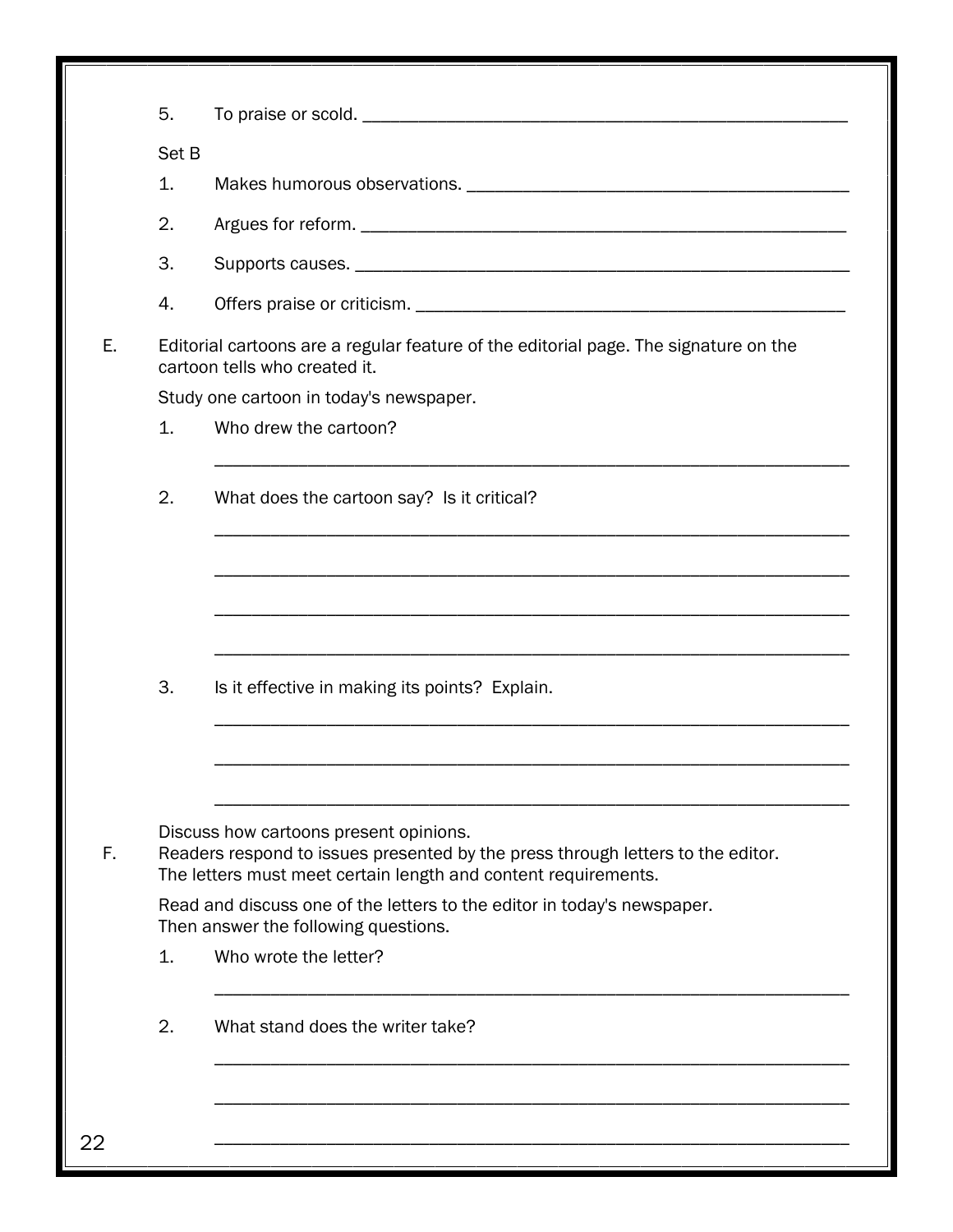| 3. | Does the writer disagree with something he has read in the newspaper?<br>If so, what?                                                                     |
|----|-----------------------------------------------------------------------------------------------------------------------------------------------------------|
|    |                                                                                                                                                           |
| 4. | Is the position taken in the letter shaped in some way by who the writer is or<br>what the writer does? Explain.                                          |
|    |                                                                                                                                                           |
|    | Look for personal (signed) columns on the editorial and op-ed pages of the newspaper.<br>Activity D above may be done with columns as well as editorials. |
| 1. | Who wrote the columns on the editorial and op-ed pages?                                                                                                   |
| 2. | Do these writers work for the newspaper or is it a syndicated column?<br>How can you tell?                                                                |
|    |                                                                                                                                                           |
| 3. | Can you tell whether the opinions expressed in the columns differ from those                                                                              |
|    | expressed in the editorials? Explain.                                                                                                                     |
|    |                                                                                                                                                           |
|    |                                                                                                                                                           |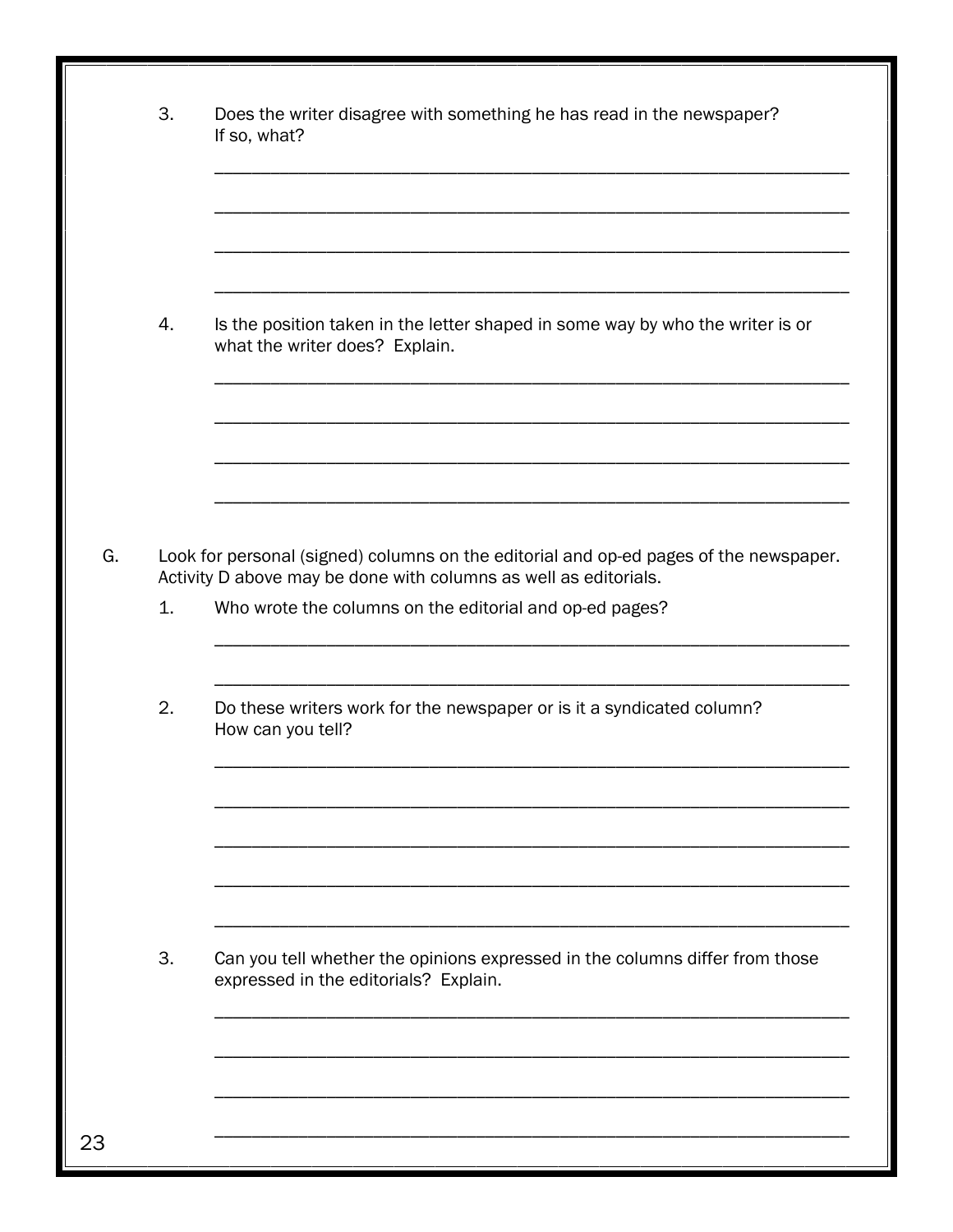|    | Newspapers offer a mix of opinions, often running columns that take positions which<br>the newspaper opposes in editorials.                                                                                                          |
|----|--------------------------------------------------------------------------------------------------------------------------------------------------------------------------------------------------------------------------------------|
|    | <b>Writing assignments</b>                                                                                                                                                                                                           |
|    | Pretend you are an editorial writer. After discussing today's news, select a topic<br>of interest and significance and write an editorial about it. State and defend<br>your opinion. (Write in the third person.)                   |
| 2. | Write a letter to the editor. Respond to a news report, editorial, column, or<br>political cartoon that you have read or thought about. Support your opinions<br>with facts. Be logical and persuasive. (Write in the first person.) |
| 3. | Draw an editorial cartoon about any subject in the news.                                                                                                                                                                             |
| 4. | Write a column like one that appears on the editorial or op-ed pages. Feel free<br>to use humor and satire or any other device in making your points.                                                                                |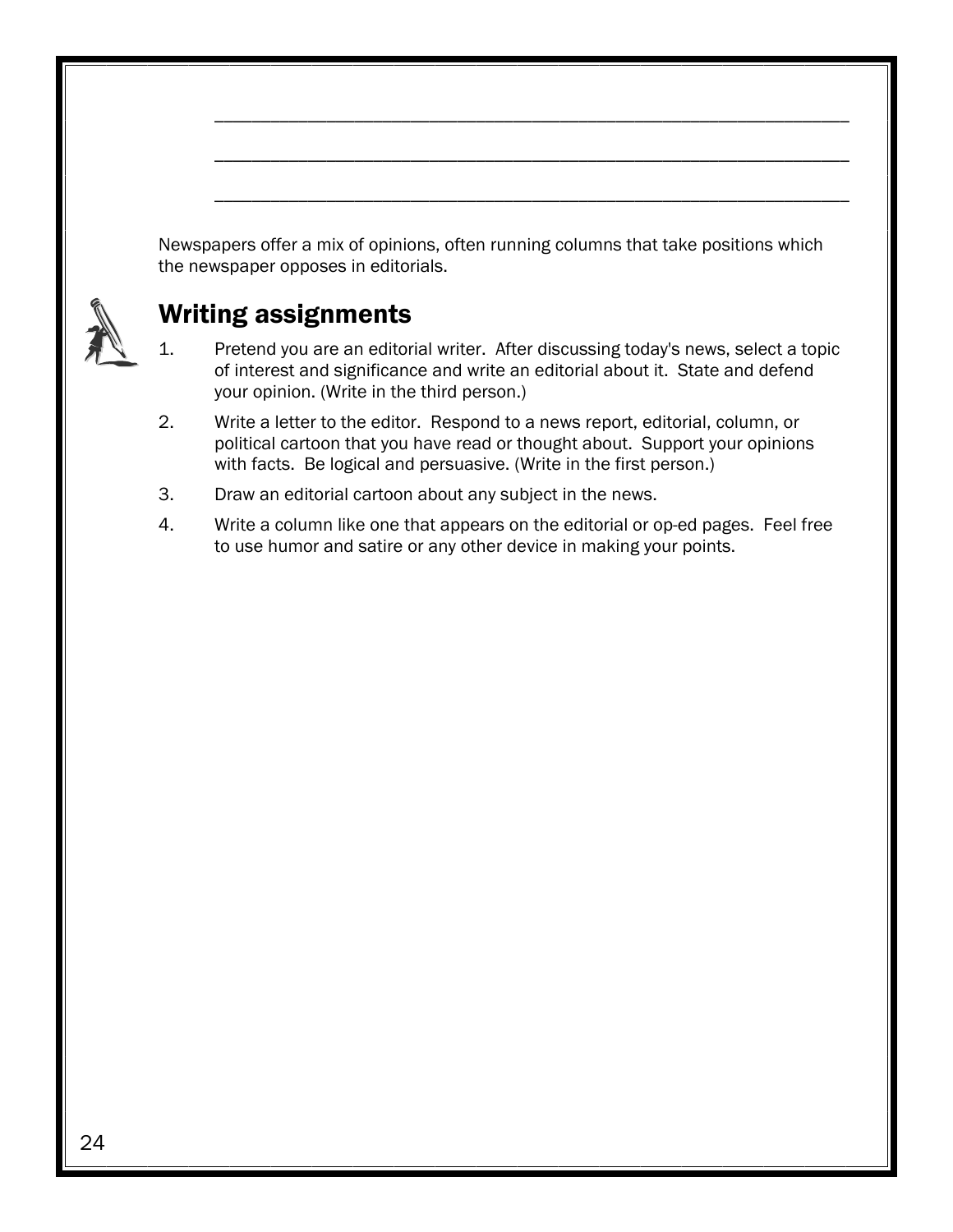# VI. Speaking With Authority

- A. Take 10 or 15 minutes to read through the newspaper. Complete the following sentences:
	- 1. I am interested in \_\_\_\_\_\_\_\_\_\_\_\_\_\_\_\_\_\_\_\_\_\_\_\_\_\_\_\_\_\_\_\_\_\_\_\_\_\_\_\_\_\_\_\_\_\_\_\_\_\_\_\_
	- 2. I am unfamiliar with \_\_\_\_\_\_\_\_\_\_\_\_\_\_\_\_\_\_\_\_\_\_\_\_\_\_\_\_\_\_\_\_\_\_\_\_\_\_\_\_\_\_\_\_\_\_\_\_\_\_
	- 3. I'd like to know more about  $\Box$

B. Columns appear throughout the newspaper and vary in purpose. Some answer readers' questions. Others explore topics of the writer's choice. All represent expert opinions.

\_\_\_\_\_\_\_\_\_\_\_\_\_\_\_\_\_\_\_\_\_\_\_\_\_\_\_\_\_\_\_\_\_\_\_\_\_\_\_\_\_\_\_\_\_\_\_\_\_\_\_\_\_\_\_\_\_\_\_\_\_\_\_\_\_\_\_\_

\_\_\_\_\_\_\_\_\_\_\_\_\_\_\_\_\_\_\_\_\_\_\_\_\_\_\_\_\_\_\_\_\_\_\_\_\_\_\_\_\_\_\_\_\_\_\_\_\_\_\_\_\_\_\_\_\_\_\_\_\_\_\_\_\_\_\_\_

- 1. Name a column in today's newspaper that is an advice column.
- 2. Name a column that gives information or opinions of the writer's choice.

C. Some columns, such as Ann Landers and Dear Abby, carry the name and photo of the person who writes them. Locate and read one of the two popular syndicated column written by Ann Landers and Dear Abby.

\_\_\_\_\_\_\_\_\_\_\_\_\_\_\_\_\_\_\_\_\_\_\_\_\_\_\_\_\_\_\_\_\_\_\_\_\_\_\_\_\_\_\_\_\_\_\_\_\_\_\_\_\_\_\_\_\_\_\_\_\_\_\_\_\_\_\_\_\_\_\_\_\_\_

\_\_\_\_\_\_\_\_\_\_\_\_\_\_\_\_\_\_\_\_\_\_\_\_\_\_\_\_\_\_\_\_\_\_\_\_\_\_\_\_\_\_\_\_\_\_\_\_\_\_\_\_\_\_\_\_\_\_\_\_\_\_\_\_\_\_\_\_\_\_\_\_\_\_

\_\_\_\_\_\_\_\_\_\_\_\_\_\_\_\_\_\_\_\_\_\_\_\_\_\_\_\_\_\_\_\_\_\_\_\_\_\_\_\_\_\_\_\_\_\_\_\_\_\_\_\_\_\_\_\_\_\_\_\_\_\_\_\_\_\_\_\_\_\_\_\_\_\_

Does this type of advice column appeal to you? Explain.

 Look for a letter from a young person and respond to it, as if you were an advice columnist.

\_\_\_\_\_\_\_\_\_\_\_\_\_\_\_\_\_\_\_\_\_\_\_\_\_\_\_\_\_\_\_\_\_\_\_\_\_\_\_\_\_\_\_\_\_\_\_\_\_\_\_\_\_\_\_\_\_\_\_\_\_\_\_\_\_\_\_\_

\_\_\_\_\_\_\_\_\_\_\_\_\_\_\_\_\_\_\_\_\_\_\_\_\_\_\_\_\_\_\_\_\_\_\_\_\_\_\_\_\_\_\_\_\_\_\_\_\_\_\_\_\_\_\_\_\_\_\_\_\_\_\_\_\_\_\_\_

\_\_\_\_\_\_\_\_\_\_\_\_\_\_\_\_\_\_\_\_\_\_\_\_\_\_\_\_\_\_\_\_\_\_\_\_\_\_\_\_\_\_\_\_\_\_\_\_\_\_\_\_\_\_\_\_\_\_\_\_\_\_\_\_\_\_\_\_

\_\_\_\_\_\_\_\_\_\_\_\_\_\_\_\_\_\_\_\_\_\_\_\_\_\_\_\_\_\_\_\_\_\_\_\_\_\_\_\_\_\_\_\_\_\_\_\_\_\_\_\_\_\_\_\_\_\_\_\_\_\_\_\_\_\_\_\_

\_\_\_\_\_\_\_\_\_\_\_\_\_\_\_\_\_\_\_\_\_\_\_\_\_\_\_\_\_\_\_\_\_\_\_\_\_\_\_\_\_\_\_\_\_\_\_\_\_\_\_\_\_\_\_\_\_\_\_\_\_\_\_\_\_\_\_\_

- 1. Who wrote the letter?
- 2. What is her or his problem?

3. What is your response?

D. Other columns carry a topical name plus the photo and/or name of the person who writes the column. News briefs appear as columns as do tips on bridge, gardening, and 25 cooking.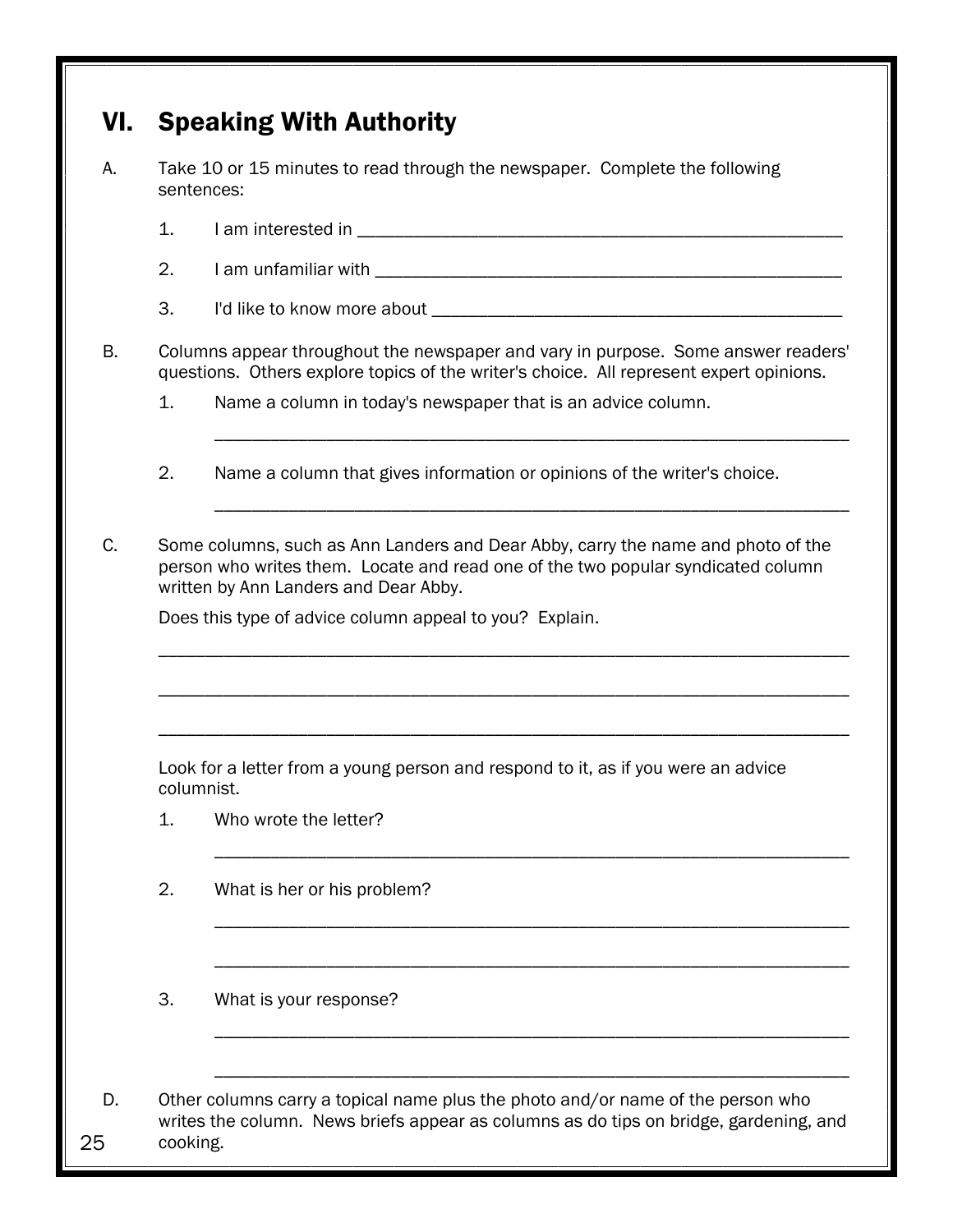|    | newspaper and list six columns.                                                                                                                                                                                                                                                                                                                                                                                                                                                                                     |  |
|----|---------------------------------------------------------------------------------------------------------------------------------------------------------------------------------------------------------------------------------------------------------------------------------------------------------------------------------------------------------------------------------------------------------------------------------------------------------------------------------------------------------------------|--|
|    |                                                                                                                                                                                                                                                                                                                                                                                                                                                                                                                     |  |
| 2. | After listing the columns, skim two or three that you are not familiar with and<br>find out what the columns are about.                                                                                                                                                                                                                                                                                                                                                                                             |  |
|    | Column<br><b>Topic</b>                                                                                                                                                                                                                                                                                                                                                                                                                                                                                              |  |
|    |                                                                                                                                                                                                                                                                                                                                                                                                                                                                                                                     |  |
|    | Writers control what is discussed in their columns. This is particularly important to<br>know when reading an editorial or other columns that offer opinions such as feature<br>and sports columns, reviews of books, films, and music.                                                                                                                                                                                                                                                                             |  |
|    | Identify two opinion columns.                                                                                                                                                                                                                                                                                                                                                                                                                                                                                       |  |
|    |                                                                                                                                                                                                                                                                                                                                                                                                                                                                                                                     |  |
|    | Often columnists use humor and satire in columns. See if you can find a column                                                                                                                                                                                                                                                                                                                                                                                                                                      |  |
|    | whose writer speaks tongue-in-cheek.                                                                                                                                                                                                                                                                                                                                                                                                                                                                                |  |
| 1. | Local columnists attract readers with their recognizable style. In their human interest<br>stories, they share anecdotes, mostly about people, events, and places in their local<br>area or North Carolina. They offer their viewpoints on a range of subjects. Look for<br>local columnists' work on the fronts of local and feature sections of your newspaper.<br>Their photos and names appear with the columns. Read one of their columns and<br>answer these questions:<br>What is the subject of the column? |  |
|    |                                                                                                                                                                                                                                                                                                                                                                                                                                                                                                                     |  |
| 2. | Why did the writer choose this subject?                                                                                                                                                                                                                                                                                                                                                                                                                                                                             |  |
|    |                                                                                                                                                                                                                                                                                                                                                                                                                                                                                                                     |  |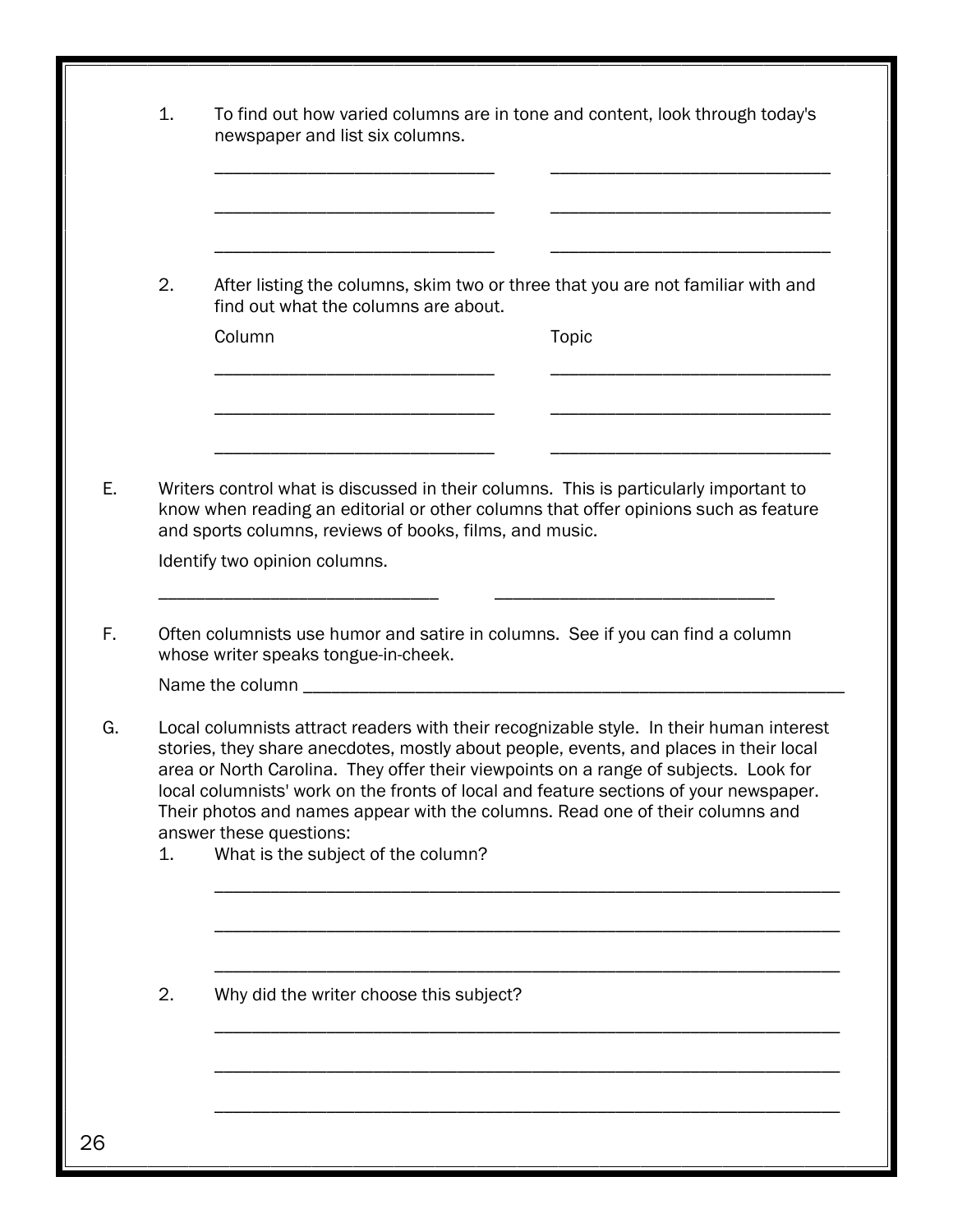|    | How does the writer feel about the subject?                                                                                                                                                |
|----|--------------------------------------------------------------------------------------------------------------------------------------------------------------------------------------------|
|    |                                                                                                                                                                                            |
| 4. | How do you feel about the subject?                                                                                                                                                         |
|    |                                                                                                                                                                                            |
| 5. | Does the writer succeed in his emotional appeal, that is, does he make you feel<br>as he does about the subject? Explain.                                                                  |
|    |                                                                                                                                                                                            |
|    |                                                                                                                                                                                            |
|    |                                                                                                                                                                                            |
|    |                                                                                                                                                                                            |
|    | <b>Writing assignments</b>                                                                                                                                                                 |
| 1. | Become an expert in a field that interests you. Conduct research.<br>Then have your classmates ask you questions about the topic.<br>Produce a column in which you answer their questions. |
| 2. | have classmates write letters.                                                                                                                                                             |
| 3. | Write a letter to a columnist in which you pretend to be the president, a sports<br>a problem and ask for advice. Use humor and other devices to add interest to<br>your letter.           |
|    |                                                                                                                                                                                            |
|    |                                                                                                                                                                                            |
|    | Become a personal advice columnist. Answer letters found in the newspaper or<br>figure, a character from the comics, or some other well-known person. Describe                             |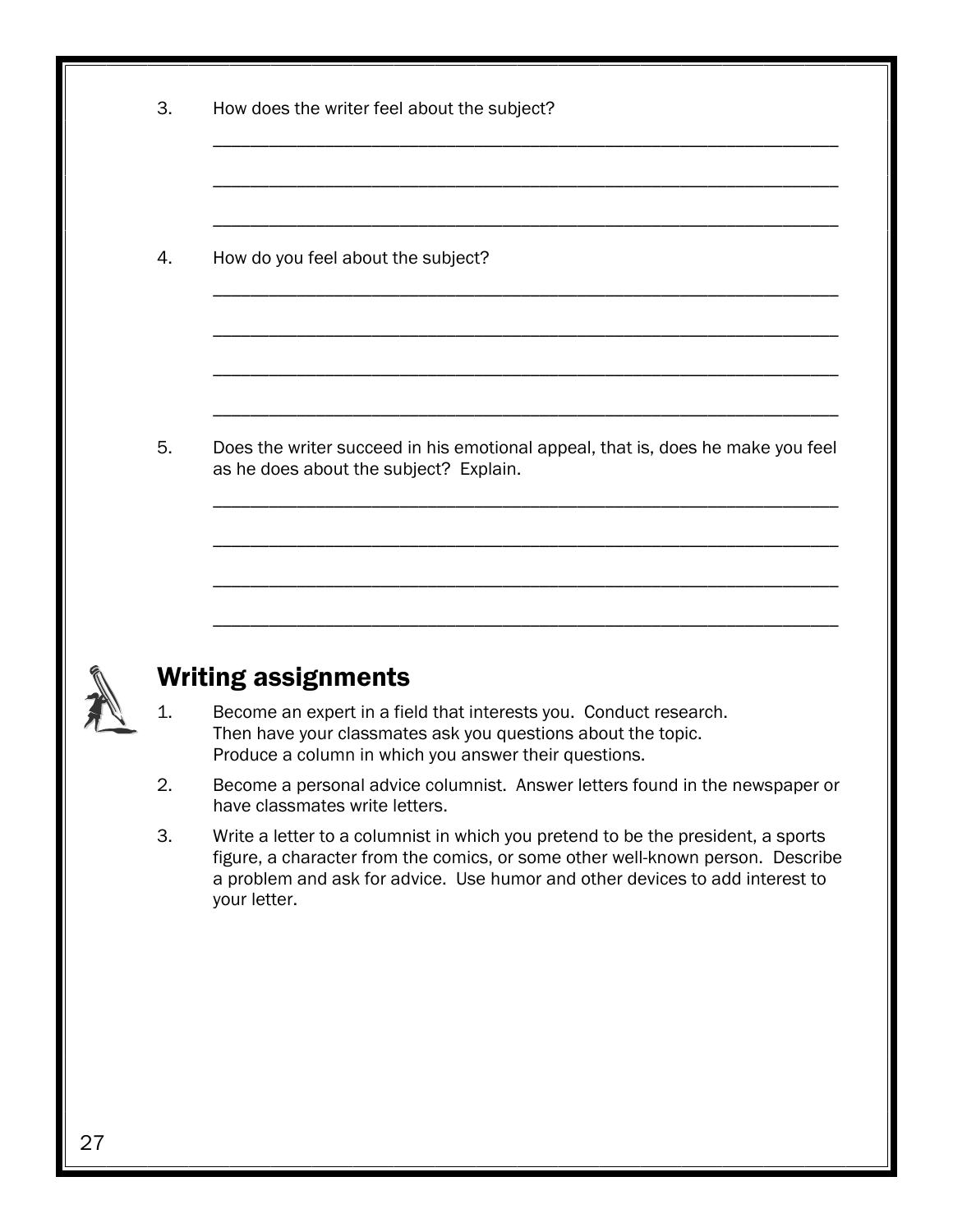|    | Take 10 or 15 minutes to read today's newspaper.<br>Did you read any sports-related news? Summarize any that you read.                                                                                                                                             |
|----|--------------------------------------------------------------------------------------------------------------------------------------------------------------------------------------------------------------------------------------------------------------------|
|    | Sports pages often carry every type of newspaper story, except the unsigned editorial.<br>Try to find an example of each of the following in the sports pages:                                                                                                     |
| 1. | A straight news story:                                                                                                                                                                                                                                             |
| 2. | A feature story:                                                                                                                                                                                                                                                   |
| 3. | A profile:                                                                                                                                                                                                                                                         |
| 4. | A personal column:                                                                                                                                                                                                                                                 |
|    |                                                                                                                                                                                                                                                                    |
|    | Sports writers tend to have a vocabulary all of their own. Avid readers believe that the<br>sports pages offer the most colorful language in the newspaper.                                                                                                        |
|    | find on other news pages. Then answer the following questions:                                                                                                                                                                                                     |
| 1. | words say that the word "won" does not?                                                                                                                                                                                                                            |
| 2. | Underline words in the sports stories of today's newspaper that you would not expect to<br>What different words can you find that mean "winning" or "won?" What do these<br>What words mean "losing" or "lost?" What additional meanings do these words<br>convey? |
| 3. | Did you find words that you did not understand? What are they?                                                                                                                                                                                                     |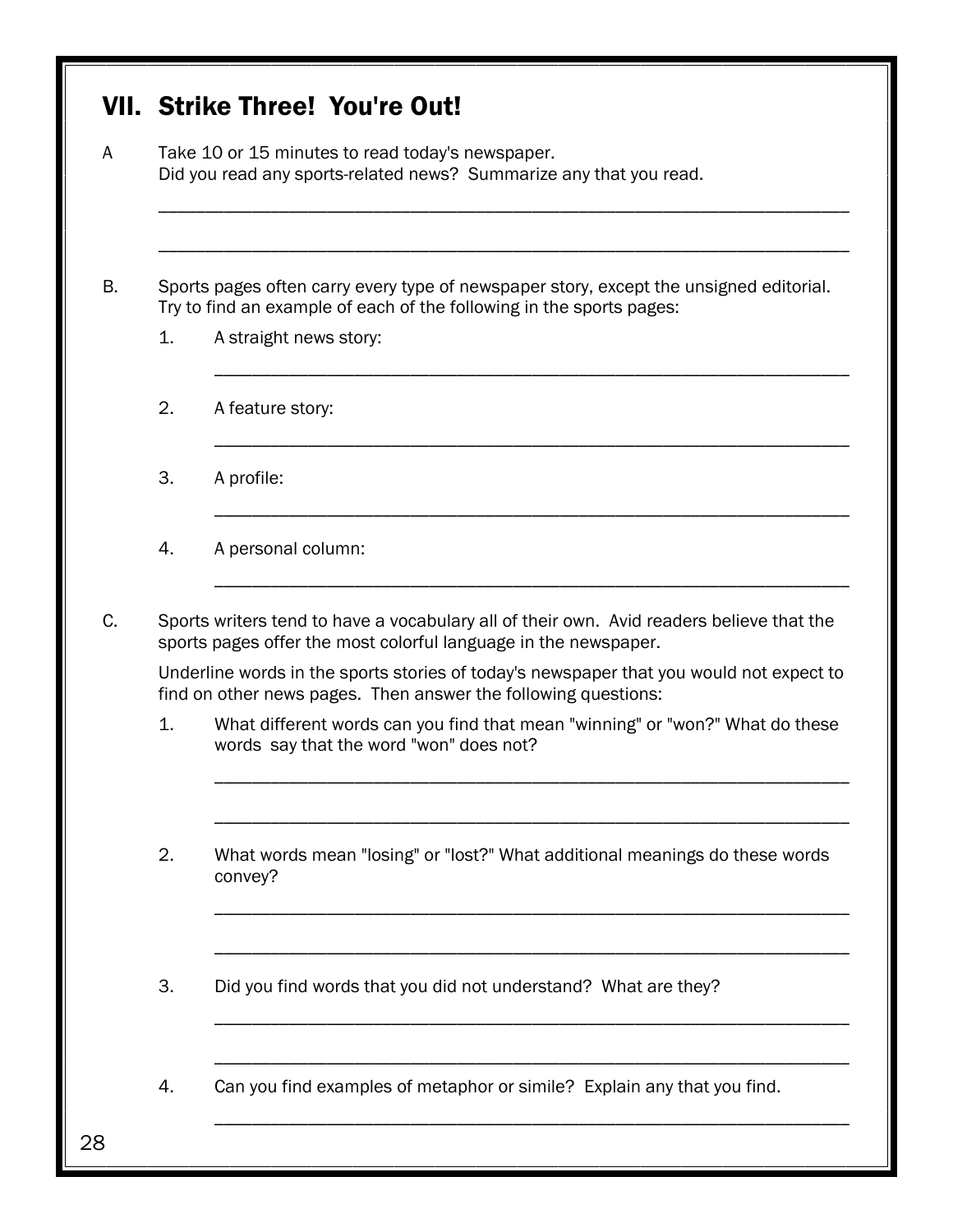|                | Find stories about sporting events. Answer the following questions:                                       |
|----------------|-----------------------------------------------------------------------------------------------------------|
| $\mathbf{1}$ . | Which teams are involved?                                                                                 |
|                |                                                                                                           |
| 2.             | Which basketball, football, or baseball team has the best record?                                         |
|                |                                                                                                           |
| 3.             | Which teams generate the most interest in your area?                                                      |
|                | Select an interesting sports story about a game played recently. Answer the following                     |
|                | questions:                                                                                                |
| 1.             |                                                                                                           |
| 2.             |                                                                                                           |
| 3.             |                                                                                                           |
|                |                                                                                                           |
| 4.             |                                                                                                           |
| 5.             |                                                                                                           |
|                | Decide which game in today's newspaper would have been most interesting to watch.<br>Explain your choice. |
|                |                                                                                                           |
|                |                                                                                                           |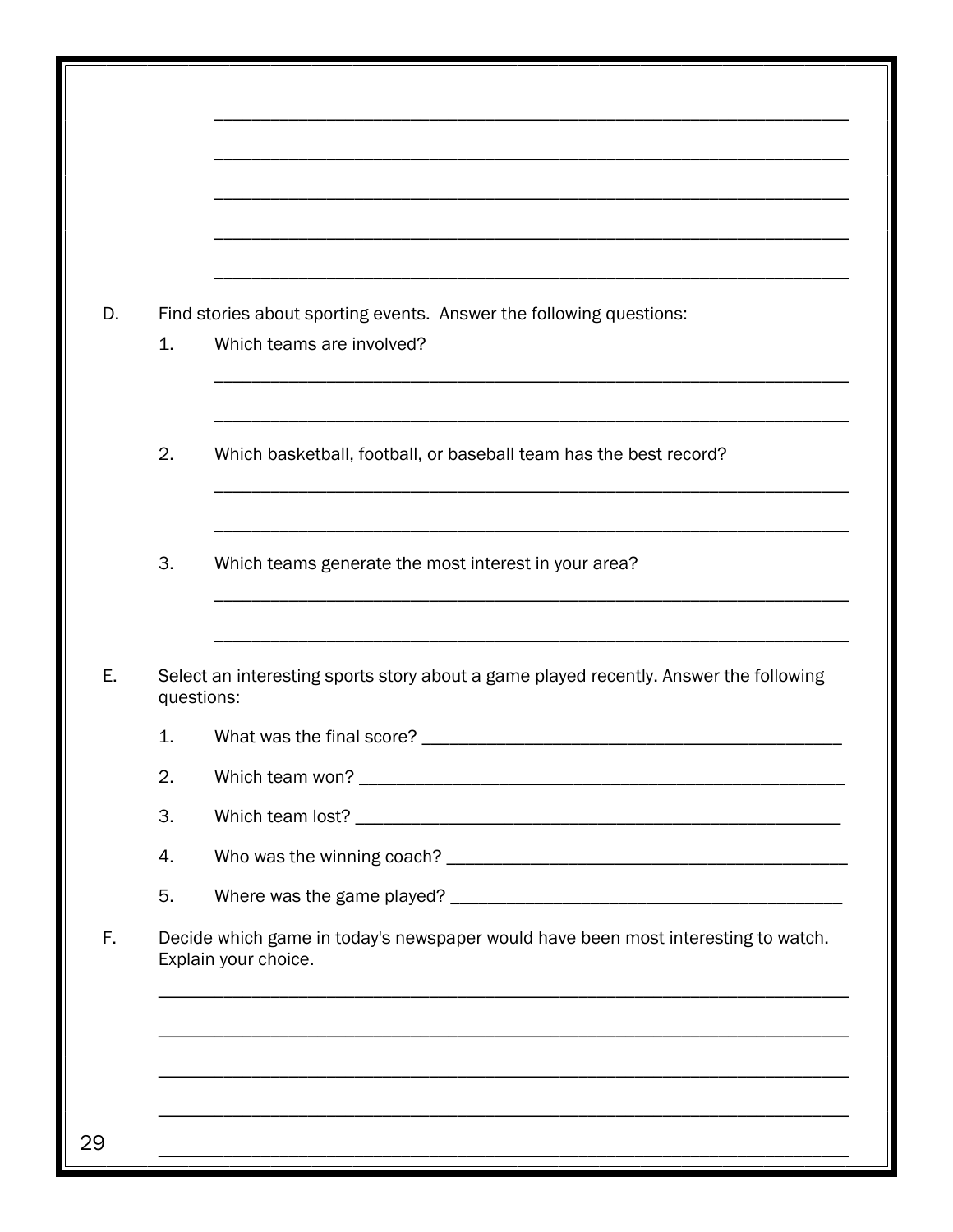

- 1. Find an action sports photo. Write a story about it.
- 2. After reading a story about a sports event, write a thoughtful story that explains how it feels to win and how it feels to lose. Use facts from the story that you read.
- 3. Write a profile about your favorite sports figure. Conduct research to get as much information and an understanding of his or her personality as you can.
- 4. Watch a sports event in person or on TV. Conduct interviews and read news accounts. Then write a feature story or column about the event.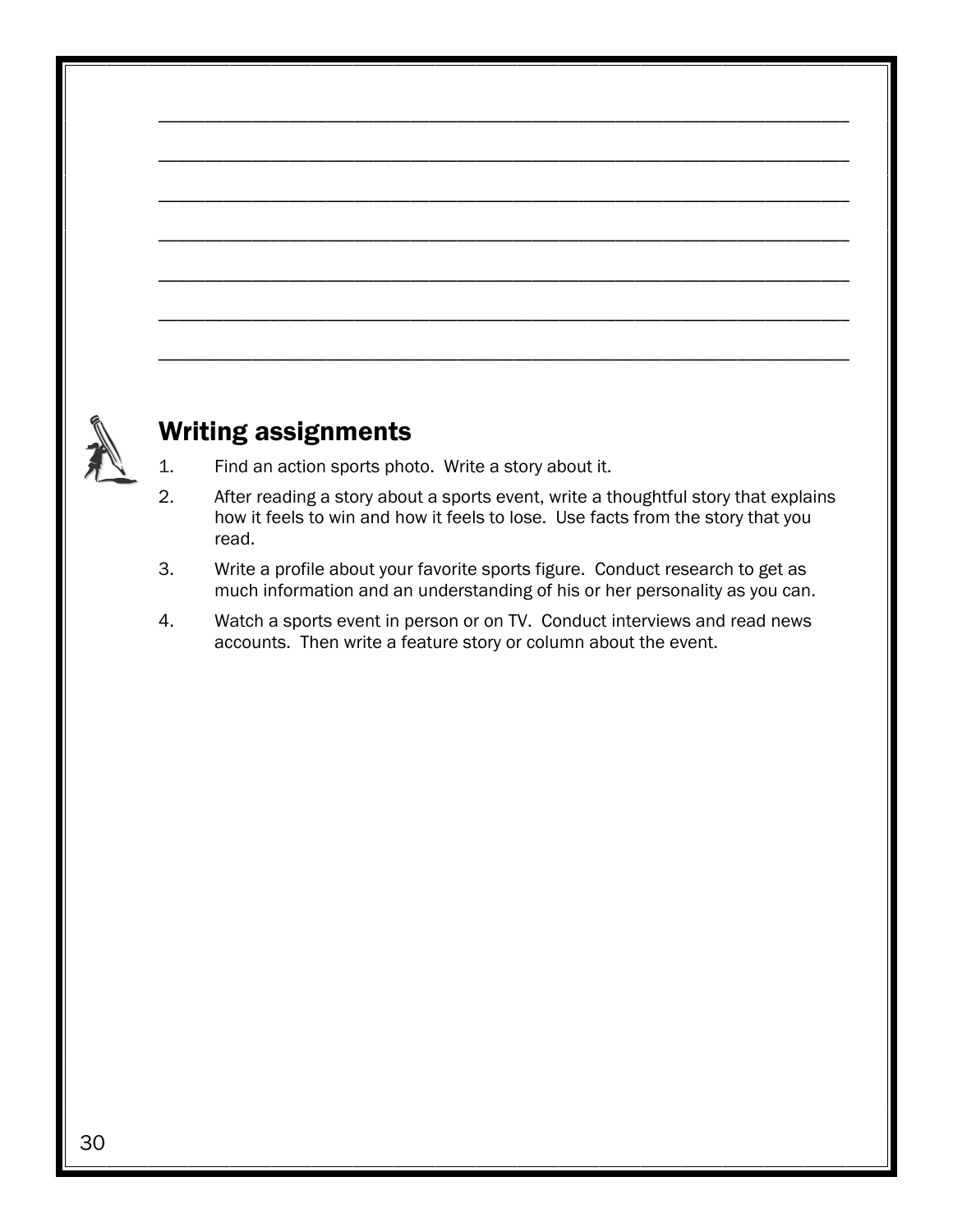# VIII. For Sale or Rent

- A. Take 10 or 15 minutes to read today's newspaper. Did you notice any ads? Did you look through the classified ads? \_\_\_\_\_\_\_\_\_\_\_\_\_\_\_\_\_\_\_\_\_\_\_\_\_\_\_\_\_\_\_\_\_\_\_\_\_\_\_
- B. Two types of advertising appear in the newspaper, ROP or run of the paper ads sold by the retail advertising staff and classified ads sold by the classified advertising staff. ROP or retail ads make up about 60% of the newspaper. You will see them on every page except the fronts of sections and editorial page.

\_\_\_\_\_\_\_\_\_\_\_\_\_\_\_\_\_\_\_\_\_\_\_\_\_\_\_\_\_\_\_\_\_\_\_\_\_\_\_\_\_\_\_\_\_\_\_\_\_\_\_\_\_\_\_\_\_\_\_\_\_\_\_\_\_\_\_\_\_\_\_\_\_\_

\_\_\_\_\_\_\_\_\_\_\_\_\_\_\_\_\_\_\_\_\_\_\_\_\_\_\_\_\_\_\_\_\_\_\_\_\_\_\_\_\_\_\_\_\_\_\_\_\_\_\_\_\_\_\_\_\_\_\_\_\_\_\_\_\_\_\_\_\_\_\_\_\_\_

\_\_\_\_\_\_\_\_\_\_\_\_\_\_\_\_\_\_\_\_\_\_\_\_\_\_\_\_\_\_\_\_\_\_\_\_\_\_\_\_\_\_\_\_\_\_\_\_\_\_\_\_\_\_\_\_\_\_\_\_\_\_\_\_\_\_\_\_\_\_\_\_\_\_

\_\_\_\_\_\_\_\_\_\_\_\_\_\_\_\_\_\_\_\_\_\_\_\_\_\_\_\_\_\_\_\_\_\_\_\_\_\_\_\_\_\_\_\_\_\_\_\_\_\_\_\_\_\_\_\_\_\_\_\_\_\_\_\_\_\_\_\_\_\_\_\_\_\_

\_\_\_\_\_\_\_\_\_\_\_\_\_\_\_\_\_\_\_\_\_\_\_\_\_\_\_\_\_\_\_\_\_\_\_\_\_\_\_\_\_\_\_\_\_\_\_\_\_\_\_\_\_\_\_\_\_\_\_\_\_\_\_\_\_\_\_\_\_\_\_\_\_\_

 Locate the classified section. How does this section compare with other sections of the newspaper?

C. Look specifically for ads in Classifieds that are like ROP ads sold by retail advertising. What types of businesses placed the ads?

\_\_\_\_\_\_\_\_\_\_\_\_\_\_\_\_\_\_\_\_\_\_\_\_\_\_\_\_\_\_\_\_\_\_ \_\_\_\_\_\_\_\_\_\_\_\_\_\_\_\_\_\_\_\_\_\_\_\_\_\_\_\_\_\_\_\_

\_\_\_\_\_\_\_\_\_\_\_\_\_\_\_\_\_\_\_\_\_\_\_\_\_\_\_\_\_\_\_\_\_\_ \_\_\_\_\_\_\_\_\_\_\_\_\_\_\_\_\_\_\_\_\_\_\_\_\_\_\_\_\_\_\_\_

\_\_\_\_\_\_\_\_\_\_\_\_\_\_\_\_\_\_\_\_\_\_\_\_\_\_\_\_\_\_\_\_\_\_ \_\_\_\_\_\_\_\_\_\_\_\_\_\_\_\_\_\_\_\_\_\_\_\_\_\_\_\_\_\_\_\_

\_\_\_\_\_\_\_\_\_\_\_\_\_\_\_\_\_\_\_\_\_\_\_\_\_\_\_\_\_\_\_\_\_\_ \_\_\_\_\_\_\_\_\_\_\_\_\_\_\_\_\_\_\_\_\_\_\_\_\_\_\_\_\_\_\_\_

D. Ads in the classified section placed by businesses and all ROP ads are called display ads. Other classified ads placed by individuals are line ads or reader ads. These ads appear without a logo, art, or a centered headline. They may be listed alphabetically.

 Cut out a line ad and paste it here

 Using the rates given in classifieds for placing a line ad, figure out how much the line ad you chose cost the individual who placed it.

What is the cost? \_\_\_\_\_\_\_\_\_\_\_\_\_\_\_ For how many days? \_\_\_\_\_\_\_\_\_\_\_\_\_\_

E. Look for the classified index in your newspaper. Count the categories. How many did you find?

\_\_\_\_\_\_\_\_\_\_\_\_\_\_\_\_\_\_\_\_\_\_\_\_\_\_\_\_\_\_\_\_\_\_\_\_\_\_\_\_\_\_\_\_\_\_\_\_\_\_\_\_\_\_\_\_\_\_\_\_\_\_\_\_\_\_\_\_\_\_\_\_\_\_ 31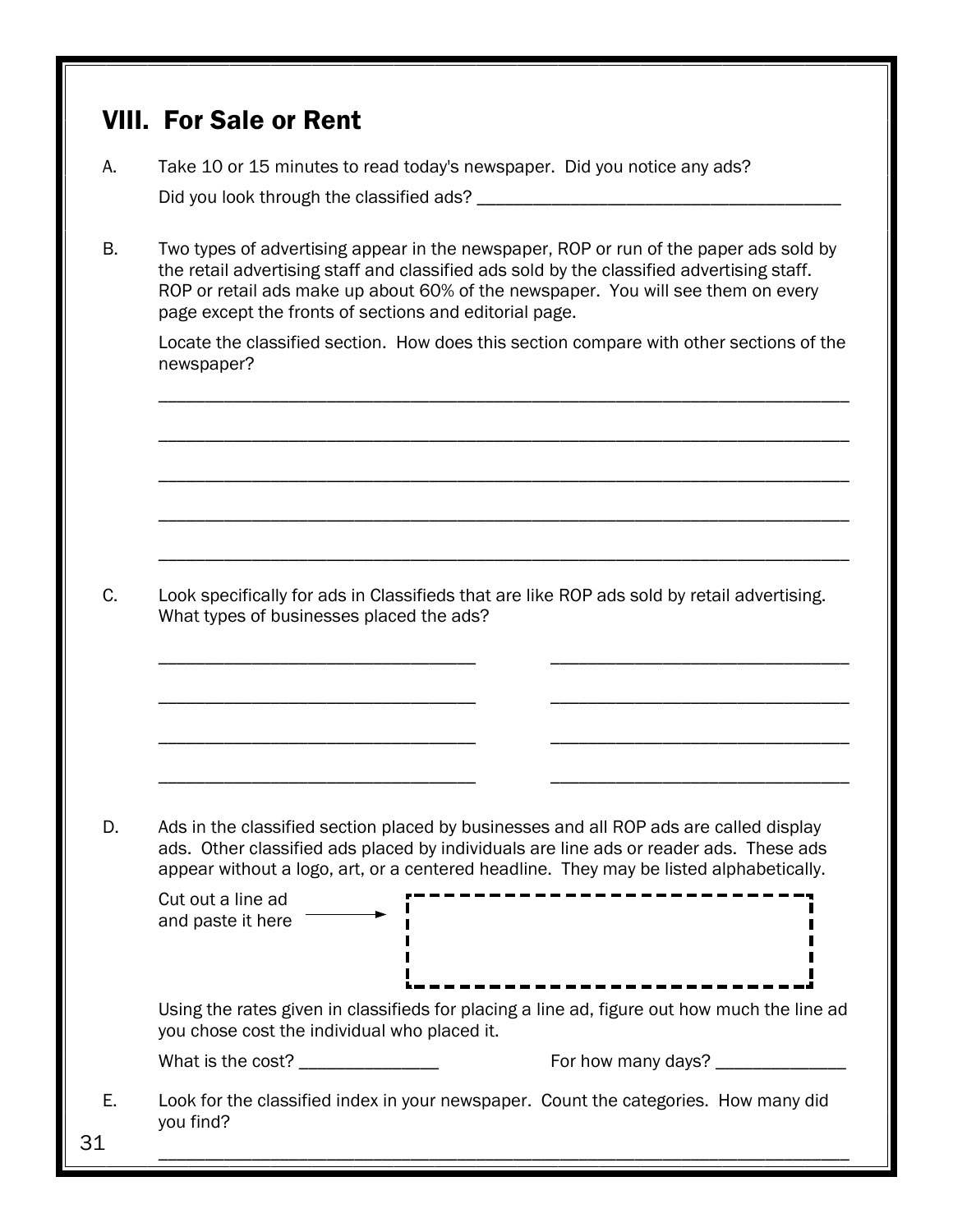|    | Look over the index. What are the four major areas of advertising?                                                                                                                                                                         |
|----|--------------------------------------------------------------------------------------------------------------------------------------------------------------------------------------------------------------------------------------------|
|    |                                                                                                                                                                                                                                            |
| F. | Identify the classification where the following items are likely to be found:                                                                                                                                                              |
|    | 1.                                                                                                                                                                                                                                         |
|    | 2.                                                                                                                                                                                                                                         |
|    | 3.                                                                                                                                                                                                                                         |
|    | 4.                                                                                                                                                                                                                                         |
|    | 5.<br>An antique. <u>The contract of the contract of the contract of the contract of the contract of the contract of the contract of the contract of the contract of the contract of the contract of the contract of the contract of t</u> |
|    | 6.                                                                                                                                                                                                                                         |
|    | 7.                                                                                                                                                                                                                                         |
|    | 8.<br>A couch for sale.                                                                                                                                                                                                                    |
|    | Were any of the items advertised by a business, not an individual?                                                                                                                                                                         |
| G. | Select one ad. Does it answer the basic questions?                                                                                                                                                                                         |
|    |                                                                                                                                                                                                                                            |
|    | When?                                                                                                                                                                                                                                      |
|    |                                                                                                                                                                                                                                            |
|    |                                                                                                                                                                                                                                            |
|    |                                                                                                                                                                                                                                            |
|    |                                                                                                                                                                                                                                            |
| Η. | Even though advertisers try to avoid abbreviations, sometimes they are used to save<br>space. List ten abbreviations that you find in classifieds and explain what each<br>abbreviation represents. Example: pwr. = power                  |
|    | Abbreviation<br>Meaning                                                                                                                                                                                                                    |
|    |                                                                                                                                                                                                                                            |
|    | 2.                                                                                                                                                                                                                                         |
| 32 |                                                                                                                                                                                                                                            |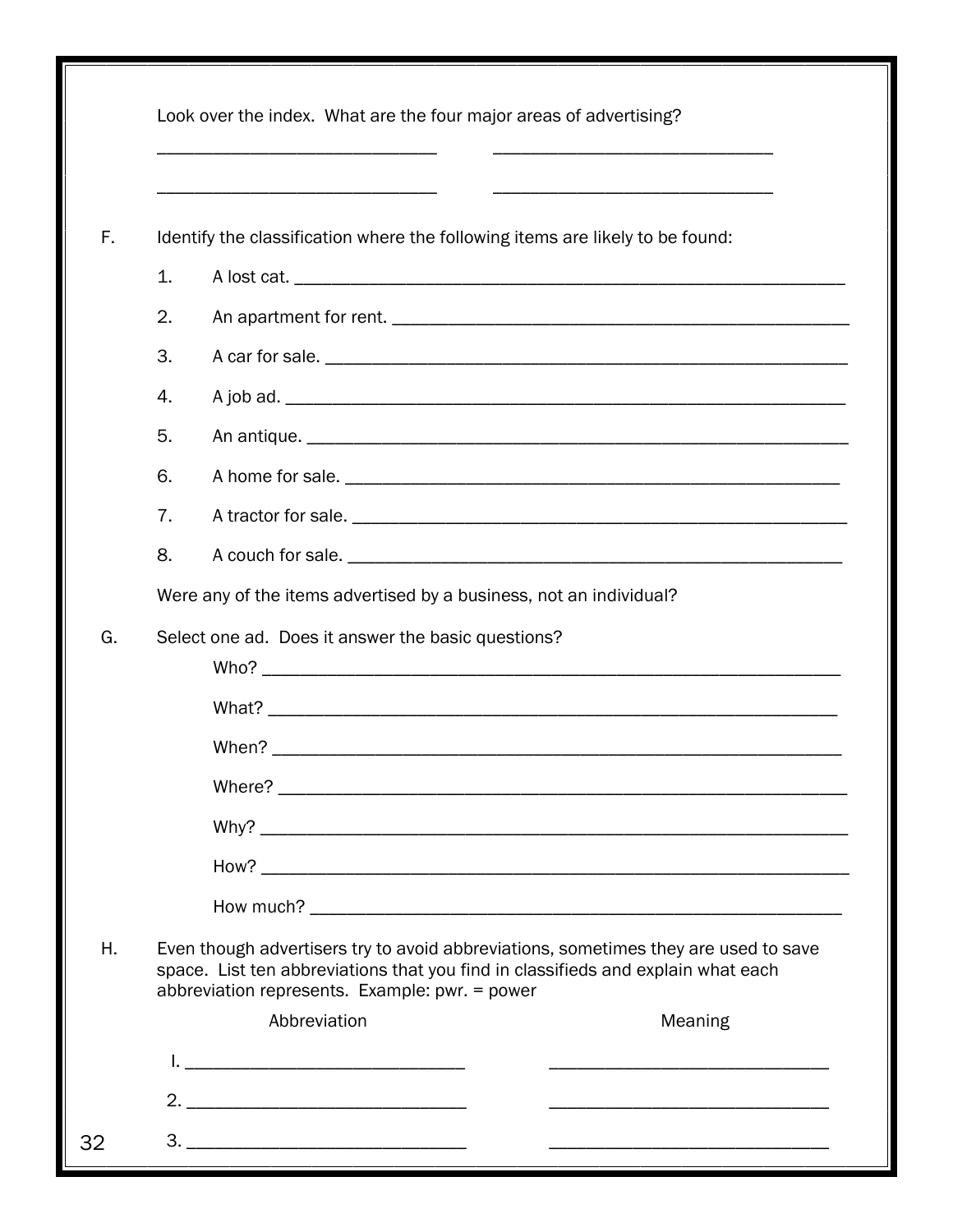|    | <u> 1980 - Johann Barn, margaret eta idazlear (h. 1980).</u>                                                                                                                       |
|----|------------------------------------------------------------------------------------------------------------------------------------------------------------------------------------|
|    |                                                                                                                                                                                    |
|    |                                                                                                                                                                                    |
| 1. | Use classified ads to make economic and personal decisions. Solve one or more of the<br>following:<br>Select a job from Help Wanted that you think you'd like to have as an adult. |
|    | Describe the job and explain what makes it appealing.                                                                                                                              |
|    |                                                                                                                                                                                    |
|    |                                                                                                                                                                                    |
|    |                                                                                                                                                                                    |
|    |                                                                                                                                                                                    |
|    |                                                                                                                                                                                    |
|    |                                                                                                                                                                                    |
|    |                                                                                                                                                                                    |
|    | Select a pet from the Pets section that you would most like to own. Describe the<br>animal and explain what makes it special.                                                      |
|    |                                                                                                                                                                                    |
|    |                                                                                                                                                                                    |
|    |                                                                                                                                                                                    |
|    |                                                                                                                                                                                    |
|    |                                                                                                                                                                                    |
| 2. |                                                                                                                                                                                    |

 $\mathbf{L}$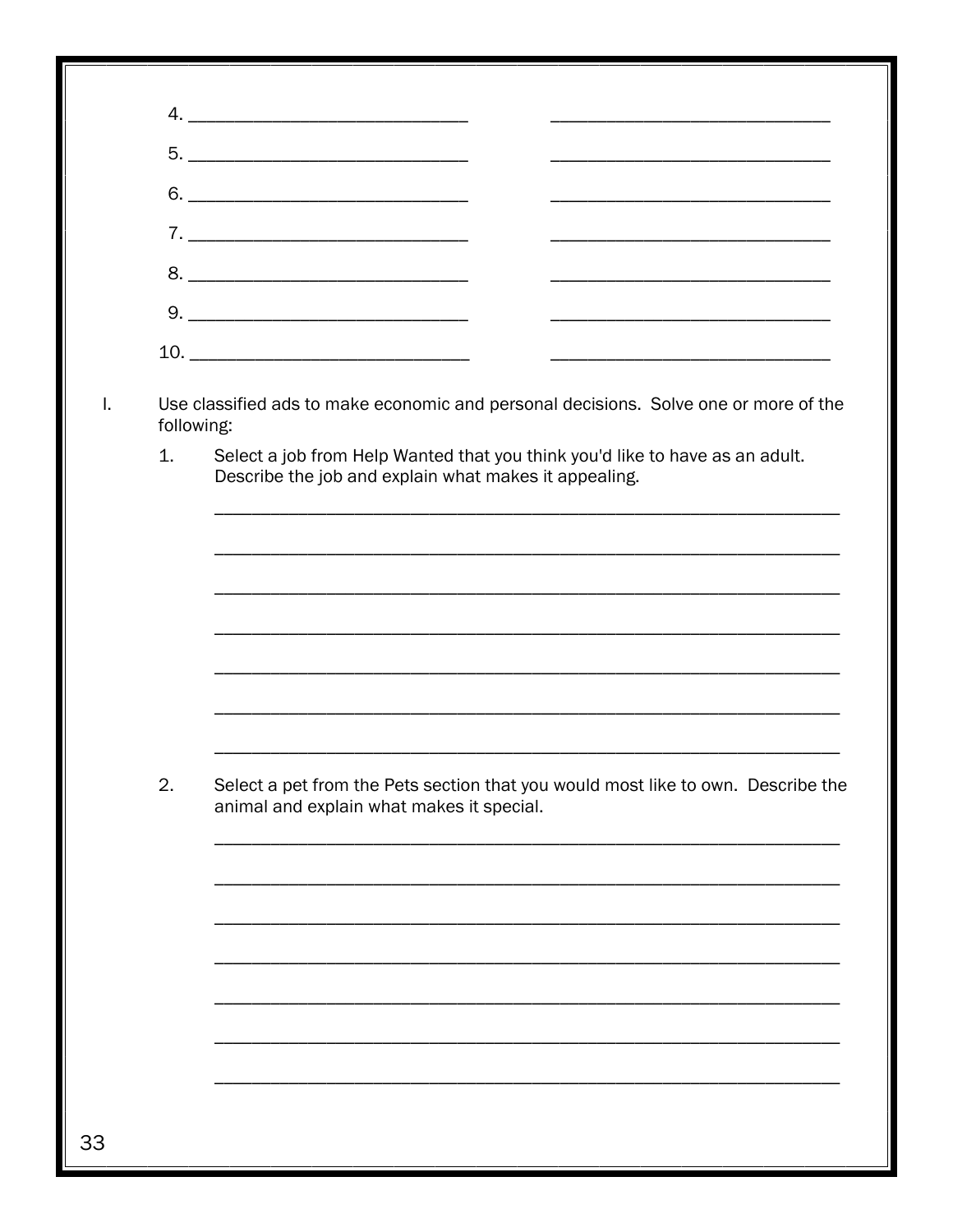| a. |                                                                                                                                                                                                   |
|----|---------------------------------------------------------------------------------------------------------------------------------------------------------------------------------------------------|
|    | Select an unfurnished apartment from the listings in the classified<br>section. Describe the apartment.                                                                                           |
|    |                                                                                                                                                                                                   |
|    |                                                                                                                                                                                                   |
|    |                                                                                                                                                                                                   |
| b. | Then furnish the apartment. Pretend you have \$1,000 to invest in<br>furnishings. Shop the classified ads for bargains. Identify items, and list<br>the cost of things you would consider buying. |
|    | Items<br>Cost                                                                                                                                                                                     |
|    |                                                                                                                                                                                                   |
|    |                                                                                                                                                                                                   |
| c. | Cut your budget and select furniture that costs no more than \$500.                                                                                                                               |
|    | Check the items on your list that you would buy. Are you missing any<br>essentials?                                                                                                               |
|    |                                                                                                                                                                                                   |
|    |                                                                                                                                                                                                   |
|    | Have you or anyone in your family used classified ads to buy or sell anything or used                                                                                                             |
|    | classified ads to find a job or a lost and found item? Explain.                                                                                                                                   |
|    |                                                                                                                                                                                                   |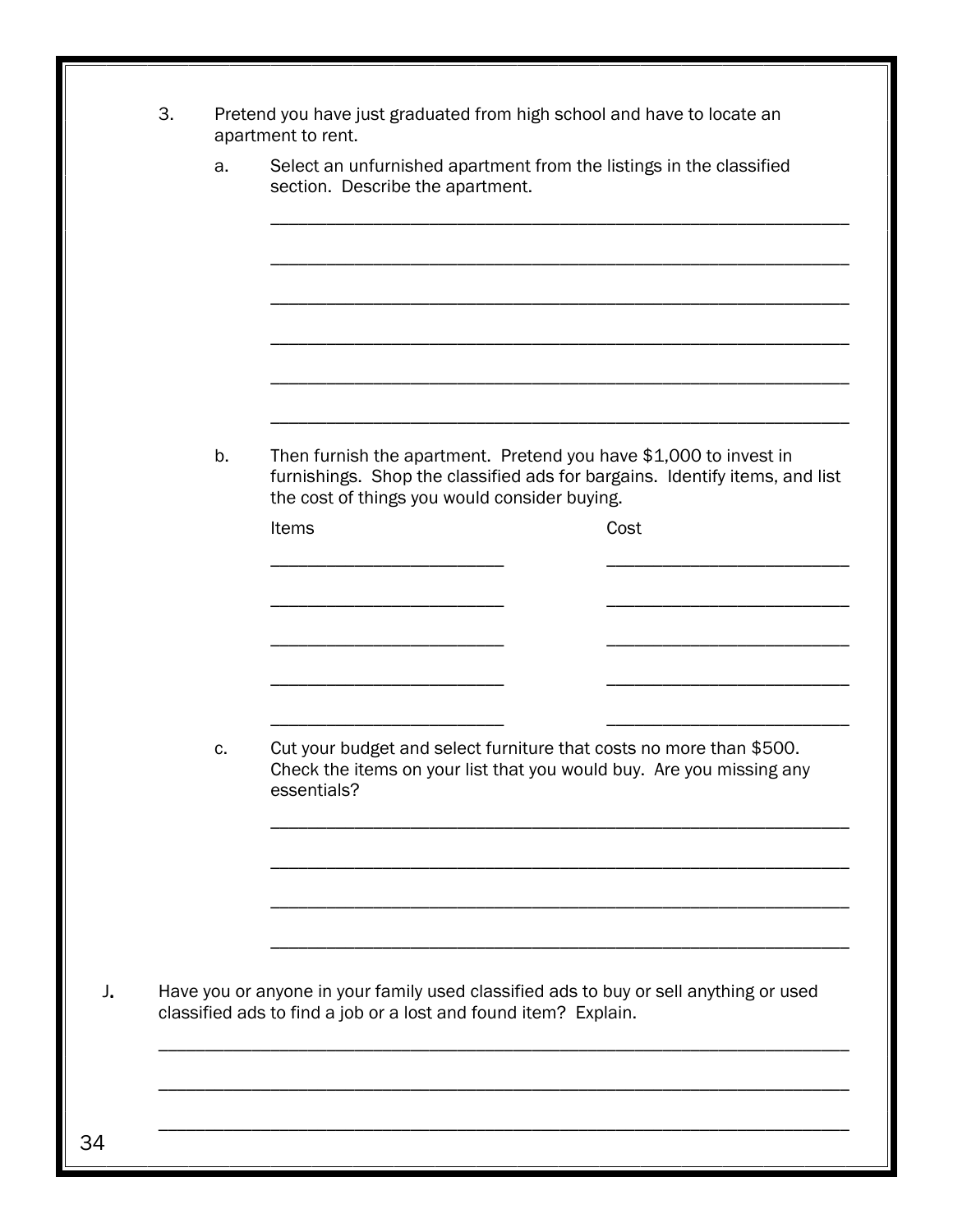# Writing Assignments

- 1. Create an ad for something you own and want to sell.
- 2. Create an ad to sell your favorite dessert.
- 3. Create an ad for the car (or means of transportation) of the future.
- 4. Create an ad to sell your or another student's services.
- 5. Write a feature story about a Lost and Found item. Invent details about how it was lost and/or found and how the owner feels. Personify the object; explain how it feels.

\_\_\_\_\_\_\_\_\_\_\_\_\_\_\_\_\_\_\_\_\_\_\_\_\_\_\_\_\_\_\_\_\_\_\_\_\_\_\_\_\_\_\_\_\_\_\_\_\_\_\_\_\_\_\_\_\_\_\_\_\_\_\_\_\_\_\_\_\_\_\_\_\_\_

\_\_\_\_\_\_\_\_\_\_\_\_\_\_\_\_\_\_\_\_\_\_\_\_\_\_\_\_\_\_\_\_\_\_\_\_\_\_\_\_\_\_\_\_\_\_\_\_\_\_\_\_\_\_\_\_\_\_\_\_\_\_\_\_\_\_\_\_\_\_\_\_\_\_

\_\_\_\_\_\_\_\_\_\_\_\_\_\_\_\_\_\_\_\_\_\_\_\_\_\_\_\_\_\_\_\_\_\_\_\_\_\_\_\_\_\_\_\_\_\_\_\_\_\_\_\_\_\_\_\_\_\_\_\_\_\_\_\_\_\_\_\_\_\_\_\_\_\_

\_\_\_\_\_\_\_\_\_\_\_\_\_\_\_\_\_\_\_\_\_\_\_\_\_\_\_\_\_\_\_\_\_\_\_\_\_\_\_\_\_\_\_\_\_\_\_\_\_\_\_\_\_\_\_\_\_\_\_\_\_\_\_\_\_\_\_\_\_\_\_\_\_\_

\_\_\_\_\_\_\_\_\_\_\_\_\_\_\_\_\_\_\_\_\_\_\_\_\_\_\_\_\_\_\_\_\_\_\_\_\_\_\_\_\_\_\_\_\_\_\_\_\_\_\_\_\_\_\_\_\_\_\_\_\_\_\_\_\_\_\_\_\_\_\_\_\_\_

\_\_\_\_\_\_\_\_\_\_\_\_\_\_\_\_\_\_\_\_\_\_\_\_\_\_\_\_\_\_\_\_\_\_\_\_\_\_\_\_\_\_\_\_\_\_\_\_\_\_\_\_\_\_\_\_\_\_\_\_\_\_\_\_\_\_\_\_\_\_\_\_\_\_

\_\_\_\_\_\_\_\_\_\_\_\_\_\_\_\_\_\_\_\_\_\_\_\_\_\_\_\_\_\_\_\_\_\_\_\_\_\_\_\_\_\_\_\_\_\_\_\_\_\_\_\_\_\_\_\_\_\_\_\_\_\_\_\_\_\_\_\_\_\_\_\_\_\_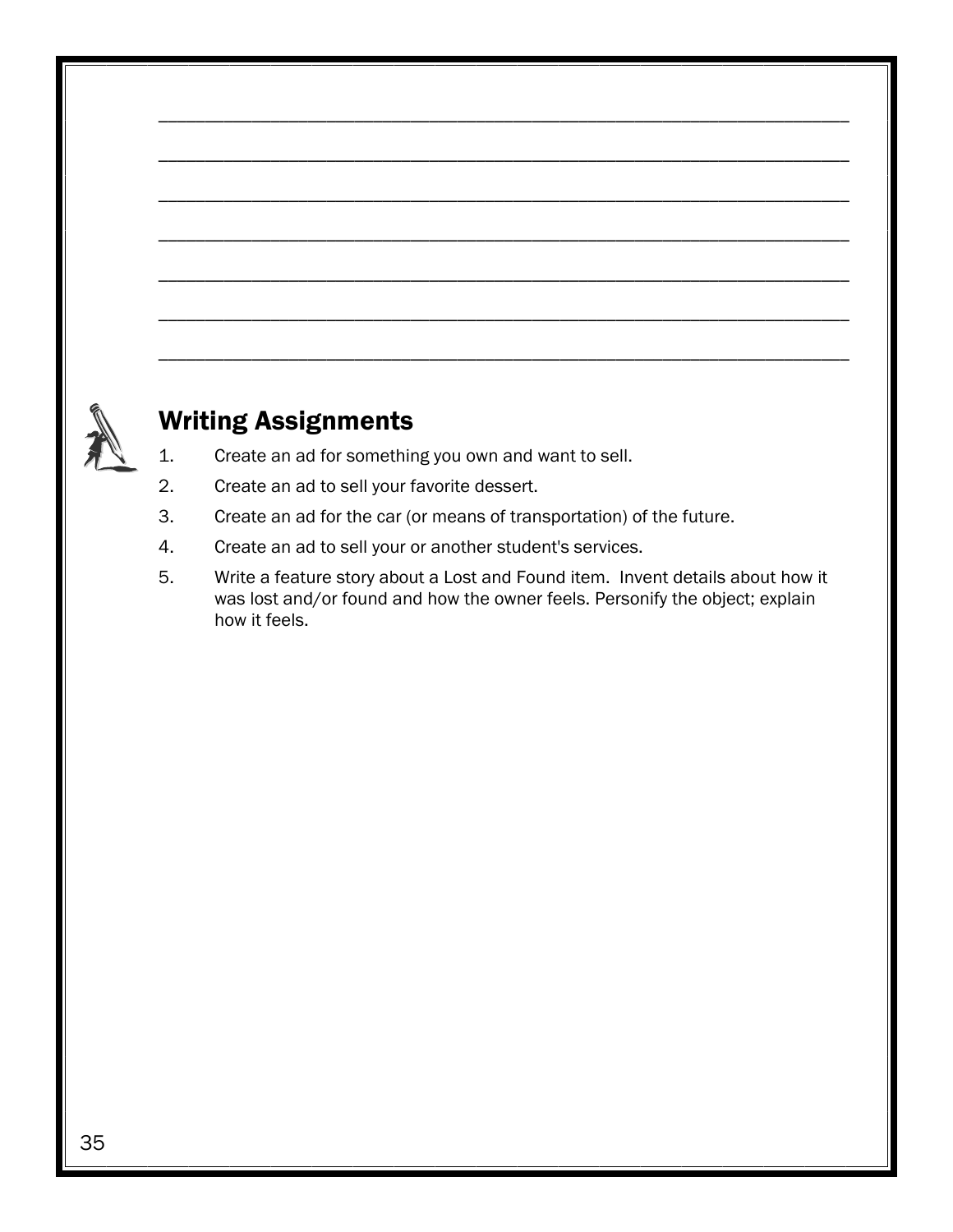|                | were reading? Describe any that you noticed.                                                                                                 |
|----------------|----------------------------------------------------------------------------------------------------------------------------------------------|
| $\mathbf{1}$ . | Look at the ROP ads in today's newspaper. Study one. Answer these questions:<br>How does it differ from a line ad in the classified section? |
| 2.             | What art is used? Is it appealing? Symbolic? Startling? Informative?                                                                         |
| 3.             | Is the ad eye-catching? Explain.                                                                                                             |
| 4.             | Is it clear? Explain.                                                                                                                        |
| 5.             | Is it persuasive? Explain.                                                                                                                   |
| 6.             | How do display ads help the reader? The advertiser? The newspaper?                                                                           |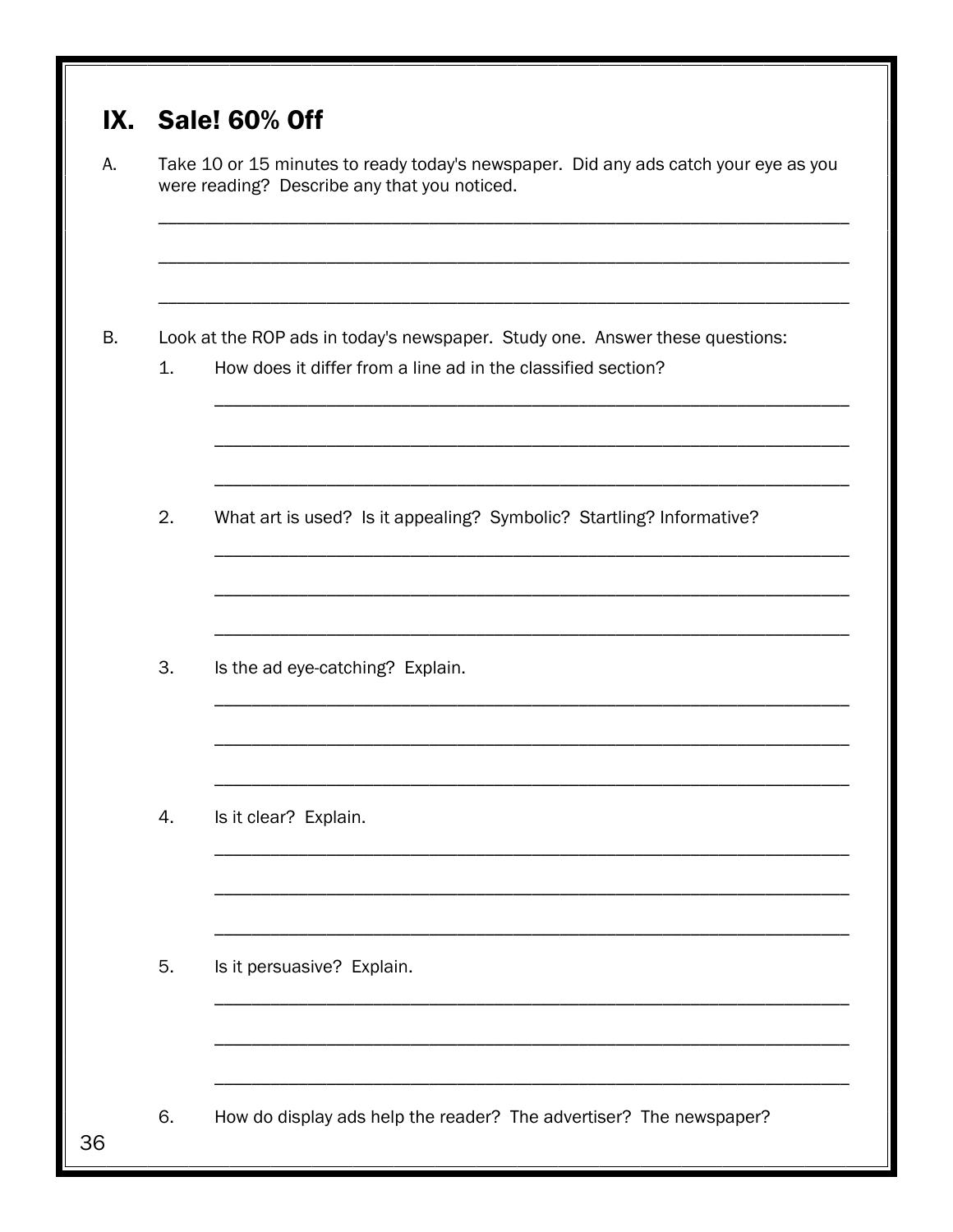|    | Underline all words that are not strictly informative. Do the remaining words answer the<br>5Ws? Choose words or phrases that answer these questions:                                                                                                                                                                                                                     |
|----|---------------------------------------------------------------------------------------------------------------------------------------------------------------------------------------------------------------------------------------------------------------------------------------------------------------------------------------------------------------------------|
| 1. |                                                                                                                                                                                                                                                                                                                                                                           |
| 2. |                                                                                                                                                                                                                                                                                                                                                                           |
| 3. |                                                                                                                                                                                                                                                                                                                                                                           |
| 4. |                                                                                                                                                                                                                                                                                                                                                                           |
| 5. |                                                                                                                                                                                                                                                                                                                                                                           |
|    | What do the underlined words have in common? Are they persuasive? Explain.                                                                                                                                                                                                                                                                                                |
|    |                                                                                                                                                                                                                                                                                                                                                                           |
|    |                                                                                                                                                                                                                                                                                                                                                                           |
|    | on days when advertising is heavy.<br>run during the middle of the week.                                                                                                                                                                                                                                                                                                  |
|    | The number of ads control the size of the news hole. Therefore the newspaper is larger<br>Certain kinds of ads logically appear at certain times of the week. Entertainment ads<br>run near or during the weekend. Food sections that are made up largely of grocery ads<br>Check the newspaper on the day when the food section runs. Answer the following<br>questions: |
| 1. |                                                                                                                                                                                                                                                                                                                                                                           |
| 2. | What purpose is served by running these ads on the same day each week?                                                                                                                                                                                                                                                                                                    |
|    |                                                                                                                                                                                                                                                                                                                                                                           |
| 3. |                                                                                                                                                                                                                                                                                                                                                                           |
| 4. | How many pages were in the paper the day before? _______________________________                                                                                                                                                                                                                                                                                          |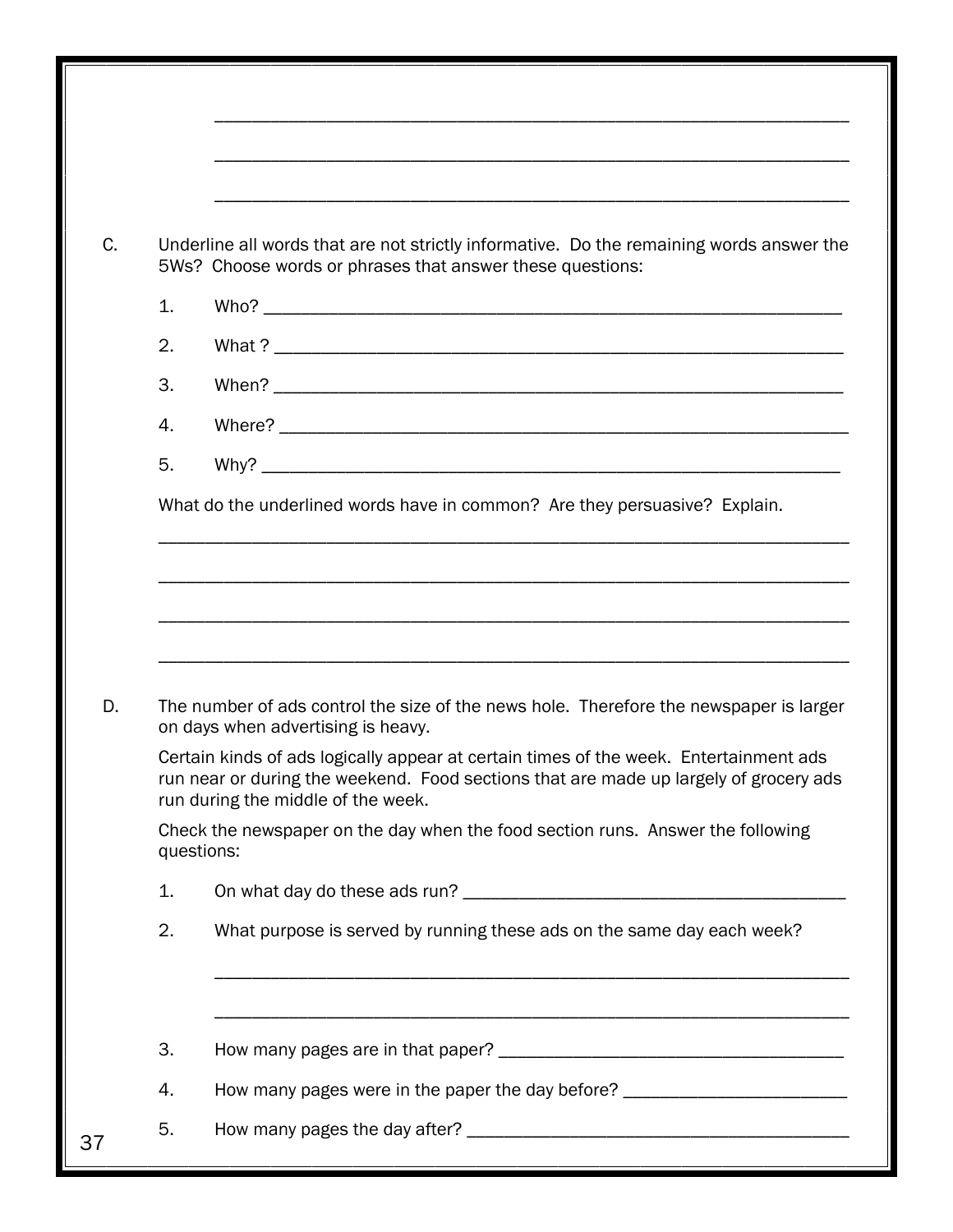E. Ads appeal to many types of people Sometimes special sections targeted at certain people run in the newspaper. Find ads that appeal to the people listed below. Name a product in the ad that is likely to interest them. Give the page number where the ad is found.

|    | Person  |            | <b>Product</b>                                                                                                                                                                            | Page Number |
|----|---------|------------|-------------------------------------------------------------------------------------------------------------------------------------------------------------------------------------------|-------------|
|    |         |            |                                                                                                                                                                                           |             |
|    | Teacher |            |                                                                                                                                                                                           |             |
|    |         | Housewife  | <u> 1989 - Johann Harry Harry Harry Harry Harry Harry Harry Harry Harry Harry Harry Harry Harry Harry Harry Harry</u>                                                                     |             |
|    | Athlete |            |                                                                                                                                                                                           |             |
|    | Teen    |            |                                                                                                                                                                                           |             |
|    |         | Sports fan |                                                                                                                                                                                           |             |
|    |         |            |                                                                                                                                                                                           |             |
| F. |         |            | Solve everyday problems with ads. Do one or both of these:                                                                                                                                |             |
|    | 1.      |            | Pretend you are preparing dinner for a family of five. You must include one item<br>from each basic food group. Use the food section to identify items and prices.<br><b>Dinner Items</b> | <b>Cost</b> |
|    |         | a.         |                                                                                                                                                                                           |             |
|    |         | b.         |                                                                                                                                                                                           |             |
|    |         | c.         | <u> 1980 - Johann Barn, mars ann an t-Amhain Aonaich an t-Aonaich an t-Aonaich ann an t-Aonaich ann an t-Aonaich</u>                                                                      |             |
|    |         | d.         |                                                                                                                                                                                           |             |
|    |         | е.         | <u> 1989 - Johann Barbara, martin da basar da basar da basar da basar da basar da basar da basar da basar da basa</u>                                                                     |             |
|    |         | f.         |                                                                                                                                                                                           |             |
|    |         |            | What is the total cost?                                                                                                                                                                   |             |
|    | 2.      |            | Pretend you have \$15 to spend on your best friend's birthday present. List five<br>advertised items you could purchase. Circle the one item you decide to buy.                           |             |
|    |         |            | <b>Items</b>                                                                                                                                                                              | Cost        |
|    |         | a.         |                                                                                                                                                                                           |             |
|    |         | b.         |                                                                                                                                                                                           |             |
|    |         | c.         |                                                                                                                                                                                           |             |
| 38 |         | d.         | <u> 1989 - Johann Barbara, martin da basar da basar da basar da basar da basar da basar da basar da basar da basa</u>                                                                     |             |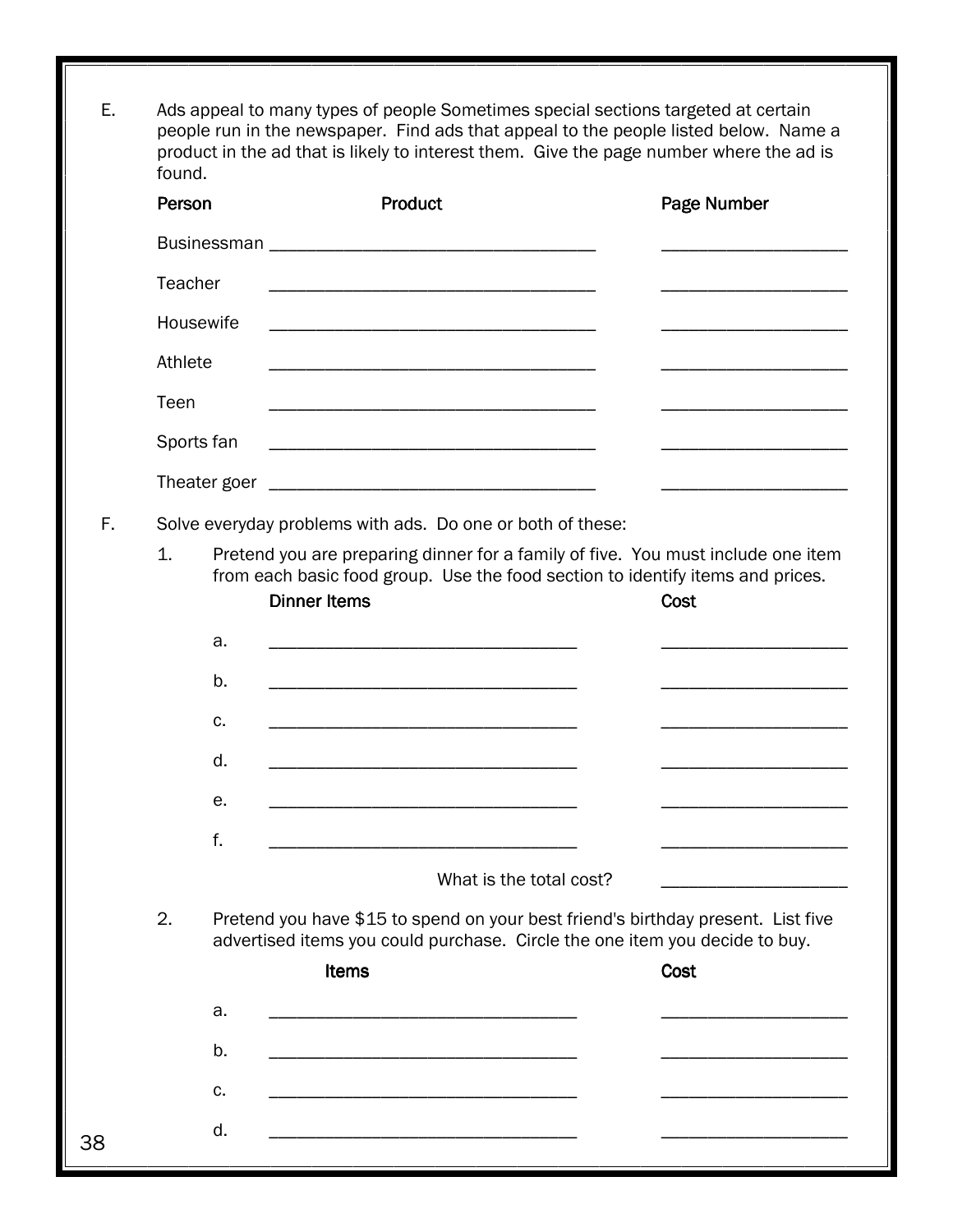|  | _______________ |
|--|-----------------|

What would you buy if you have an unlimited budget? How much does it cost?

\_\_\_\_\_\_\_\_\_\_\_\_\_\_\_\_\_\_\_\_\_\_\_\_\_\_\_\_\_\_\_\_\_\_\_\_\_\_\_\_\_\_\_\_\_\_\_\_\_\_\_\_\_\_\_\_\_\_\_\_\_\_\_\_\_\_\_\_

\_\_\_\_\_\_\_\_\_\_\_\_\_\_\_\_\_\_\_\_\_\_\_\_\_\_\_\_\_\_\_\_\_\_\_\_\_\_\_\_\_\_\_\_\_\_\_\_\_\_\_\_\_\_\_\_\_\_\_\_\_\_\_\_\_\_\_\_

\_\_\_\_\_\_\_\_\_\_\_\_\_\_\_\_\_\_\_\_\_\_\_\_\_\_\_\_\_\_\_\_\_\_\_\_\_\_\_\_\_\_\_\_\_\_\_\_\_\_\_\_\_\_\_\_\_\_\_\_\_\_\_\_\_\_\_\_

\_\_\_\_\_\_\_\_\_\_\_\_\_\_\_\_\_\_\_\_\_\_\_\_\_\_\_\_\_\_\_\_\_\_\_\_\_\_\_\_\_\_\_\_\_\_\_\_\_\_\_\_\_\_\_\_\_\_\_\_\_\_\_\_\_\_\_\_

\_\_\_\_\_\_\_\_\_\_\_\_\_\_\_\_\_\_\_\_\_\_\_\_\_\_\_\_\_\_\_\_\_\_\_\_\_\_\_\_\_\_\_\_\_\_\_\_\_\_\_\_\_\_\_\_\_\_\_\_\_\_\_\_\_\_\_\_

\_\_\_\_\_\_\_\_\_\_\_\_\_\_\_\_\_\_\_\_\_\_\_\_\_\_\_\_\_\_\_\_\_\_\_\_\_\_\_\_\_\_\_\_\_\_\_\_\_\_\_\_\_\_\_\_\_\_\_\_\_\_\_\_\_\_\_\_

\_\_\_\_\_\_\_\_\_\_\_\_\_\_\_\_\_\_\_\_\_\_\_\_\_\_\_\_\_\_\_\_\_\_\_\_\_\_\_\_\_\_\_\_\_\_\_\_\_\_\_\_\_\_\_\_\_\_\_\_\_\_\_\_\_\_\_\_

\_\_\_\_\_\_\_\_\_\_\_\_\_\_\_\_\_\_\_\_\_\_\_\_\_\_\_\_\_\_\_\_\_\_\_\_\_\_\_\_\_\_\_\_\_\_\_\_\_\_\_\_\_\_\_\_\_\_\_\_\_\_\_\_\_\_\_\_



- 1. Write a jingle based on information in an advertisement.
- 2. Create an ad about an item advertised on radio or TV.
- 3. Pretend you are opening a toy store. As part of your advertising campaign, you will be placing a full page ad in the local newspaper. Design the ad. Make the ad appealing and informative.
- 4. Write a letter to someone (Santa is an option) asking for a gift advertised in today's newspaper. Be persuasive. Answer all key questions (5Ws): Who are you? What do you want? Where can the item be bought and at what price? When can it be bought at the best price? How does it look? How will you use it? Why do you need/want it?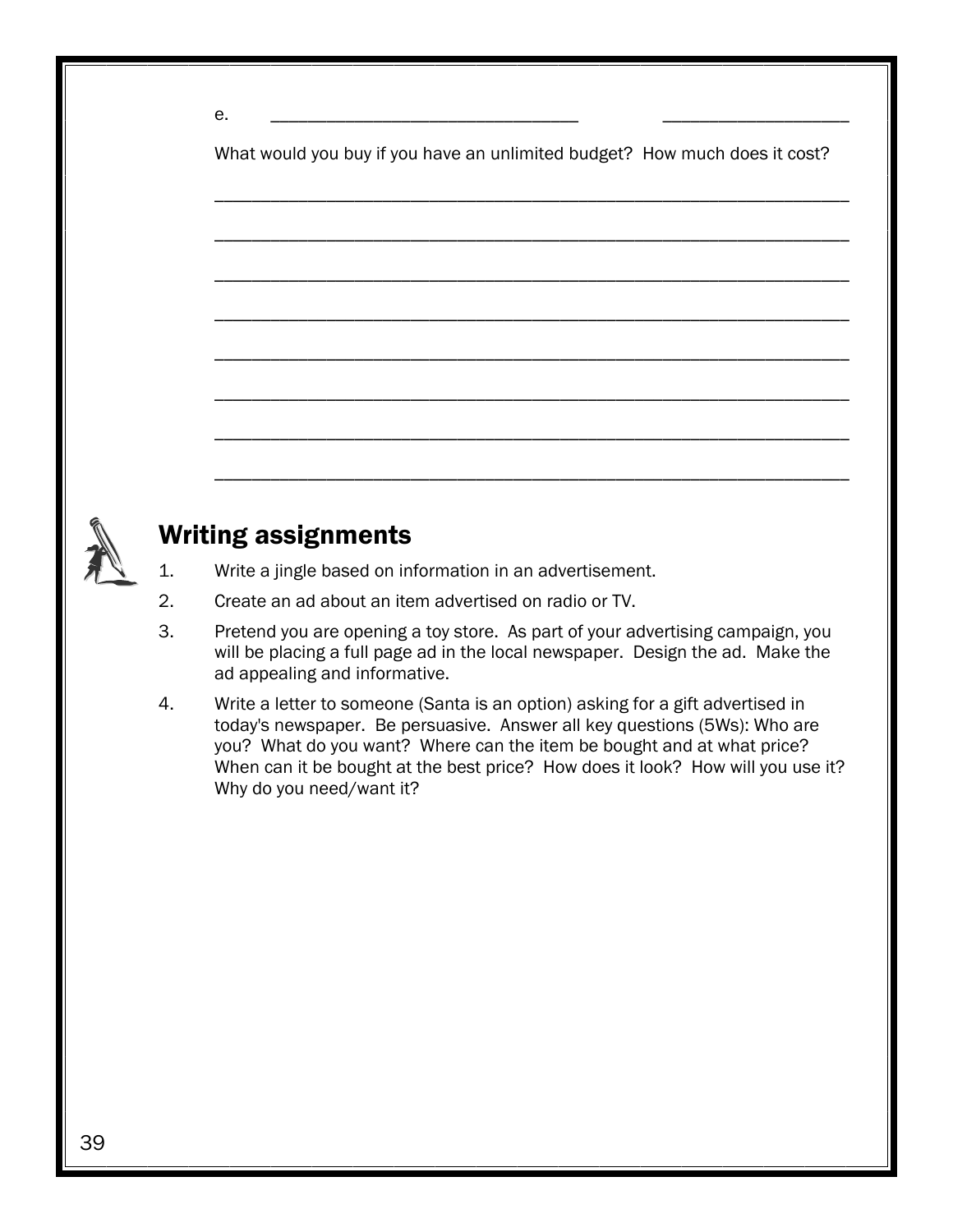# X. Let's Laugh

|            | Young and old readers find reason to laugh in the comics, often because their favorite<br>characters are much like themselves and point out the humor in their own daily lives.                                                  |
|------------|----------------------------------------------------------------------------------------------------------------------------------------------------------------------------------------------------------------------------------|
|            | In today's comics, which comic character is most like you? How?                                                                                                                                                                  |
| favorites. | Which comics appeal to you? From the comics in today's newspapers, list your three                                                                                                                                               |
|            | Which are the most popular with students in your class? Interview as many other<br>students as you can. Ask them to look at your newspaper and identify their three<br>favorites. Draw a bar graph that shows what you find out. |
|            |                                                                                                                                                                                                                                  |
|            |                                                                                                                                                                                                                                  |
|            |                                                                                                                                                                                                                                  |
|            |                                                                                                                                                                                                                                  |
|            |                                                                                                                                                                                                                                  |

classmates or to women, parents, or long-time readers. 40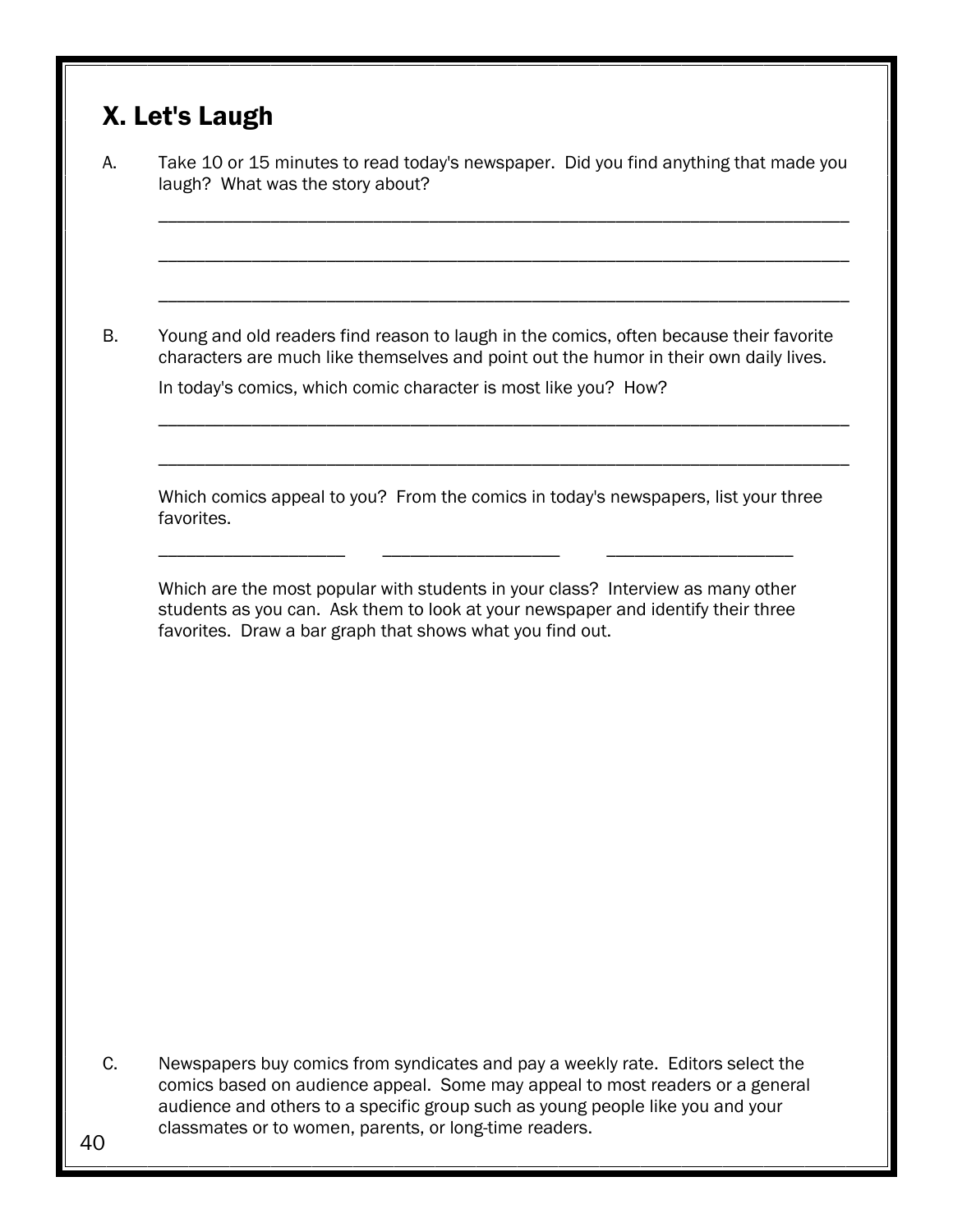|                          | Which comics appeal to these groups?                                                                                                                               |
|--------------------------|--------------------------------------------------------------------------------------------------------------------------------------------------------------------|
| 1.                       |                                                                                                                                                                    |
| 2.                       |                                                                                                                                                                    |
| 3.                       |                                                                                                                                                                    |
| continuing story.        | Editors mix continuing strips with daily gag strips or single panels that do not tell a                                                                            |
|                          | Which comics in today's newspaper tell a continuing story?                                                                                                         |
|                          |                                                                                                                                                                    |
|                          |                                                                                                                                                                    |
| Which are single panels? |                                                                                                                                                                    |
|                          |                                                                                                                                                                    |
|                          |                                                                                                                                                                    |
|                          | Which strips do not tell a continuing story?                                                                                                                       |
|                          |                                                                                                                                                                    |
|                          |                                                                                                                                                                    |
|                          | Highly-skilled professional artists produce the comics for syndication. Many are done<br>by political cartoonists and reflect current social and political issues. |
|                          | Find a strip that discusses or represents current issues or trends.                                                                                                |
|                          |                                                                                                                                                                    |
|                          |                                                                                                                                                                    |
|                          | Editors who select comics also consider the quality of the art, quality of the story or                                                                            |
| favorite comic.          | joke, and the types of characters, whether they are funny or endearing. Evaluate your                                                                              |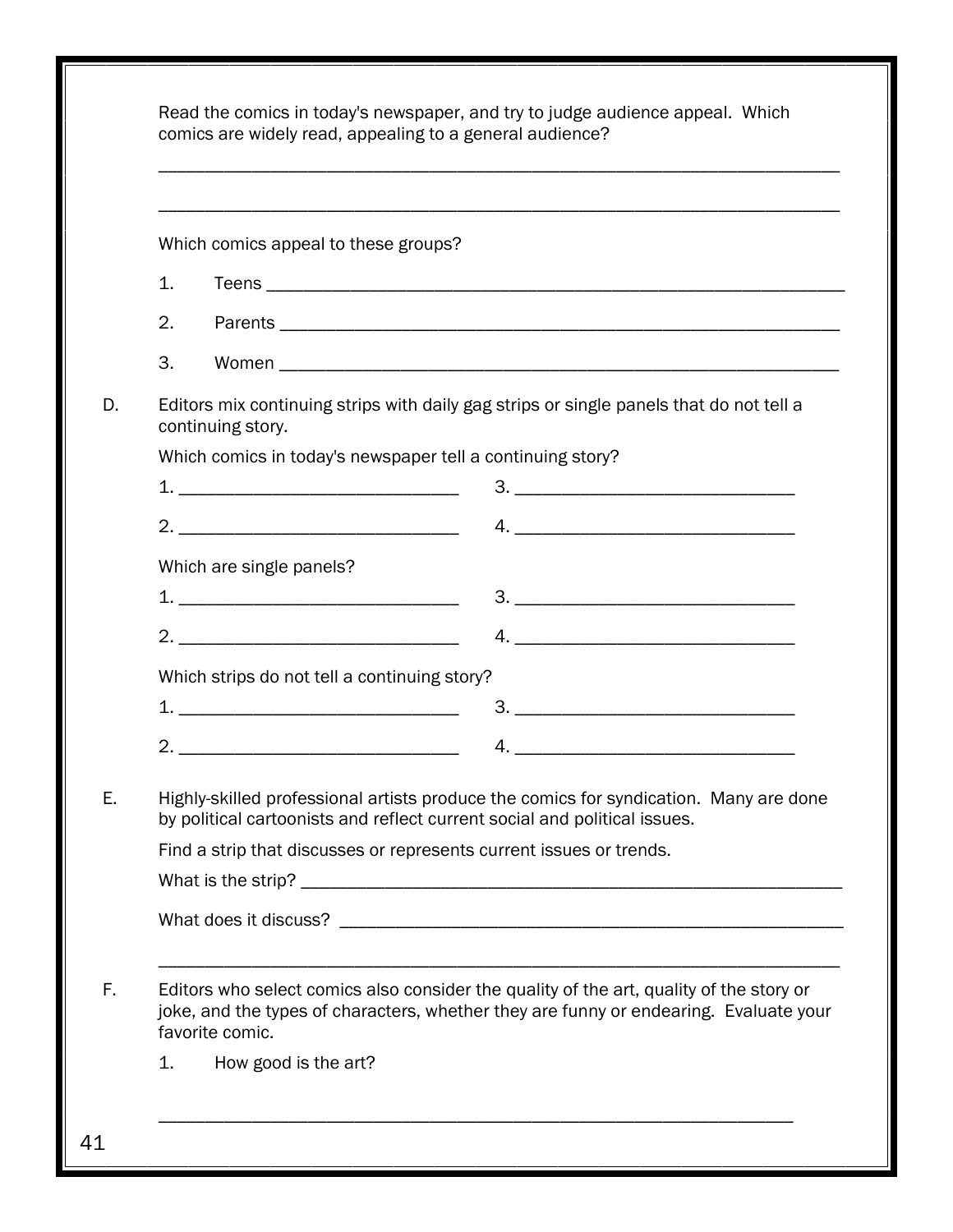2. Does it tell a good story or joke? Explain.

 3. What type(s) of characters are portrayed? Are they funny or endearing for any reason?

\_\_\_\_\_\_\_\_\_\_\_\_\_\_\_\_\_\_\_\_\_\_\_\_\_\_\_\_\_\_\_\_\_\_\_\_\_\_\_\_\_\_\_\_\_\_\_\_\_\_\_\_\_\_\_\_\_\_\_\_\_\_\_\_\_\_\_\_

\_\_\_\_\_\_\_\_\_\_\_\_\_\_\_\_\_\_\_\_\_\_\_\_\_\_\_\_\_\_\_\_\_\_\_\_\_\_\_\_\_\_\_\_\_\_\_\_\_\_\_\_\_\_\_\_\_\_\_\_\_\_\_\_\_\_\_\_

\_\_\_\_\_\_\_\_\_\_\_\_\_\_\_\_\_\_\_\_\_\_\_\_\_\_\_\_\_\_\_\_\_\_\_\_\_\_\_\_\_\_\_\_\_\_\_\_\_\_\_\_\_\_\_\_\_\_\_\_\_\_\_\_\_\_\_\_

\_\_\_\_\_\_\_\_\_\_\_\_\_\_\_\_\_\_\_\_\_\_\_\_\_\_\_\_\_\_\_\_\_\_\_\_\_\_\_\_\_\_\_\_\_\_\_\_\_\_\_\_\_\_\_\_\_\_\_\_\_\_\_\_\_\_\_\_

\_\_\_\_\_\_\_\_\_\_\_\_\_\_\_\_\_\_\_\_\_\_\_\_\_\_\_\_\_\_\_\_\_\_\_\_\_\_\_\_\_\_\_\_\_\_\_\_\_\_\_\_\_\_\_\_\_\_\_\_\_\_\_\_\_\_\_\_

\_\_\_\_\_\_\_\_\_\_\_\_\_\_\_\_\_\_\_\_\_\_\_\_\_\_\_\_\_\_\_\_\_\_\_\_\_\_\_\_\_\_\_\_\_\_\_\_\_\_\_\_\_\_\_\_\_\_\_\_\_\_\_\_\_\_\_\_

\_\_\_\_\_\_\_\_\_\_\_\_\_\_\_\_\_\_\_\_\_\_\_\_\_\_\_\_\_\_\_\_\_\_\_\_\_\_\_\_\_\_\_\_\_\_\_\_\_\_\_\_\_\_\_\_\_\_\_\_\_\_\_\_\_\_\_\_

\_\_\_\_\_\_\_\_\_\_\_\_\_\_\_\_\_\_\_\_\_\_\_\_\_\_\_\_\_\_\_\_\_\_\_\_\_\_\_\_\_\_\_\_\_\_\_\_\_\_\_\_\_\_\_\_\_\_\_\_\_\_\_\_\_\_\_\_

Use the criteria to evaluate another comic that you may not find interesting.

- 1. Cut out the conversations from a strip, and replace them with your own.
- 2. Imagine that you are a comic strip character. Who would you be? What would you do? Put yourself into a comic strip. Write a dialogue and/or design a comic strip with you in it.
- 3. Like real people, comic strip characters have problems. Identify a comic character who has a problem and analyze it using the following outline: problem, cause(s), effect(s), possible solutions, obstacles to the solutions. After finishing the outline, write a story that follows the outline.
- 4. Choose a comic character to analyze. Discuss the character with another student. Generate descriptive words, such as clever, sad, happy, angry, confused, friendly, sensitive, withdrawn, intelligent, talented, mischievous, aggressive, determined, and clumsy. After selecting the best words, write a character analysis in which you use the words.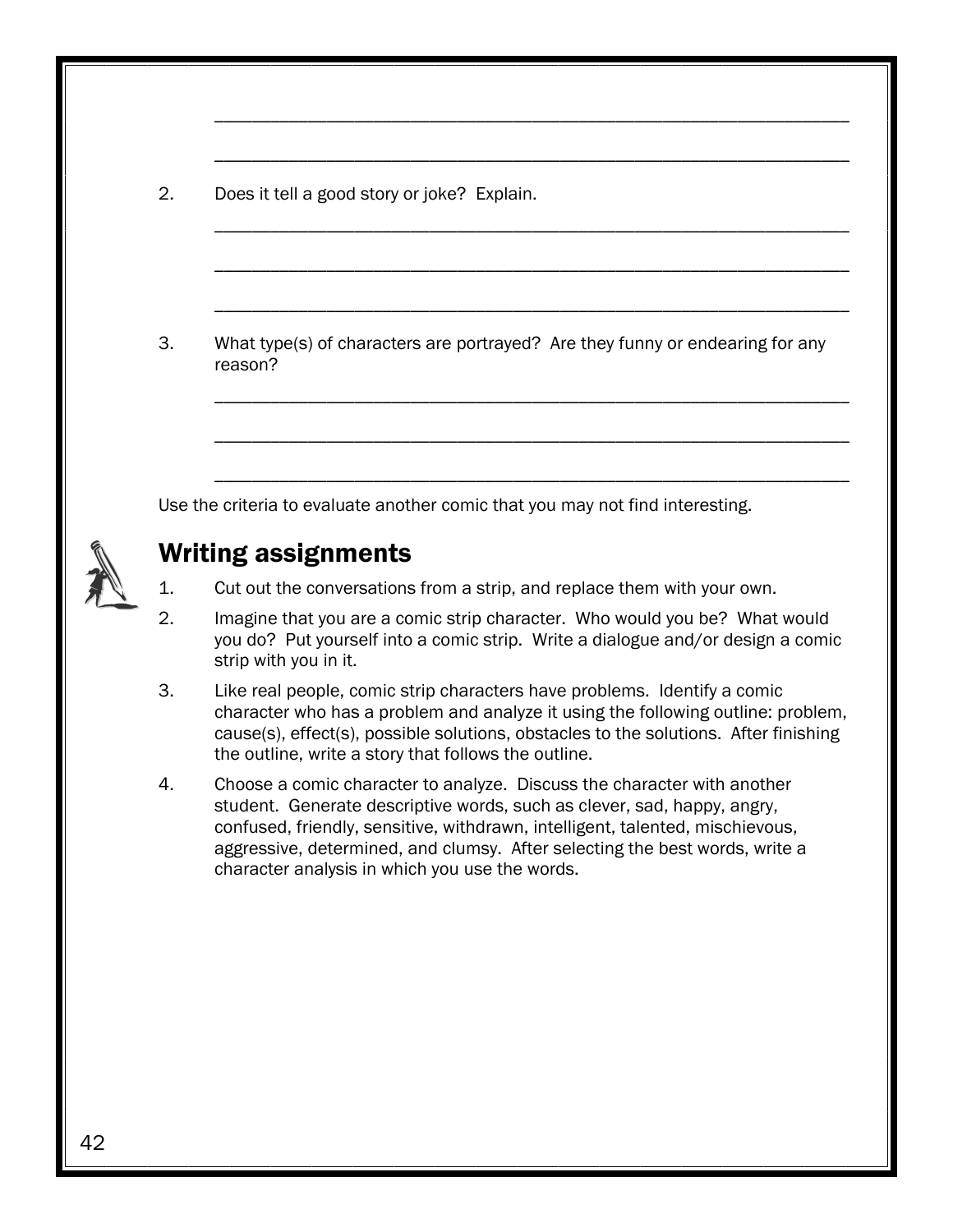|      |                                               | For many people, reading newspapers is a hobby, a leisure activity. Check the front<br>page, editorial page, sports section, comics, TV-movies and special columns for an<br>article to read for entertainment. Make sure that you find something enjoyable to read. |         |
|------|-----------------------------------------------|----------------------------------------------------------------------------------------------------------------------------------------------------------------------------------------------------------------------------------------------------------------------|---------|
|      | What did you read?                            |                                                                                                                                                                                                                                                                      |         |
|      | Why did you choose it?                        |                                                                                                                                                                                                                                                                      |         |
| see? |                                               | Readers turn to the entertainment section in a newspaper to decide which TV program<br>or movie to watch. Locate the TV section in today's newspaper. What would you like to                                                                                         |         |
| 1.   | Identify three programs, times, and channels. |                                                                                                                                                                                                                                                                      |         |
|      | Program                                       | Time                                                                                                                                                                                                                                                                 | Channel |
|      |                                               |                                                                                                                                                                                                                                                                      |         |
|      |                                               |                                                                                                                                                                                                                                                                      |         |
|      |                                               |                                                                                                                                                                                                                                                                      |         |
| 2.   | true to life?                                 | Select a movie that interests you and explain your choice. Is it funny, sad,<br>romantic, or scary? Are the people in it likable or admirable? Are the situations                                                                                                    |         |
|      |                                               |                                                                                                                                                                                                                                                                      |         |
|      |                                               | Other entertainment coverage deals with radio, local theater, local arts and crafts,<br>concerts, and celebrities that come to town. Look through the newspaper and locate<br>calendars of events, ads, and stories that give entertainment information.             |         |
| 1.   |                                               | What entertainment information is given in today's newspaper?                                                                                                                                                                                                        |         |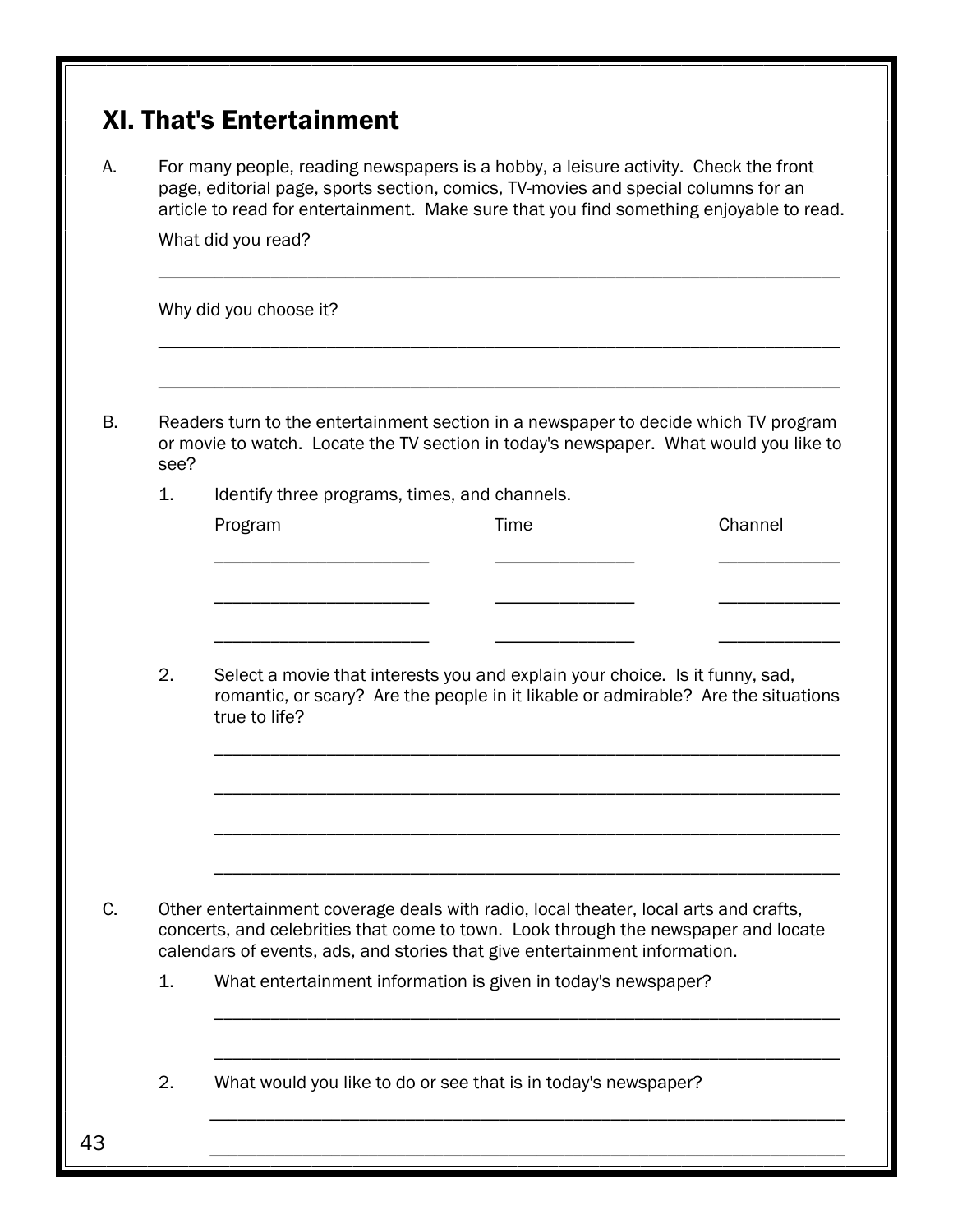D. Features often describe things readers can do with their free time that are not pure entertainment, such as tennis, jogging, and gardening. What in today's newspaper is designed to help you decide how to spend your leisure time? \_\_\_\_\_\_\_\_\_\_\_\_\_\_\_\_\_\_\_\_\_\_\_\_\_\_\_\_\_\_\_\_\_\_\_\_\_\_\_\_\_\_\_\_\_\_\_\_\_\_\_\_\_\_\_\_\_\_\_\_\_\_\_\_\_\_\_\_\_\_\_\_\_\_

E. Some reporters review plays, movies, TV shows, and concerts. Most often these are reviewed on an opening night. The reviews contain brief summaries and evaluate what is shown or done. The critic gives advice that helps readers decide whether the event is worth their time and money.

\_\_\_\_\_\_\_\_\_\_\_\_\_\_\_\_\_\_\_\_\_\_\_\_\_\_\_\_\_\_\_\_\_\_\_\_\_\_\_\_\_\_\_\_\_\_\_\_\_\_\_\_\_\_\_\_\_\_\_\_\_\_\_\_\_\_\_\_

\_\_\_\_\_\_\_\_\_\_\_\_\_\_\_\_\_\_\_\_\_\_\_\_\_\_\_\_\_\_\_\_\_\_\_\_\_\_\_\_\_\_\_\_\_\_\_\_\_\_\_\_\_\_\_\_\_\_\_\_\_\_\_\_\_\_\_\_

\_\_\_\_\_\_\_\_\_\_\_\_\_\_\_\_\_\_\_\_\_\_\_\_\_\_\_\_\_\_\_\_\_\_\_\_\_\_\_\_\_\_\_\_\_\_\_\_\_\_\_\_\_\_\_\_\_\_\_\_\_\_\_\_\_\_\_\_

\_\_\_\_\_\_\_\_\_\_\_\_\_\_\_\_\_\_\_\_\_\_\_\_\_\_\_\_\_\_\_\_\_\_\_\_\_\_\_\_\_\_\_\_\_\_\_\_\_\_\_\_\_\_\_\_\_\_\_\_\_\_\_\_\_\_\_\_

\_\_\_\_\_\_\_\_\_\_\_\_\_\_\_\_\_\_\_\_\_\_\_\_\_\_\_\_\_\_\_\_\_\_\_\_\_\_\_\_\_\_\_\_\_\_\_\_\_\_\_\_\_\_\_\_\_\_\_\_\_\_\_\_\_\_\_\_

\_\_\_\_\_\_\_\_\_\_\_\_\_\_\_\_\_\_\_\_\_\_\_\_\_\_\_\_\_\_\_\_\_\_\_\_\_\_\_\_\_\_\_\_\_\_\_\_\_\_\_\_\_\_\_\_\_\_\_\_\_\_\_\_\_\_\_\_

\_\_\_\_\_\_\_\_\_\_\_\_\_\_\_\_\_\_\_\_\_\_\_\_\_\_\_\_\_\_\_\_\_\_\_\_\_\_\_\_\_\_\_\_\_\_\_\_\_\_\_\_\_\_\_\_\_\_\_\_\_\_\_\_\_\_\_\_\_\_\_\_\_\_

Read a review in today's newspaper and answer these questions:

1. What is the play , movie, TV show, etc. about?

2. What opinions does the critic offer?



- 1. Write a paragraph in which you explain what in today's newspaper illustrates the most productive and most enjoyable way to spend your leisure time.
- 2. Use what is given in summaries to predict what happens in TV shows and movies. Write your own story. Make up dialogue.
- 3. Write a review of a TV show, movie, play or concert. Use the best newspaper reviews as models.
- 4. Evaluate the way you use your leisure time. Keep a record for a week or two. Look at entertainment guides each week to get an idea of what your choices are. Write an analysis in which you explain how you spend your time and why.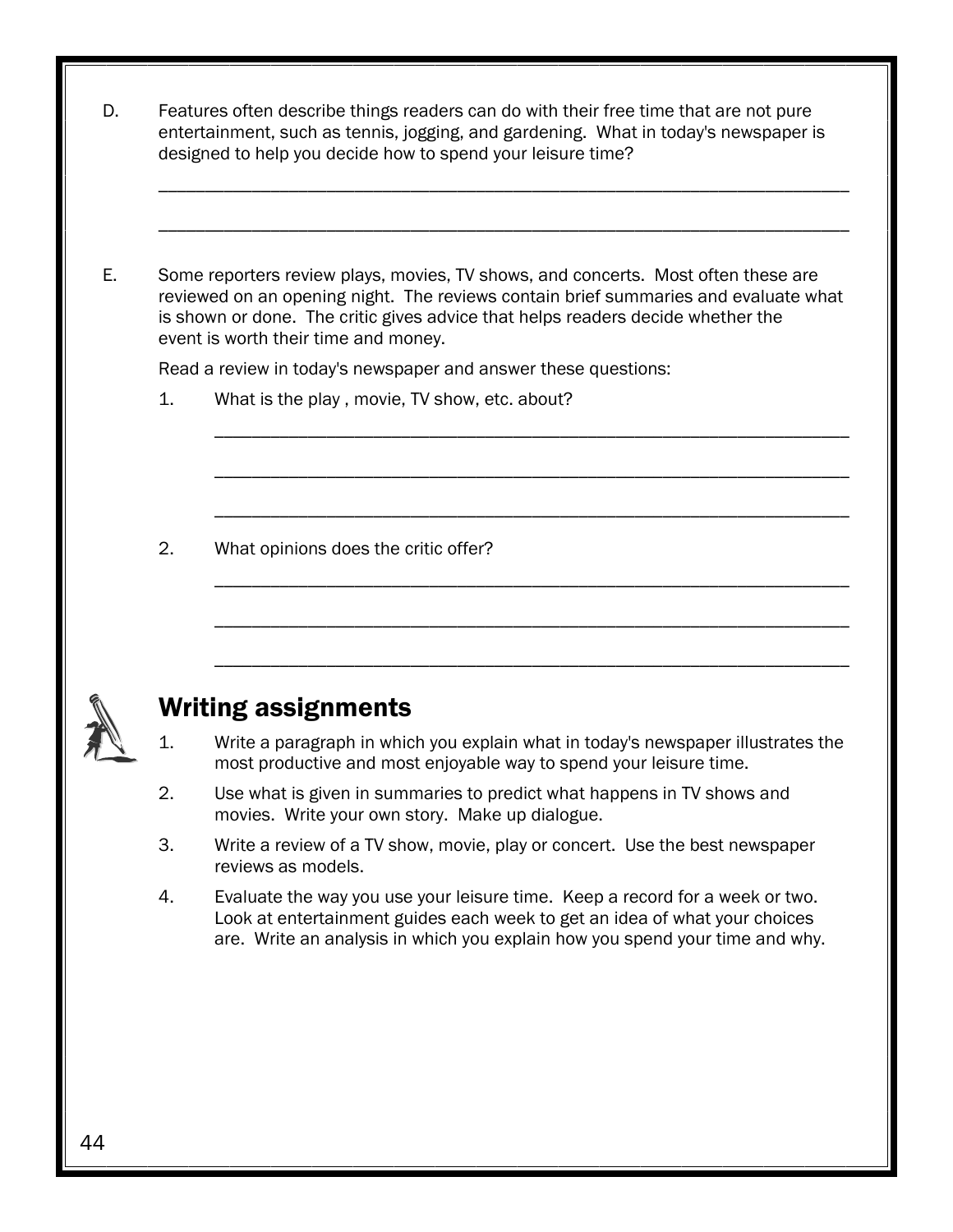|    | Take 10 or 15 minutes to read today's newspaper. Did the weather affect or make<br>news anywhere in the world? How?                                       |
|----|-----------------------------------------------------------------------------------------------------------------------------------------------------------|
|    | Find and study the weather forecast. Where is the weather page?                                                                                           |
|    | Weather is a regular feature. Over several days, look for it and see if it is located on the<br>same page.                                                |
|    | Use the information in state maps and tables giving local and state weather conditions<br>to answer the following:                                        |
| 1. | What is today's weather forecast for your town and area of the state?                                                                                     |
|    |                                                                                                                                                           |
|    |                                                                                                                                                           |
| 2. |                                                                                                                                                           |
|    | At the end of the five days, check the accuracy by comparing the actual weather<br>with the forecast.                                                     |
| 3. | Find the following:                                                                                                                                       |
|    |                                                                                                                                                           |
|    | How much is this month's rain above or below average for                                                                                                  |
|    | the month?<br>the year?                                                                                                                                   |
|    |                                                                                                                                                           |
| 4. | Choose one of the cities on the North Carolina map and compare high and low<br>predictions for today with yesterday's high and low listings in the table. |
|    |                                                                                                                                                           |
|    | What are the differences in highs? _______________                                                                                                        |
|    | Did the temperature change much from one day to the next?                                                                                                 |
|    |                                                                                                                                                           |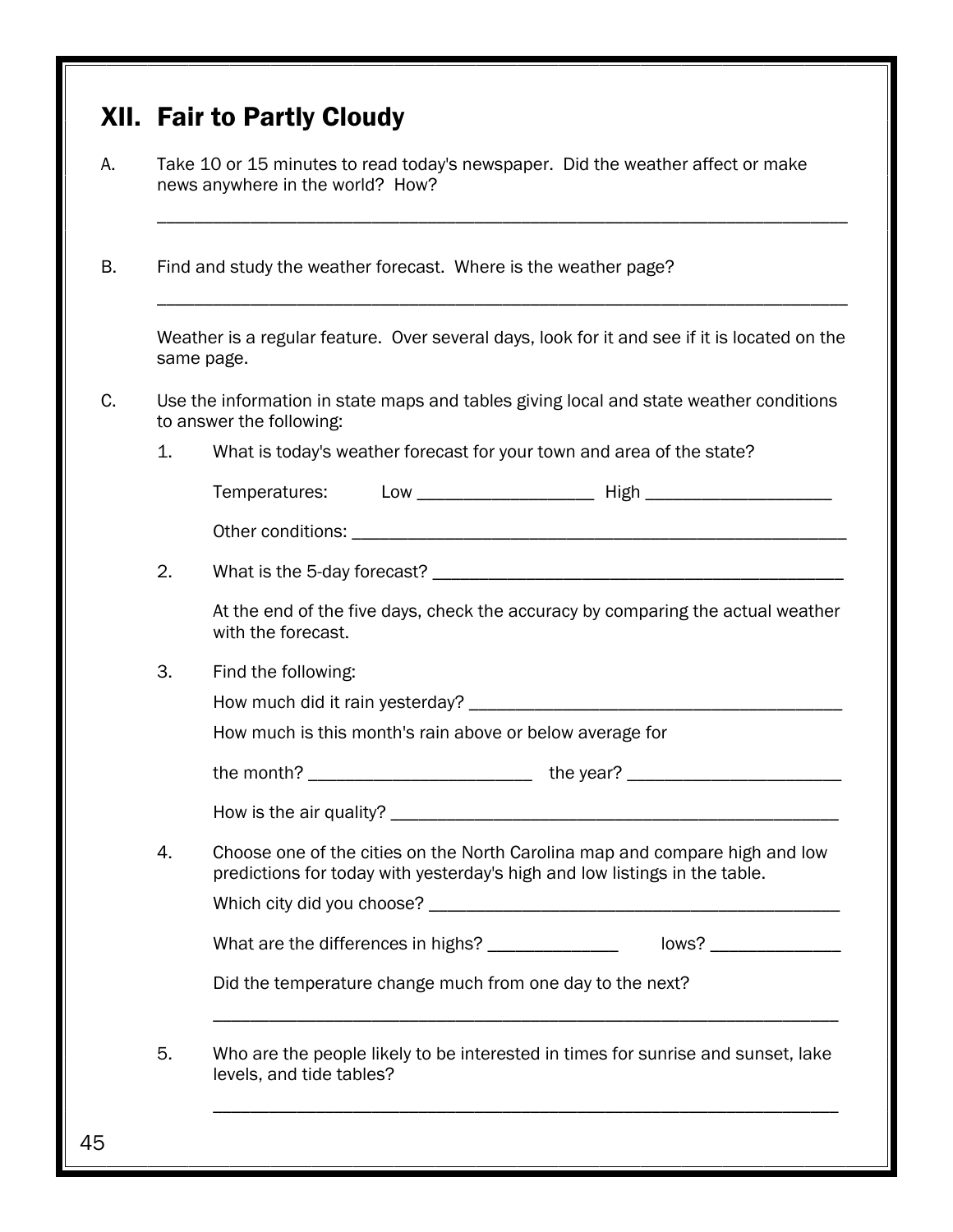Explain why they are interested.

6. Is there anything unusual or alarming about the current weather trends?

\_\_\_\_\_\_\_\_\_\_\_\_\_\_\_\_\_\_\_\_\_\_\_\_\_\_\_\_\_\_\_\_\_\_\_\_\_\_\_\_\_\_\_\_\_\_\_\_\_\_\_\_\_\_\_\_\_\_\_\_\_\_\_\_\_\_\_

\_\_\_\_\_\_\_\_\_\_\_\_\_\_\_\_\_\_\_\_\_\_\_\_\_\_\_\_\_\_\_\_\_\_\_\_\_\_\_\_\_\_\_\_\_\_\_\_\_\_\_\_\_\_\_\_\_\_\_\_\_\_\_\_\_\_\_

D. Look at the national weather map and the tables for US and foreign cities.

\_\_\_\_\_\_\_\_\_\_\_\_\_\_\_\_\_\_\_\_\_\_\_\_\_\_ \_\_\_\_\_\_\_\_\_\_\_\_\_\_\_\_\_\_\_\_\_\_\_\_\_

- 1. List two cities where it is likely to be coldest today?
- 2. List two cities where there is likely to be rain or other precipitation today?
- 3. List the foreign city with the lowest temperature yesterday. \_\_\_\_\_\_\_\_\_\_\_\_\_\_\_\_

\_\_\_\_\_\_\_\_\_\_\_\_\_\_\_\_\_\_\_\_\_\_\_\_\_\_ \_\_\_\_\_\_\_\_\_\_\_\_\_\_\_\_\_\_\_\_\_\_\_\_\_

- 4. List the city with the narrowest range of temperature. \_\_\_\_\_\_\_\_\_\_\_\_\_\_\_\_\_\_\_\_\_\_
- 5. From the tables, list at least three abbreviations and their meanings. Abbreviation Meaning

\_\_\_\_\_\_\_\_\_\_\_\_\_\_\_\_\_\_\_\_\_\_\_\_\_ \_\_\_\_\_\_\_\_\_\_\_\_\_\_\_\_\_\_\_\_\_\_\_\_\_\_\_\_\_\_\_\_\_\_\_\_\_

\_\_\_\_\_\_\_\_\_\_\_\_\_\_\_\_\_\_\_\_\_\_\_\_\_ \_\_\_\_\_\_\_\_\_\_\_\_\_\_\_\_\_\_\_\_\_\_\_\_\_\_\_\_\_\_\_\_\_\_\_\_\_

\_\_\_\_\_\_\_\_\_\_\_\_\_\_\_\_\_\_\_\_\_\_\_\_\_ \_\_\_\_\_\_\_\_\_\_\_\_\_\_\_\_\_\_\_\_\_\_\_\_\_\_\_\_\_\_\_\_\_\_\_\_\_

 6. Many readers check the weather forecast first. Discuss what there is about weather that makes it interesting.



- 1. Write the script for a TV weather forecast using today's weather information. Before preparing the script, make sure that you understand the terms and symbols used in the newspaper. Look up low and high pressure, trough, and other unfamiliar or confusing weather terms. Use what you learn in the forecast, explaining the terms that the viewers may not understand.
- 2. Describe today's weather with adjectives such as blustery, drizzly, cold, and damp. Make up a story with a mood that fits today's weather. Use your adjectives.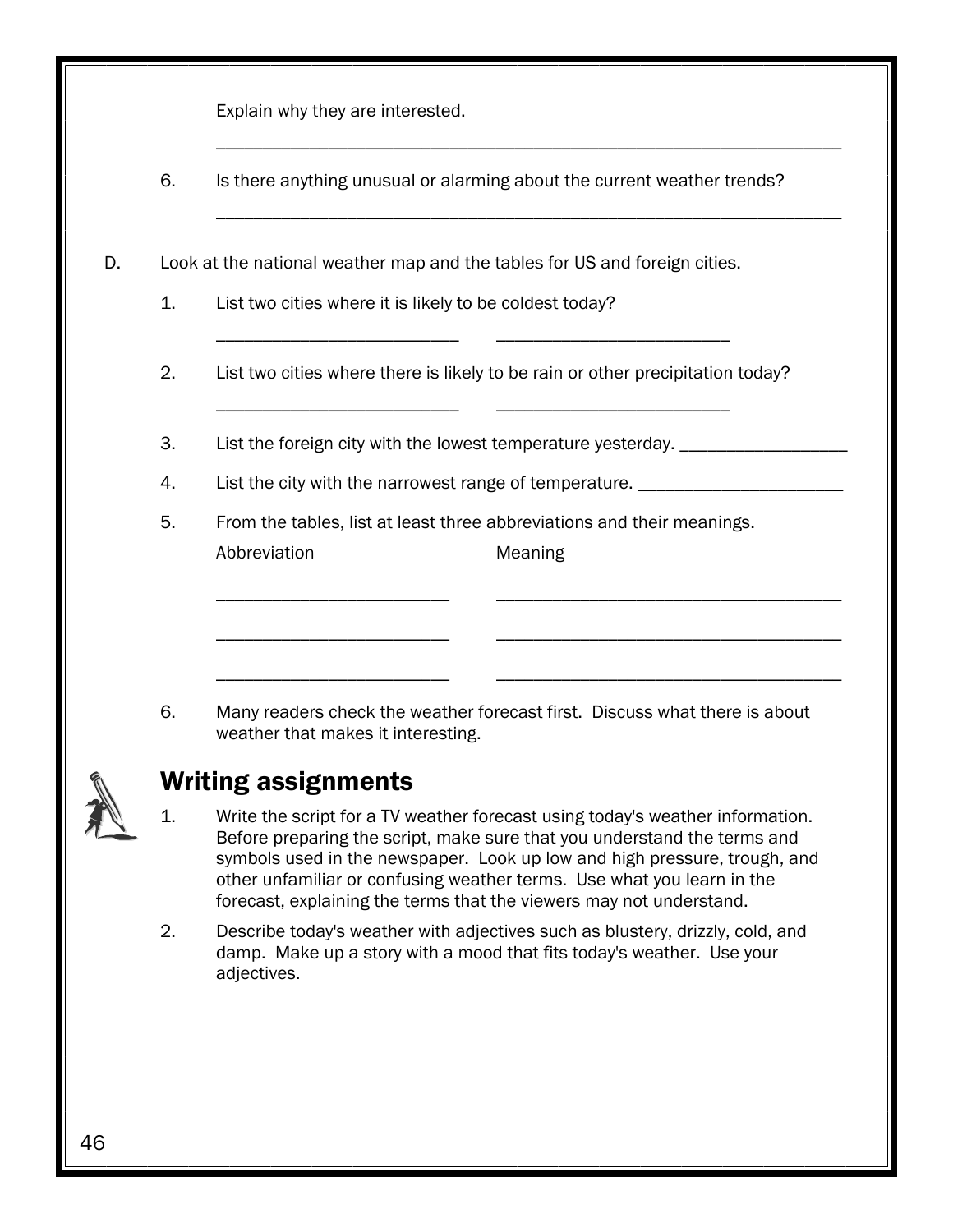# XIII. Dow's Ups and Downs

A. Scan the entire newspaper for business news. Identify information that explains how a company or business affects your local community. What did you find?

\_\_\_\_\_\_\_\_\_\_\_\_\_\_\_\_\_\_\_\_\_\_\_\_\_\_\_\_\_\_\_\_\_\_\_\_\_\_\_\_\_\_\_\_\_\_\_\_\_\_\_\_\_\_\_\_\_\_\_\_\_\_\_\_\_\_\_\_\_\_\_\_\_\_

\_\_\_\_\_\_\_\_\_\_\_\_\_\_\_\_\_\_\_\_\_\_\_\_\_\_\_\_\_\_\_\_\_\_\_\_\_\_\_\_\_\_\_\_\_\_\_\_\_\_\_\_\_\_\_\_\_\_\_\_\_\_\_\_\_\_\_\_\_\_\_\_\_\_

\_\_\_\_\_\_\_\_\_\_\_\_\_\_\_\_\_\_\_\_\_\_\_\_\_\_\_\_\_\_\_\_\_\_\_\_\_\_\_\_\_\_\_\_\_\_\_\_\_\_\_\_\_\_\_\_\_\_\_\_\_\_\_\_\_\_\_\_\_\_\_\_\_\_

\_\_\_\_\_\_\_\_\_\_\_\_\_\_\_\_\_\_\_\_\_\_\_\_\_\_\_\_\_\_\_\_\_\_\_\_\_\_\_\_\_\_\_\_\_\_\_\_\_\_\_\_\_\_\_\_\_\_\_\_\_\_\_\_\_\_\_\_\_\_\_\_\_\_

\_\_\_\_\_\_\_\_\_\_\_\_\_\_\_\_\_\_\_\_\_\_\_\_\_\_\_\_\_\_\_\_\_\_\_\_\_\_\_\_\_\_\_\_\_\_\_\_\_\_\_\_\_\_\_\_\_\_\_\_\_\_\_\_\_\_\_\_\_\_\_\_\_\_

\_\_\_\_\_\_\_\_\_\_\_\_\_\_\_\_\_\_\_\_\_\_\_\_\_\_\_\_\_\_\_\_\_\_\_\_\_\_\_\_\_\_\_\_\_\_\_\_\_\_\_\_\_\_\_\_\_\_\_\_\_\_\_\_\_\_\_\_\_\_\_\_\_\_

\_\_\_\_\_\_\_\_\_\_\_\_\_\_\_\_\_\_\_\_\_\_\_\_\_\_\_\_\_\_\_\_\_\_\_\_\_\_\_\_\_\_\_\_\_\_\_\_\_\_\_\_\_\_\_\_\_\_\_\_\_\_\_\_\_\_\_\_\_\_\_\_\_\_

\_\_\_\_\_\_\_\_\_\_\_\_\_\_\_\_\_\_\_\_\_\_\_\_\_\_\_\_\_\_\_\_\_\_\_\_\_\_\_\_\_\_\_\_\_\_\_\_\_\_\_\_\_\_\_\_\_\_\_\_\_\_\_\_\_\_\_\_\_\_\_\_\_\_

B. If you have money that you do not intend to spend immediately, you may place it in a savings account at the bank. The bank guarantees that you will earn interest on the money in your account.

 Another way to earn money is to buy stock in companies trading on the stock market. No profit is guaranteed when you trade on the stock market, but there is always the chance that you will earn more money than you would have by placing the money in a savings account.

 The two major stock markets are the New York and American exchanges. They handle stock for large companies such as IBM, General Motors, and McDonald's. For these companies, the stock market raises money to support their businesses.

 When you want to buy or sell stock, you contact a stockbroker who will use the exchange to find someone who has shares to sell. The price will be part of that day's record of transactions, which will be reflected in the next day's newspaper.

 Stock market prices go up and down according to what the people think the stock is worth. Pricing follows the law of supply and demand. When a lot of stocks in a company are sold, the price of the stocks go up. When no one is buying stocks, the price drops.

 The amount of money that an individual earns on the stock depends on the amount of profit the company makes.

 Newspapers publish stock market pages Tuesday-Saturday, reporting the returns from the day before. Here is a segment of a stock market report with a brief explanation.

 Complete the following exercises for practice in using the stock market pages in the newspaper.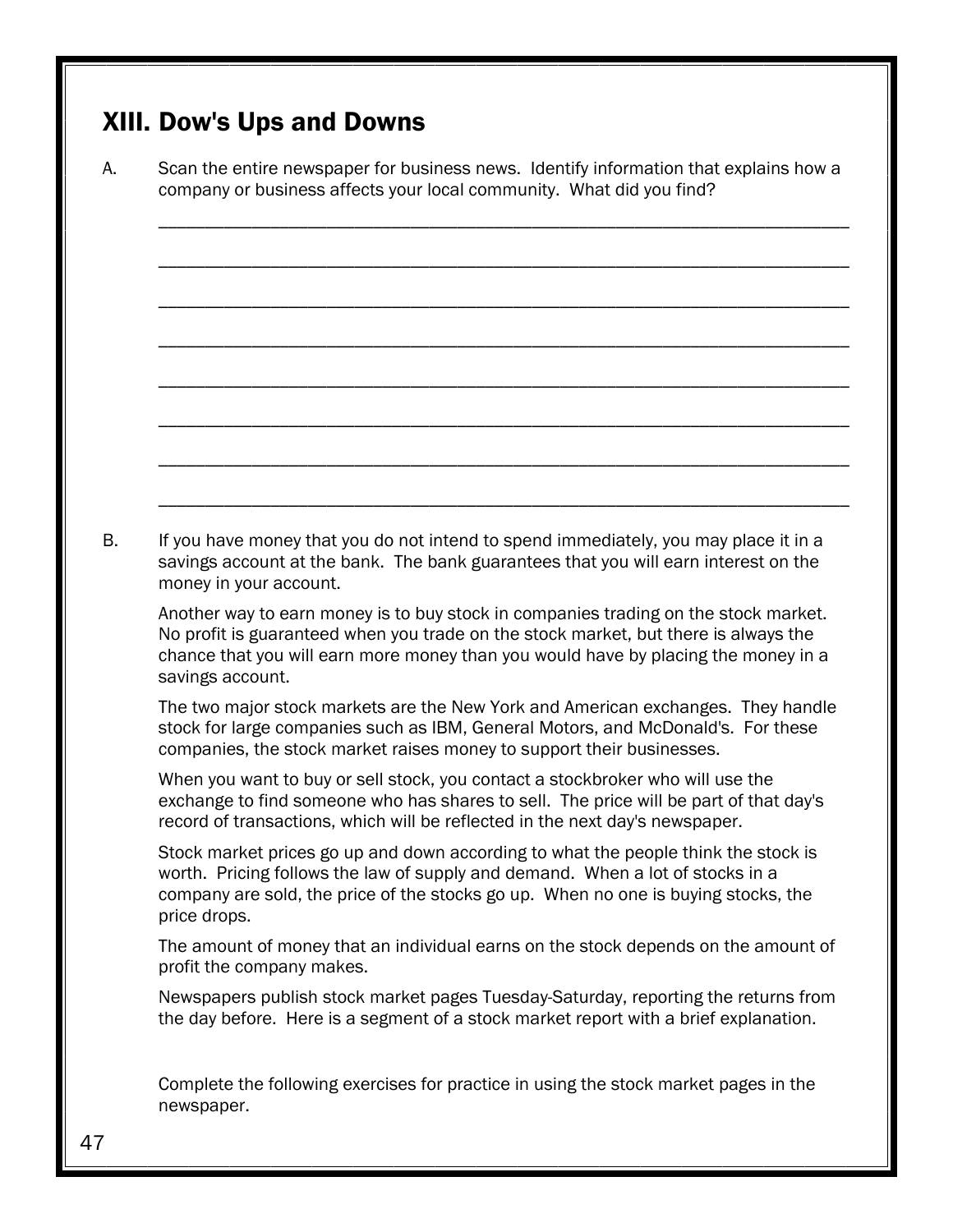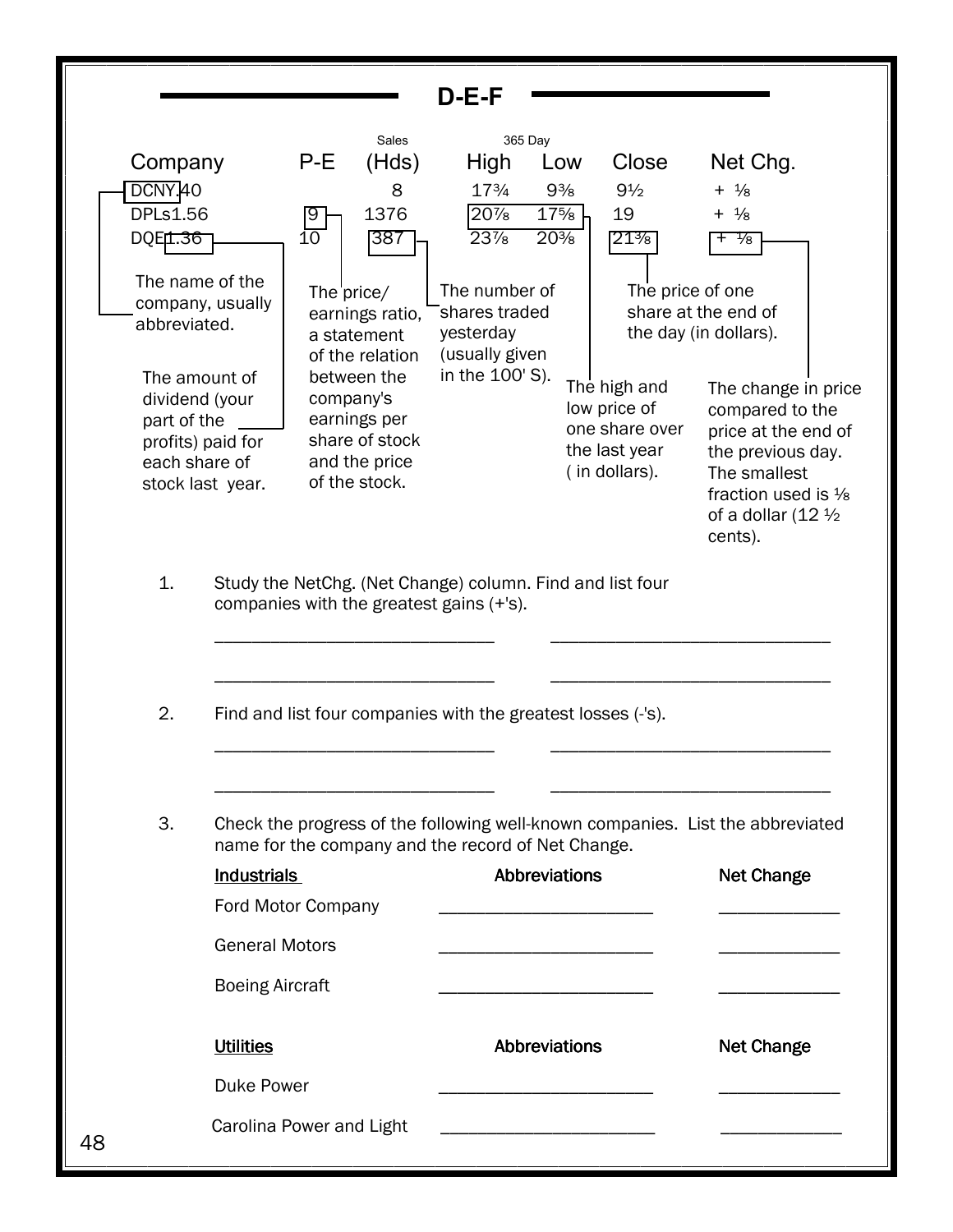|                | Lucent                                                                                                                                                                            |               |      |                        |
|----------------|-----------------------------------------------------------------------------------------------------------------------------------------------------------------------------------|---------------|------|------------------------|
|                | <b>IBM</b>                                                                                                                                                                        |               |      |                        |
|                | Microsoft                                                                                                                                                                         |               |      |                        |
|                | <b>Cisco Systems</b>                                                                                                                                                              |               |      |                        |
|                | <b>Other</b>                                                                                                                                                                      |               |      |                        |
|                | <b>Disney</b>                                                                                                                                                                     |               |      |                        |
|                | McDonald's                                                                                                                                                                        |               |      |                        |
|                | Which companies are up?                                                                                                                                                           |               |      |                        |
|                |                                                                                                                                                                                   |               |      |                        |
|                | Scan the stock listings for other companies that fit under the categories, industrials,<br>utilities, or technology. Is there a trend? As a group, are industrials, utilities, or |               |      |                        |
|                | technology companies going up?                                                                                                                                                    |               |      |                        |
|                |                                                                                                                                                                                   |               |      |                        |
|                |                                                                                                                                                                                   |               |      |                        |
|                |                                                                                                                                                                                   |               |      |                        |
|                |                                                                                                                                                                                   |               |      |                        |
|                |                                                                                                                                                                                   |               |      |                        |
|                |                                                                                                                                                                                   |               |      |                        |
|                |                                                                                                                                                                                   |               |      |                        |
|                | You have \$5000 to invest in stocks. Select five companies from the listings on the                                                                                               |               |      |                        |
|                | stock market pages in which to invest your money.                                                                                                                                 |               |      |                        |
| $\mathbf{1}$ . | List the company and the number of shares you want to buy.<br>Figure out the cost. Make sure that you spend only \$5000.<br>Company                                               | No. of shares | Cost | Gain or loss in a week |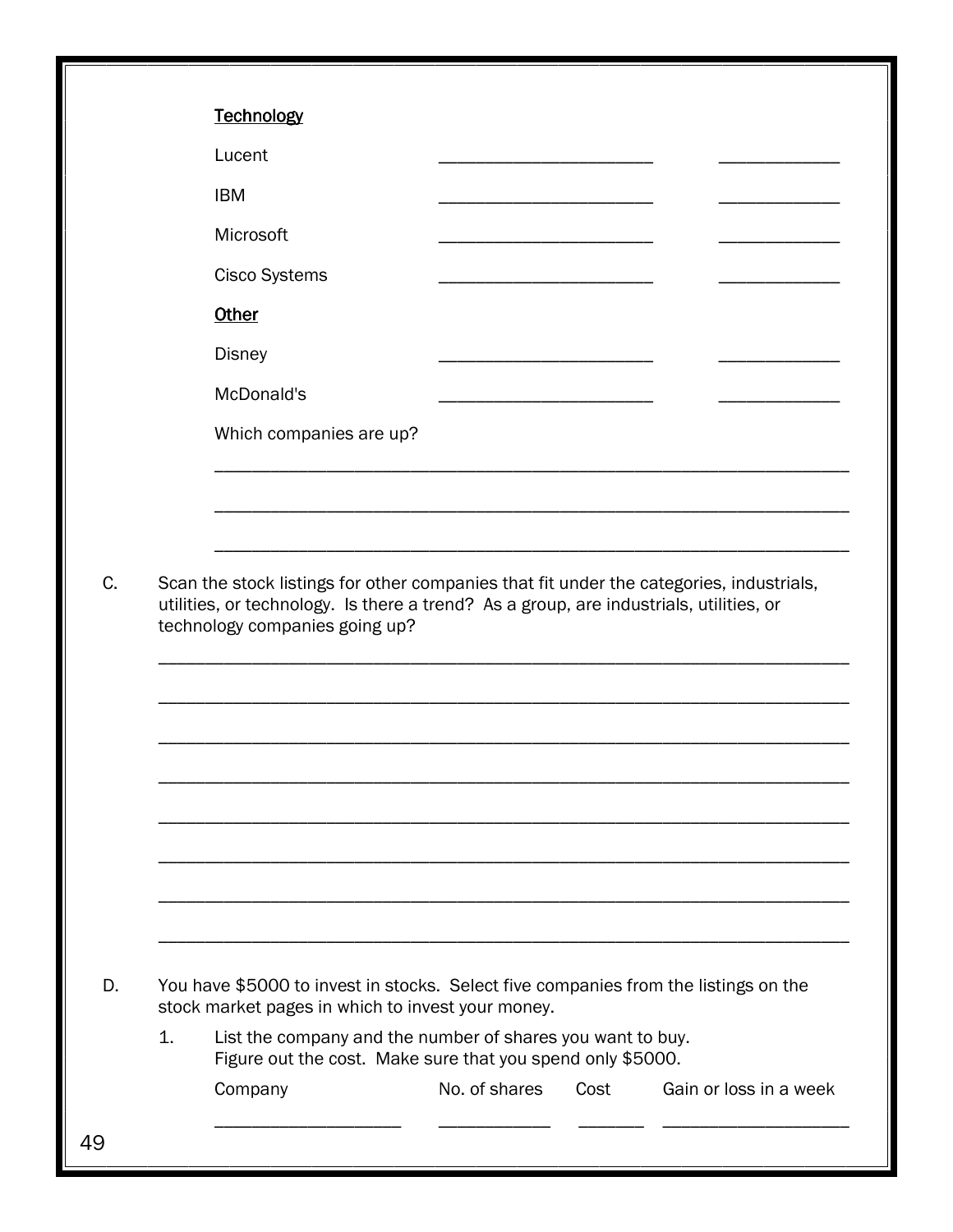| 2. | Check next week's stock market listing to find out whether you would make or<br>lose money if you sold the stocks one week after you bought them. Stocks are |
|----|--------------------------------------------------------------------------------------------------------------------------------------------------------------|
|    | viewed as a long-term investments. Check and record the value of your stocks<br>over the year.                                                               |
|    |                                                                                                                                                              |
|    |                                                                                                                                                              |
|    |                                                                                                                                                              |
|    |                                                                                                                                                              |



- 1. Choose a company and follow its progress in the stock market. Write an analysis of your findings. Conduct research as needed.
- 2. Familiarize yourself with the events that led to the stock market crash and the Great Depression in 1929. Using history and examples from you daily newspaper, prepare an analysis about the effect of economics and business on daily life. You may want to focus on one issue such as the impact of poverty or job training.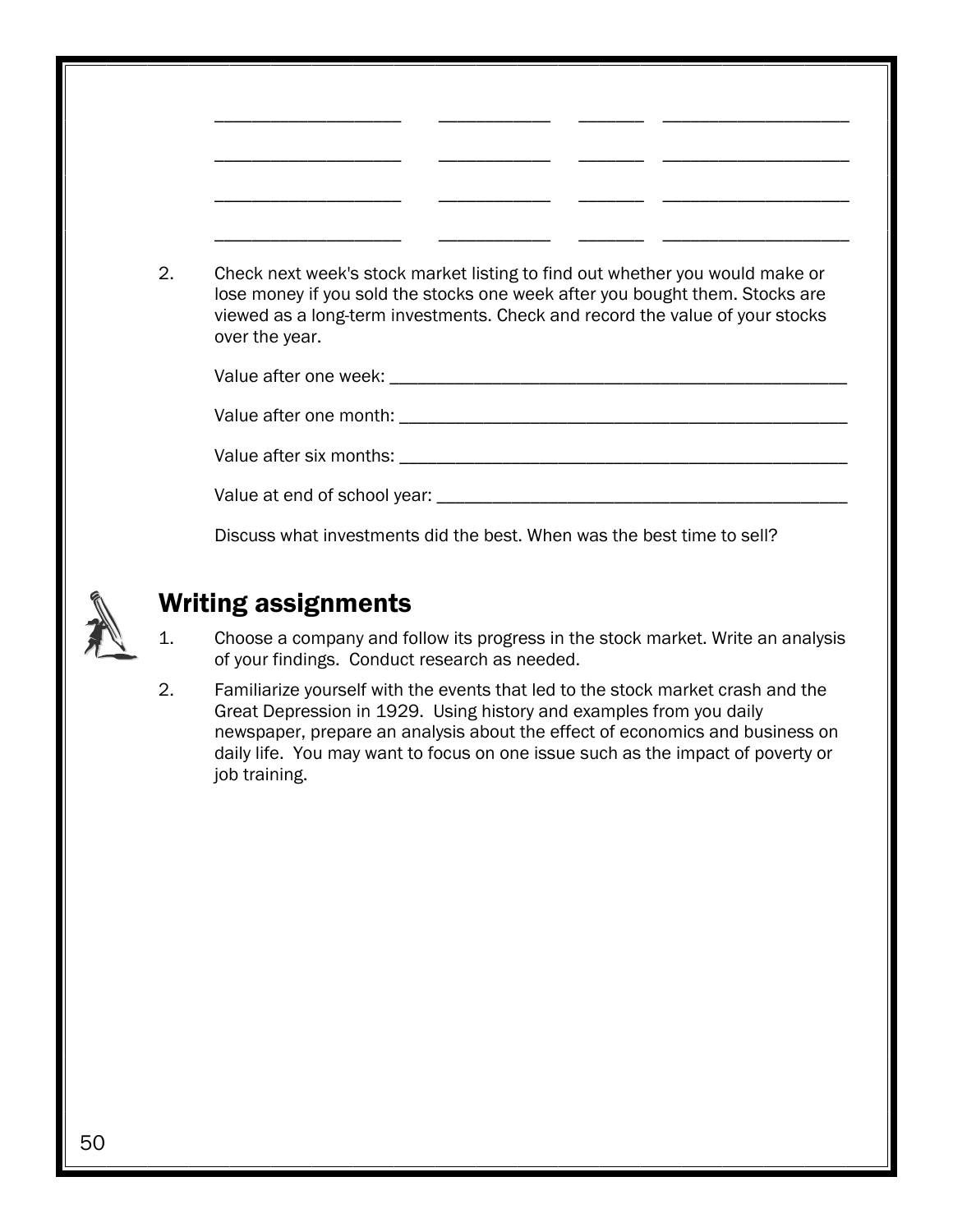

# Glossary of Terms

Advertising director. The person who is in charge of the retail advertising department.

Anecdotal lead. Opening paragraphs that tell someone's personal experiences. Gives biographical information or summarizes an interesting or amusing incident or happening. The main idea is found deeper in the story and relates to the experiences given in the opening paragraphs.

**Balloon.** The spoken words or thoughts appearing in a circle above characters in a cartoon or comic strip.

Banner. A story headline set in the boldest type running across the entire width of the page.

Bias. A personal judgment used to distort the facts in a story.

Breaking news. News that occurs on or just before a newspaper's deadline.

Byline. The name of the writer printed at the top of the story.

**Caricature.** The exaggeration of facial features or other characteristics for comic or critical effects in a cartoon.

Classified advertising. Ads set in small type and grouped together under headings in one section.

**Column.** The arrangement of horizontal lines of type in the newspaper, also an article or articles expressing the personal experience or opinion of its author, the columnist.

**Continuing strips.** Comic strips that tell an on-going story.

**Cutline.** Identifying information that appears under photographs or illustrations.

Dateline. The location from which the story was submitted, usually given at the beginning of a story.

Display advertising. Ads of various sizes throughout the newspaper and in the classified section. They use various type styles and sizes, art, and photographs.

**Editor.** A person who corrects and revises copy; also, a person in a supervisory position in the newsroom, such as the city editor. The editor, identified in the masthead, is in charge of the entire news and/or editorial operation.

**Editorial.** A statement of the newspaper's opinion appearing on the editorial page.

**Editorial page.** The page devoted to the newspaper's opinion, often located inside the back page of the main section of a newspaper. It is flagged Editorial at the top of the page. Besides unsigned editorials on the left, it carries editorial cartoons, columns, and sometimes letters to the editor.

Editorial cartoon. A cartoon on the editorial page that is either produced by a local or syndicated political cartoonist; it deals with current issues, making points by depicting people and situations in dramatic or comic ways.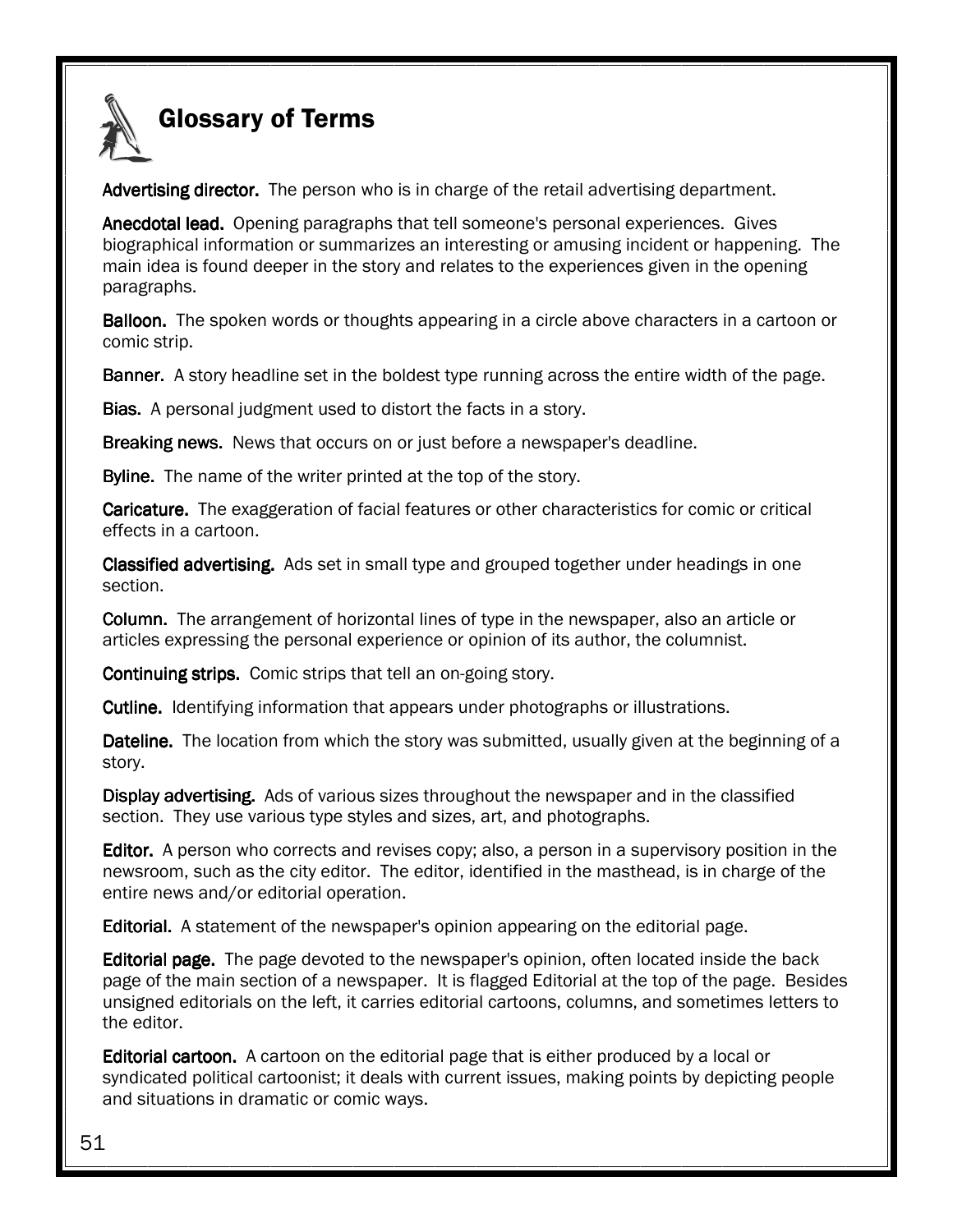**Feature.** A story in which the interest lies in something other than the news value, often a feature is a follow-up to a news story and shows the effect of events on individuals in the immediate community.

Flag. The name of the newspaper at the top of the front page; also the section names, such as Features, Sports, Business, and Classified, printed on the top of each section front.

Follow-up. A story that discusses new developments to an earlier story.

**General assignment reporter.** A reporter not assigned a specific area of coverage.

Hard news. Stories that focus primarily on the facts of a news event or situation; a straight news. story.

Headline. The large type or "title" above a story stating its main idea.

Human interest. The element of a story that has emotional appeal; about an individual or someone's personal experiences or feelings.

Interview. A face-to-face, telephone, or e-mail conversation with a person to obtain information for a story.

Inverted Pyramid. The basic organization of a news story; the most important information comes first and the least important last.

Jump. To continue a story from one page to another.

Kicker. A short headline in smaller type, above the main headline of story.

Lay out. To arrange copy, art, and headlines on a page.

Lead. The first few sentences of a story. In a straight news story, the lead provides the who, what, when, and where.

Letters to the editor. Readers' responses to public issues.

Line ad. Ad in the classified section that does not have a business logo, art, or centered headline; generally placed by individuals not businesses, using key words, small print and abbreviations for conciseness.

Logo. A distinctive design bearing the name or trademark of a company or business.

Managing editor. The editor in charge of the news operation. This person supervises other news editors, such as the city, state, features, copy, and business editors.

**Masthead.** The formal statement of a paper's name, officers, and managers, place of publication, and other information usually found on the top of the editorial page.

News hole. The amount of space in the newspaper available for news and features after the ads have been placed on the pages.

Op-ed. The page opposite the editorial page. It is devoted to the opinions of syndicated columnists and others; the opinions do not represent the newspaper's own stand.

Peg. A timely reason for publishing a story.

Political cartoon. See editorial cartoon.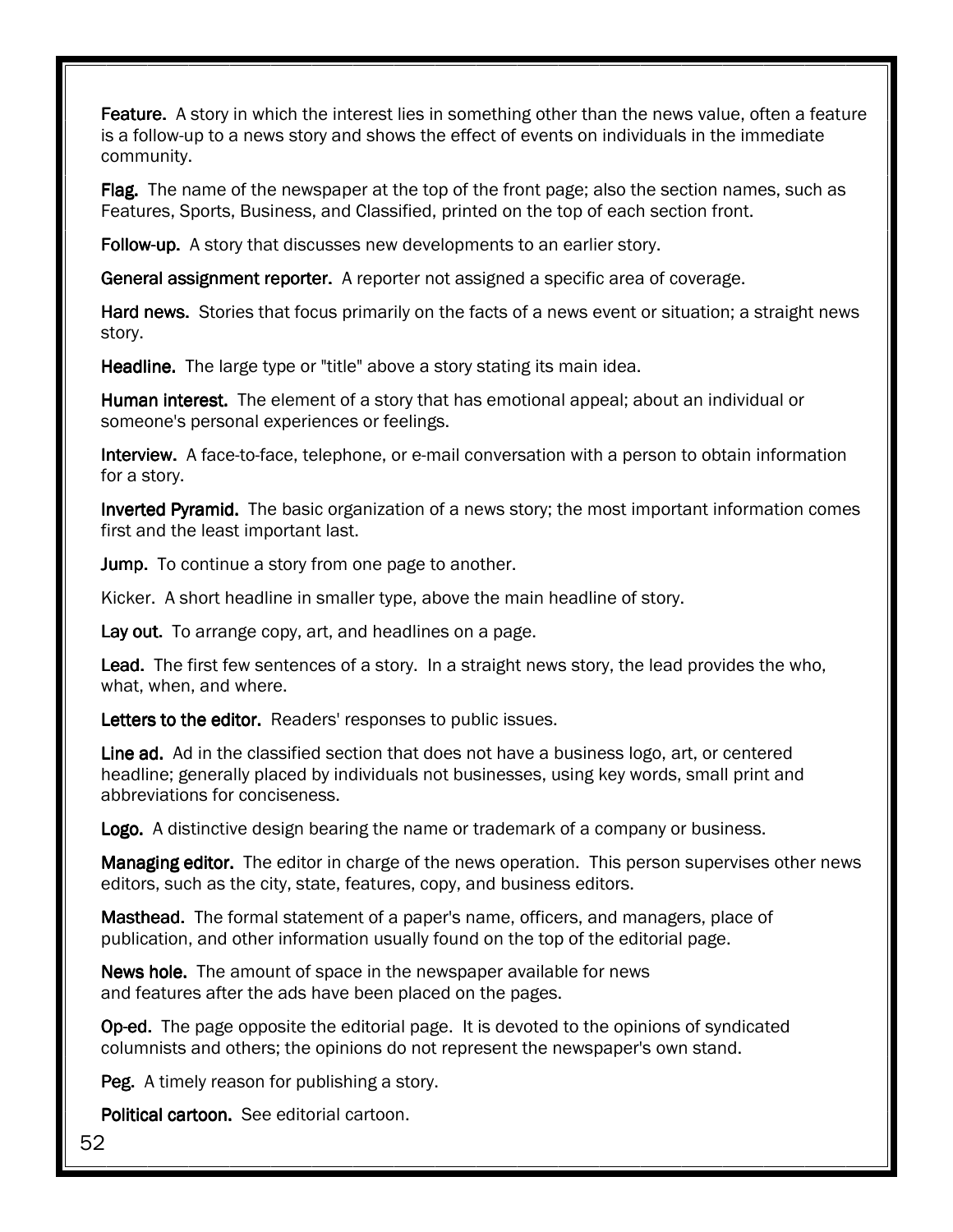Point of view. An opinion or attitude about a subject or event.

Profile. A story that provides an in-depth look at a person.

Publisher. The person in charge of the total newspaper operation including advertising and news.

Reader ad. See line ad.

Retail advertising. See display advertising.

**ROP.** Run-of-the paper ads or display ads that run throughout the newspaper. They are sold by the retail advertising department.

Skybox. Runs across the top of the front page above the name of the newspaper; offers graphics, photos and summaries of stories inside the paper.

Staff writer. A writer employed by the newspaper where his or her stories run.

Stock market pages. Part of the business section that shows the progress of companies that sell stocks or shares on the Nasdaq and foreign exchanges.

Syndicate. An association which buys and sells stories, features, columns, editorials, comics, and other material for publication in newspapers.

Syndicated column. An article sold by a syndicate to subscribing newspapers

Top story. A story that usually appears on the right hand side of the front page; must carry the largest, boldest headline; considered by editors to be the most important story of the day.

Want ads. See classified advertising.

Wire Service. A national or international news service that distributes news and photos to newspapers, radio and TV stations.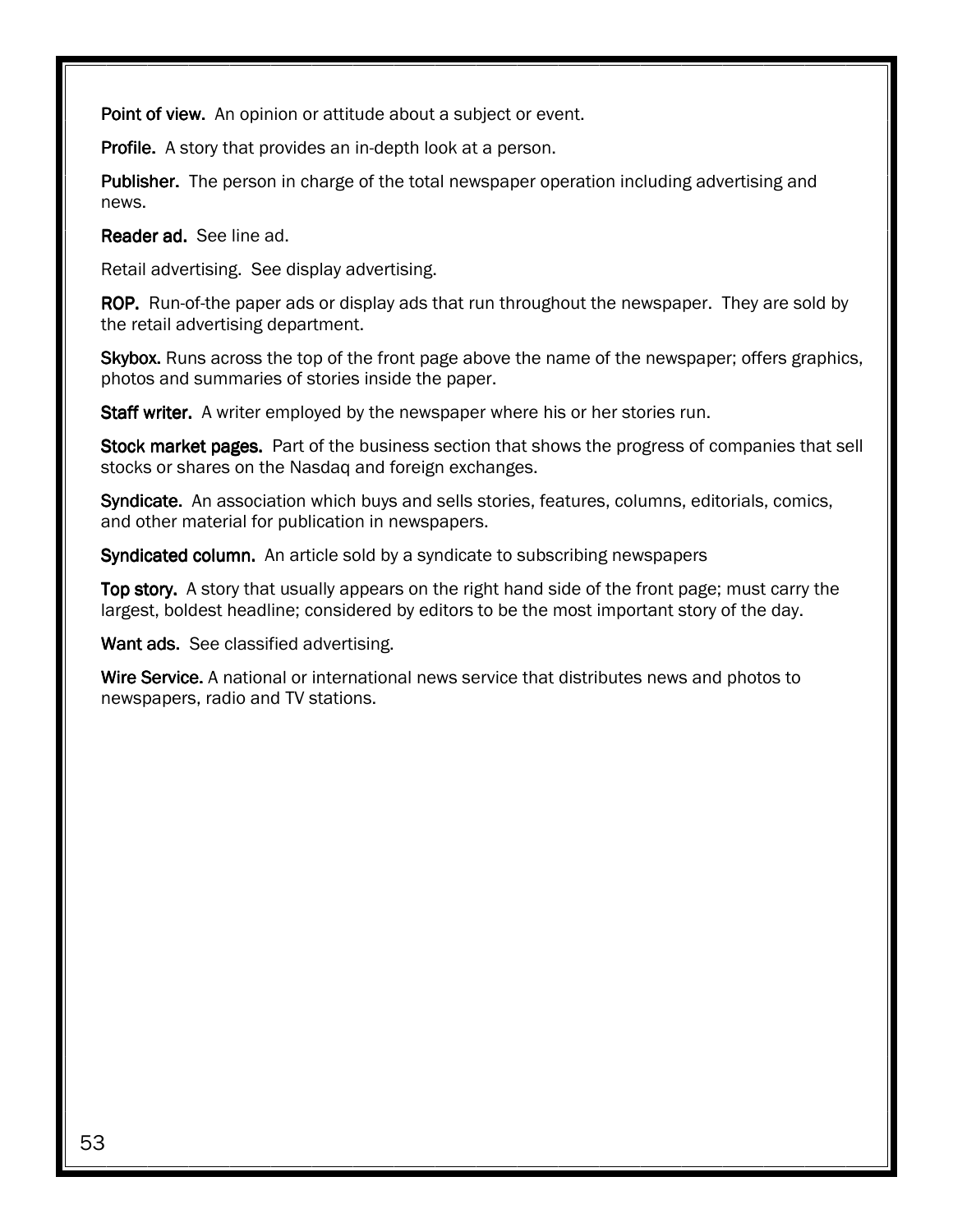#### Writing Activity The Newspaper

By Roy Parker Jr.

What did a typical North Carolina newspaper newsroom look like 80 years ago?

The best description is in a work of fiction, a short story by North Carolinaís most famous author, Thomas Wolfe (1900-1938).

Titled "The Newspaper," the story undoubtedly describes the office of the *Asheville Citizen.* As a teen-ager, Wolfe delivered the newspaper. His brother briefly worked there as a reporter.

Wolfe sets the scene of his story with a passage in the form of stage directions for a play:

"The time: A hot night in June 1916.

ìThe place: The city room of a small town newspaper.

"The room has three or four flat-topped desks, typewriters, green-shaded lights hanging from the ceiling by long cords, some filing cabinets. Upon the wall, a large map of the United States. Upon the desks, newspaper clippings, sheets of yellow flimsy, paste pots, pencils, etc. Overall, a warm smell of ink, a not unpleasant air of use and weariness.

"To the right, a door opening into a small room which houses the A.P. man, his typewriter, and his instruments. To the left, a glass partition and a door into the compositorís room. The door stands open and the compositor can be seen at work before the linotype machines, which make a quiet slotting sound. The A.P. manís door is also open, and he can be seen within, typing rapidly, to the accompaniment of the clattering telegraph instrument on the table beside him.

"In the outer room, Theodore Willis, a reporter, sits at his desk, banging away at a typewriter. He is about 28 years old, consumptive, very dark of feature, with oval-shaped brown eyes, jet black hair, thin hands, and a face full of dark intelligence, humor, sensitivity.

"At another desk, his back-toward Willis, sits another reporter–young, red-headed, rednecked, stocky-also typing.

"All the men wear green eye-shades. Theodore Willis is smoking a cigarette which hangs from the corner of his mouth and which he inhales from time to time, narrowing his eyes to keep the smoke out.

ìHarry Tugman, the chief pressman, enters at this moment with a bundle tied in a newspaper under his arm. His is a powerful man, brutally built, with the neck, shoulders, and battered features of a prize fighter. His strong, pitted face is colorless, and pocked heavily with ink marks."

Wolfe's classic picture could serve as the introduction to the working environment of North Carolina daily journalism for at least another 50 years.